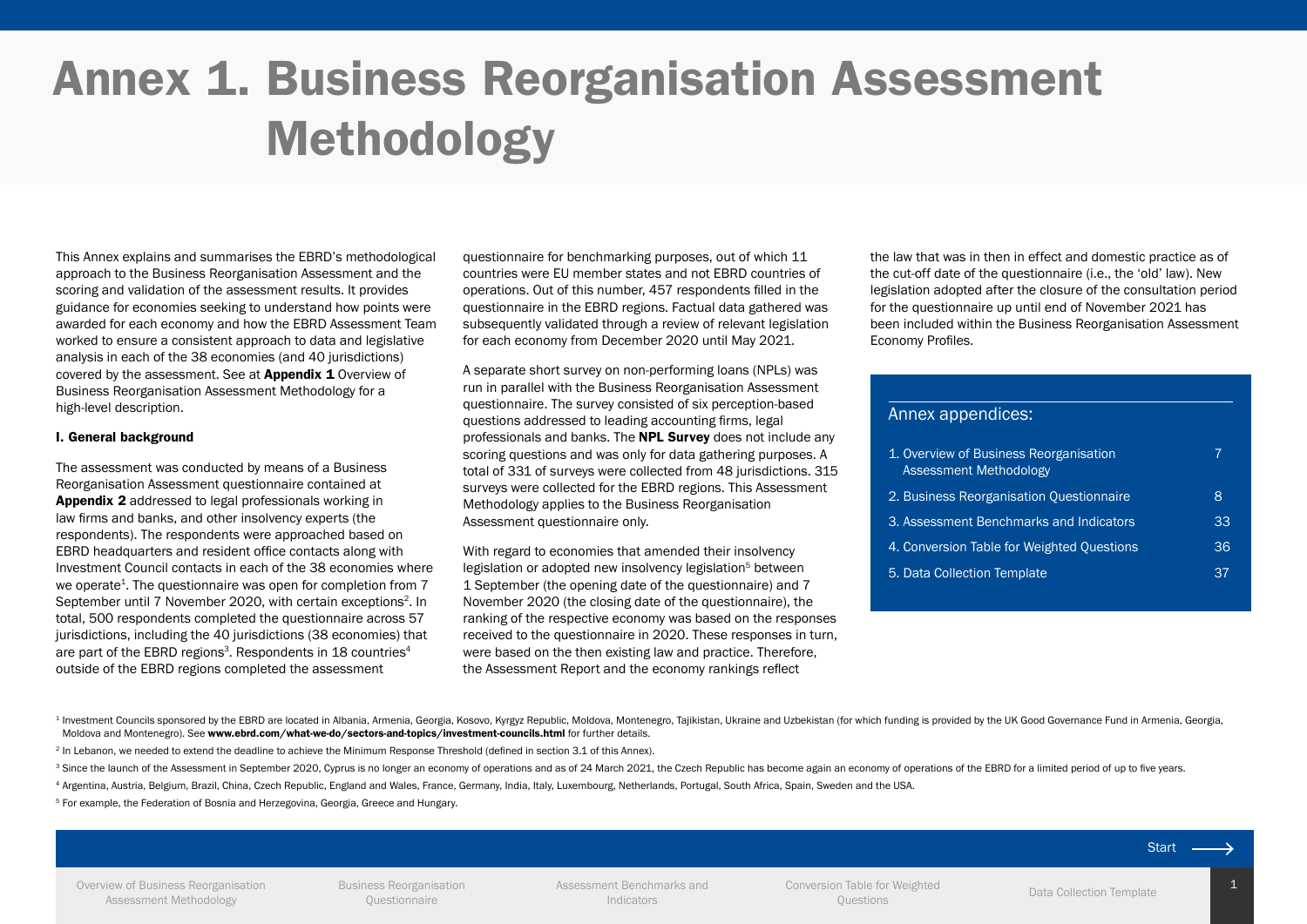### II. Description of the questionnaire

The Business Reorganisation Assessment questionnaire contains a mixture of scoring and non-scoring data-gathering questions (see **[Appendix 2](#page-7-0)** for a copy of the questionnaire and the points assigned per question). The questionnaire is divided into five key sections, which largely follow the sequential steps that businesses take when faced with financial distress and when they embark on a reorganisation exercise. It covers 'reorganisation': the process aimed at resolving the financial difficulties of a debtor with a view to preventing insolvency and ensuring the viability of the debtor business. This process is typically supported by a legislative procedure and may take place both in and out of court. Banks and financial institutions were excluded from the questionnaire as they typically follow a separate regime. The questionnaire was available in three languages: English, French and Russian. The final section of the questionnaire focuses on other general aspects of domestic insolvency laws that are important for the overall improvement of the reorganisation/insolvency environment.

The sections of the questionnaire are as follows:

- 1. General Approach to Corporate Reorganisation, which covers general information on the existence of court-supervised or out-of-court reorganisation, private workouts, new financing and SMEs.
- 2. Planning and the Initial Stages of Reorganisation, which addresses matters such as the entry criteria for reorganisation procedures, the length of such procedures, court involvement and the existence of hybrid procedures, along with moratoria and the impact on secured creditors, preferential creditors and tax.
- 3. The Reorganisation Plan, which follows the mechanics of the restructuring plan including restructuring options such as debt write-off, formation of classes of creditors for voting purposes, consent thresholds, voting by shareholders and connected parties, as well as any powers in relation to management or employees.
- 4. The Reorganisation Approval Phase, which includes judicial involvement in the approval of the plan and whether this goes beyond formalities, the ability of dissenting creditors to challenge a plan, and any supervision of an approved plan.
- 5. Other Relevant Aspects. This includes questions on general principles of insolvency law as applied in a jurisdiction, such as principles of universality, procedural efficiency, economic efficiency, equality of creditors and professional and ethical standards.

The questionnaire has in total 81 questions of the following three types:

(1) 'Yes' or 'No' questions: these are simple and straightforward questions that require a 'Yes' or 'No' answer. Some of these questions are of a factual nature and are aimed at collecting factual information about the law or the legal framework in the economy (as in, the laws on the books) and some require an opinion about the practices in the jurisdiction.



- (2) 'Traffic light' questions: these are questions with five colour indicators to measure the effectiveness of the law. This type of question asks for the respondent's opinion regarding a specific topic. Most of the traffic light questions are aimed at understanding the domestic practices as they are applied.
- (3) 'Data gathering' questions: these are questions that attempt to collect additional information to obtain a better understanding of the framework and practice in the specific economies. There are two types of data gathering questions:
	- a) Information request questions: these types of questions elicit information from the participants in the questionnaire by asking them to complete a blank space provided and provide additional information for the specific economy.
	- b) Multiple choice questions: these types of questions are limited but allow the participants in the questionnaire to select from a number of pre-determined options.

For scoring purposes, the questions are divided into:

- Weighted/scoring questions ('core' questions) that cover the quality of reorganisation procedures and carry points towards the total scoring. The reason these questions are labelled 'core' is because they reflect principles identified in the international best practices, key policy papers and the [EBRD Core Insolvency Principles](https://www.ebrd.com/legal-reform/ebrd-insolvency-coreprinciples.pdf).

- Non-weighted questions ('Non-core' questions) that can be described as data gathering questions. These are aimed at collecting information that can be used to inform the data obtained from the scoring questions to produce additional reports and gain necessary understanding of the domestic legal system and a better sense of idiosyncratic or practical aspects. The data gathering questions will only be taken into account for informative purposes and analysis in the report and have no impact on the overall scoring.

### Previous Page Back to start Next Page Back to start Next Page Back to start Next Page Back of the Back to start

### [Overview of Business Reorganisation](#page-6-0)  [Assessment Methodology](#page-6-0)

[Business Reorganisation](#page-7-0)  [Questionnaire](#page-7-0)

[Assessment Benchmarks and](#page-32-0)  [Indicators](#page-32-0)

Conversion Table for Weighted<br>Ouestions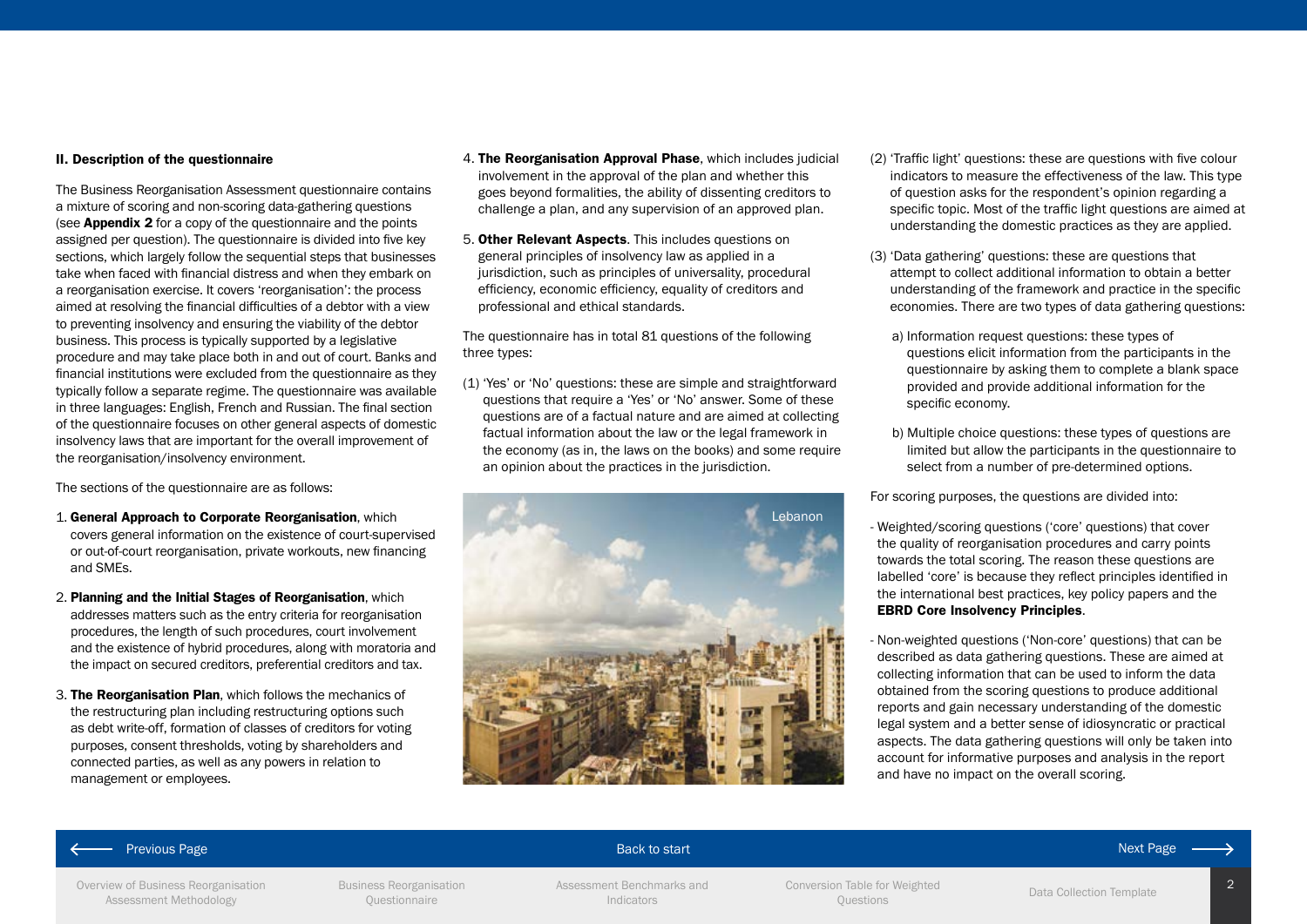### III. Processing the Data

### 3.1 Minimum Response Threshold

Questionnaire respondents were invited to leave blank any questions which they did not want to answer. Overall, there was a minimum completion threshold of 26 answers out of a maximum possible number of 94 answers to 81 questions (the Minimum Completion Threshold) meaning that where we received questionnaires with less than 26 answers, we disregarded the responses in such questionnaires in their entirety to prevent a distortion of the results for a particular jurisdiction. In total 14 questionnaires (representing 3% of the 456 questionnaires for the EBRD regions) were disregarded as they did not fulfil the Minimum Completion Threshold. Once applied, the Minimum Completion Threshold resulted in 442 questionnaires being available for data processing and evaluation.

This threshold is based on the minimum number of possible answers since the questionnaire contained a number of extra questions that were available only when a respondent selected a particular answer.

In addition, there was a minimum response threshold of three respondents from separate organisations per jurisdiction (the Minimum Response Threshold). The Minimum Response Threshold was achieved across the EBRD regions. However, we had a significant range of responses among jurisdictions, with the largest number of responses received for Romania (54 questionnaires) and the lowest number of responses in received for Bosnia and Herzegovina (Republika Srpska) (three questionnaires)<sup>6</sup>. In respect of non-EBRD benchmarking economies, economies were only considered for comparative purposes where we also achieved the Minimum Response Threshold.

### 3.2 Validation of the factual responses

A total of 34 questions out of a maximum of 81 questions in the questionnaire were factual questions and therefore subject to a validation process. Factual questions were considered to be questions that ask about facts or the legislative position (i.e., the 'laws on the books').

Some 'Yes' or 'No' factual questions produced diverging responses to a certain extent across all economies. Some respondents either misunderstood the question or marked the 'wrong' answer. Wrong answers were due possibly to the technical nature of certain questions and the availability of the questionnaire only in English, French and Russian. Another important factor for certain economies was the relatively uncommon practice of business reorganisation compared with liquidation or winding-up.

To ensure that the assessment results reflected the correct position under the domestic laws, certain factual responses were double-checked against the law and with follow up questions to local law firms where there was a significant divergence of opinion among respondents. All factual questions are highlighted in yellow in the questionnaire in **[Appendix 2](#page-7-0)** of this Annex.

The verification process for factual closed ('Yes' or 'No') questions was as follows:

(1) Where at least  $75\%$ <sup>7</sup> of respondents related to the same economy agreed, the answer was automatically marked as a 'Yes' for that economy across all questionnaires. Conversely, the same applied if 75% of respondents disagreed; this was marked as a 'No'.8 This form of validation enabled the Assessment Team to correct any responses to the assessment questionnaire that were factually incorrect and which could have undermined the accuracy of the

assessment results. For the avoidance of doubt, only those factual questions (as identified in the highlighted questions in Appendix 2 of this Annex) that did not produce a solid 75% agreement were re-validated. The cases where this did not lead to a definite answer were subject to further verification as explained in paragraphs (2) and (3) below. Croatia produced the least diverging responses for individual factual questions and Tajikistan the most.

(2) Any remaining questions where it was not possible to reach 75% or more agreement were then validated by the Assessment Team. We identified the questions for each jurisdiction where a definite answer was not achieved, and conducted analysis of the law and supplemental research to determine the appropriate response. Any findings were crosschecked with at least two national counsels for accuracy. The final points for each validated question were overridden with one definite answer and corresponding points attributed to the economy. To use a theoretical example, in economy X, 55% of respondents said 'yes' to the following question and 45% respondents said 'no': "Does approval of the reorganisation plan require a majority by number of creditors as well as value of claims within each group or class?" The team was able to ascertain the correct answer and therefore the points to be awarded that economy.



<sup>6</sup> Further responses were received for the Federation of Bosnia and Herzegovina.

 $^7$  For economies where we have five responses from different organisations, we would reach 20% difference with only one diverging response. Thus, it is logical to set the level at 75% to avoid verifying all factual ques <sup>8</sup> Since the launch of the Assessment in September 2020. Cyprus is no longer an economy of operations and as of 24 March 2021, the Czech Republic has become again an economy of operations of the EBRD for a limited period

#### 3 [Overview of Business Reorganisation](#page-6-0)  [Assessment Methodology](#page-6-0) [Business Reorganisation](#page-7-0)  [Questionnaire](#page-7-0) [Assessment Benchmarks and](#page-32-0)  [Indicators](#page-32-0) Conversion Table for Weighted<br>Ouestions [Data Collection Template](#page-36-0) Previous Page Back to start Next Page Back to start Next Page Back to start Next Page Back of the Back to start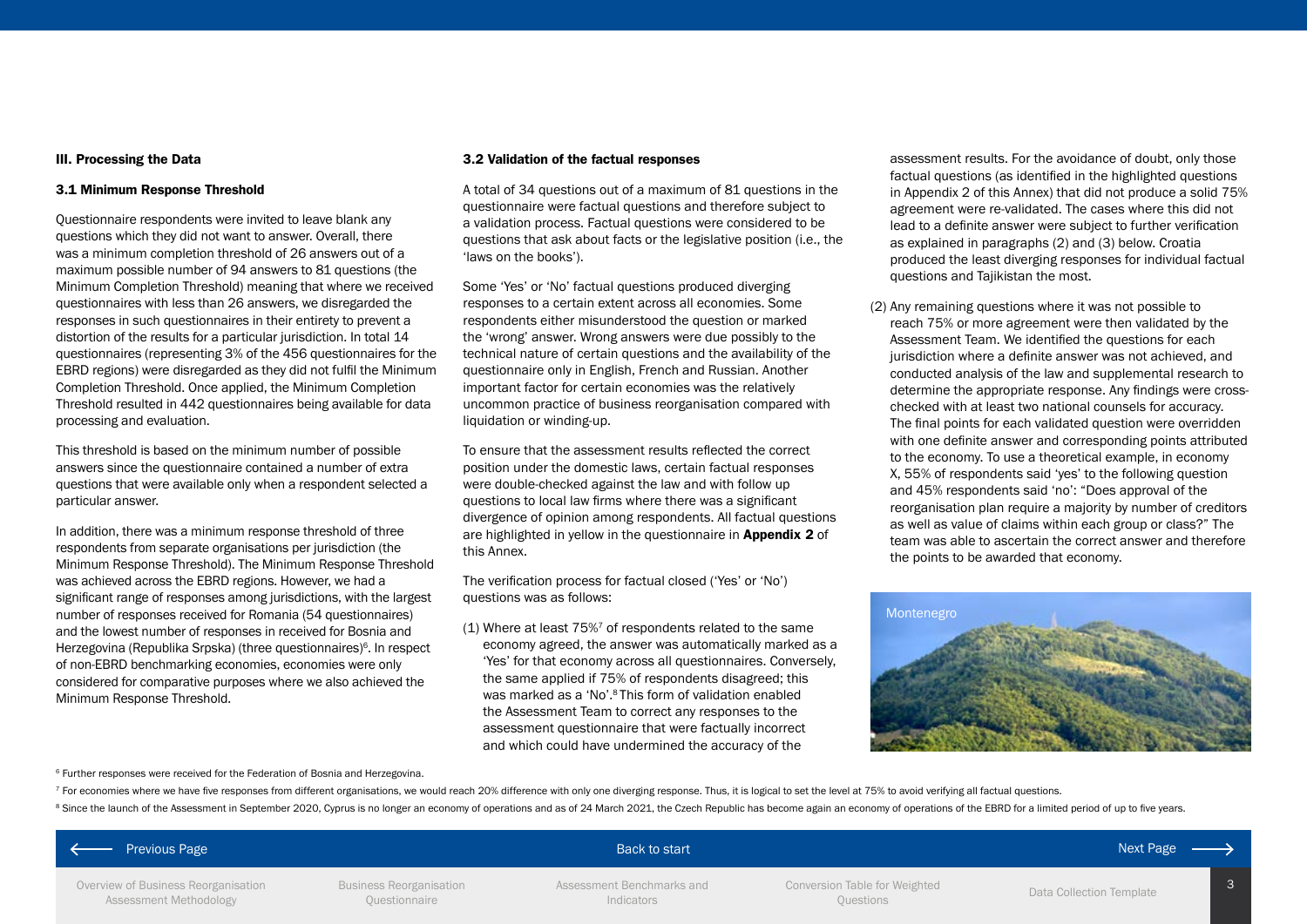(3) While assessing the validity of any questions according to this methodology, it became apparent that the multiple choice question 5 in section 1 also needed to be validated due to some confusion among the respondents due to the question's formulation. For example, in some economies, other parties (in addition to the debtor and creditor) could commence an insolvency procedure and therefore a number of respondents ticked response 'D'. However, this resulted in 0 points. The Assessment Team therefore checked which parties could initiate the reorganisation procedure for each jurisdiction and the points were adjusted accordingly. Some questions, despite being closed ('Yes' or 'No'), asked for opinions rather than factual answers, and some questions (in particular, related to tax) could be treated as factual, but were not validated as the assessment did not focus on tax matters and we were not able to verify the results with tax experts. Consequently, the presentation of data with respect to the tax questions was treated as a matter of opinion rather than fact in the Assessment Report.



### 3.3 Minimum Accuracy Threshold

In addition to the Minimum Response Threshold, the team added another filter: a minimum accuracy threshold based on the results of the validation process described at paragraph 3.2 above. In cases where, following validation, the number of incorrect factual responses to the questionnaire was 12 or more (the Minimum Accuracy Threshold), we disregarded the affected questionnaire on the basis of lack of familiarity of the respondent with business reorganisation in their jurisdiction. This filter only affected economies with a larger percentage of diverging responses to factual questions, that is, 12 or more out of the total 34 factual questions identified by the Assessment Team. In total, 21 questionnaires that did not meet the Minimum Accuracy Threshold were disregarded as follows:

| <b>Country</b>                      | <b>Number of</b><br>affected<br>questionnaires |
|-------------------------------------|------------------------------------------------|
| Azerbaijan                          | 1                                              |
| Bosnia and Herzegovina (Federation) | 1                                              |
| Kazakhstan                          | 1                                              |
| Kosovo                              | 1                                              |
| Moldova                             | 3                                              |
| Mongolia                            | 2                                              |
| North Macedonia                     | 3                                              |
| Tajikistan                          | 3                                              |
| Tunisia                             | 3                                              |
| Ukraine                             | 1                                              |
| Uzbekistan                          | 2                                              |

Thus, applying both the Minimum Response Threshold and the Minimum Accuracy Threshold resulted in 421 questionnaires being available for data processing and evaluation by the Assessment Team. The rationale for exclusion of these responses is that the lack of accuracy indicated a probable unfamiliarity with the technical of reorganisation procedures. Inclusion of questionnaires with a high level of factual inaccuracy risked distorting the results for unvalidated factual questions and perception-based questions and therefore the scoring for a relevant economy.

### IV. Scoring

The assessment analyses the effectiveness and extensiveness of business reorganisation procedures in all 38 economies where the EBRD invests.

There are two different scoring systems:

- (1) Scoring in accordance with the sections of the questionnaire (the Overall Assessment Results Scoring System).
- (2) Scoring in accordance with the three benchmarks defined in the **[Appendix 3](#page-32-0)** Assessment Benchmarks and Indicators (the Assessment Benchmark Scoring System).

The overall points per jurisdiction are slightly different under each of these scoring systems due to the different weighting of the questionnaire sections and the benchmarks.

In addition, economies were compared on an aggregate level based on the answers to some selected questions, such as the total number of economies that have protection for new financing or prohibit third-party contractual termination clauses triggered by the debtor entering into an insolvency or reorganisation procedure. Overall, the Assessment Report presents the results based on both the Overall Assessment Results Scoring System and the Assessment Benchmark Scoring System. At the same time, the report highlights the latest international trends for reorganisation, relying on input from local counsel in each of the economies, as well as the EBRD Assessment Team's experience.

### Previous Page Back to start Next Page Back to start Next Page Back to start Next Page Back of the Back to start

### [Overview of Business Reorganisation](#page-6-0)  [Assessment Methodology](#page-6-0)

[Business Reorganisation](#page-7-0)  [Questionnaire](#page-7-0)

[Assessment Benchmarks and](#page-32-0)  [Indicators](#page-32-0)

Conversion Table for Weighted<br>Ouestions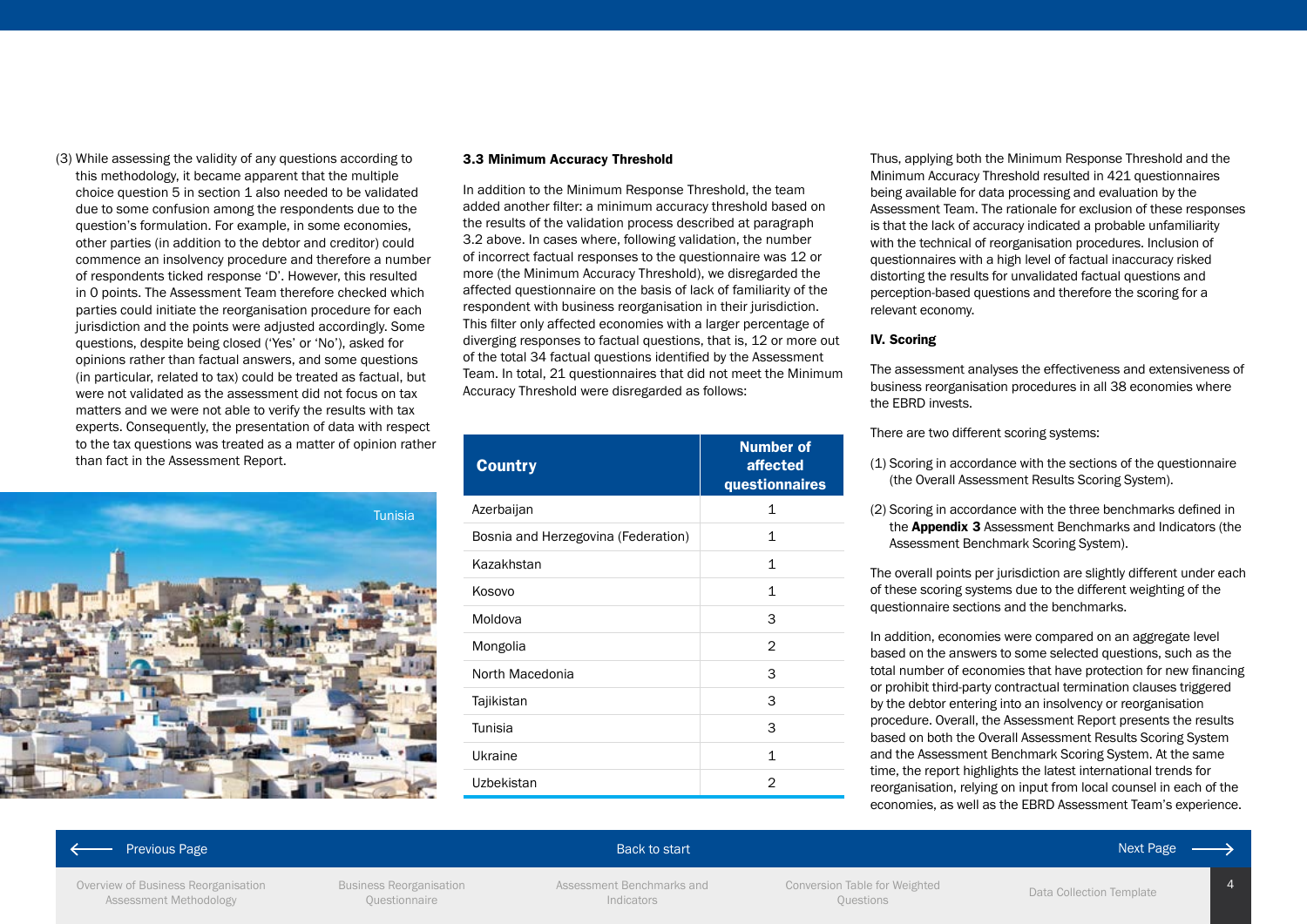### 4.1 Overall Assessment Result Scoring System

The Overall Assessment Result Scoring System determines the overall Assessment points per jurisdiction, subject to a bonus score which is awarded to economies that publish clear and comprehensive data on insolvency proceedings, including reorganisation proceedings (the Data Transparency Factor).

The automatic scoring system is the main tool for assessing the quality of reorganisation procedures in all economies. The scoring questions were assigned weights ranging from -0.333 to 1. The weight categories were: -0.333, 0, 0.25, 0.333, 0.5, 0.666 and 1 for each of the possible answers. Each of the five sections were weighted equally (an achievable maximum of 20 points) totalling a maximum possible award of 100 points. As described above, the maximum points per economy could be increased to 110 points by taking into account the Data Transparency Factor.

The weighted questions were converted into points based on a pre-agreed conversion table (see the [Appendix 4](#page-35-0) Conversion [Table for Weighted Questions](#page-35-0)).

### 4.1.1 Data Transparency Factor

The maximum number of points achievable under the questionnaire is 100. However, this is subject to a Data Transparency Factor for insolvency data, which is valued at up to 10 points. Insolvency data is understood for the purpose of the Data Transparency Factor to mean all data related to business pre-insolvency and insolvency procedures, excluding data on voluntary financial restructuring mechanisms or framework procedures that do not involve the court.

The Data Transparency Factor therefore does not evaluate: bank and financial institution insolvency data, which is typically subject to a different insolvency regime; insolvency data in relation to consumers (natural persons who are not acting as entrepreneurs) and data on voluntary financial restructuring mechanisms or frameworks that do not involve the court,

such as the Framework Agreements in Turkey, the Consensual Financial Restructuring Procedure in Serbia and the Financial Restructuring Law in Ukraine. In practice, the data gathered under these voluntary frameworks, as seen by the Business Reorganisation Assessment overviews for individual economies, tends to be very comprehensive but is not centrally administered with other insolvency data, since these frameworks lie outside the main insolvency system.

In theory, each economy could be awarded up to 110 points for its business reorganisation framework if it scores full marks on both the questionnaire and the Data Transparency Factor. The Data Transparency Factor has no effect on the Assessment Benchmark Scoring System, which does not form part of the overall rankings of economies, and is used to gauge the performance of each economy against the three benchmarks of: Effectiveness, Efficiency and Flexibility.

The criteria for optimal points for the Data Transparency Score are:

- (i) Insolvency data is centralised and maintained by an official authority or body.
- (ii) Comprehensive insolvency data is published online.
- (iii) Published data is updated regularly on at least an annual basis.
- (iv) Published data is available on an aggregated basis at national level.
- (v) Published data is available on a disaggregated basis at national level with a breakdown by each available insolvency procedure.

Each of these criteria are evenly weighted and worth up to 2 points, with 0, 1 or 2 points awarded per criterion or indicator.

The aim of the Data Transparency Factor is to ensure that rankings take into account the publication of insolvency data, which is essential for the enhancement of the transparency

of an economy's insolvency framework. Transparency benefits users of insolvency systems, courts and potential NPL investors. It also supports greater data-driven policymaking and indicates how procedures are being used by market participants.

With time, data collection can be improved to collect more information on the outcome of insolvency procedures, to differentiate more accurately between different types of debtor (legal and natural persons, entrepreneurs, SMEs, women-run enterprises, etc.), to collect data on the average time spent in insolvency proceedings and the average return to creditors in an insolvency and to track the outcome of any reorganisation plans approved as part of an insolvency procedure, including how many plans are successful after a given period and the failure rates of businesses. Economies that wish to attract international investors may also consider including available data in the register in English. Data transparency requires significant investment both in term of human resources as well as IT infrastructure but it delivers real benefits for insolvency users.

Further information on data transparency in each of the economies assessed and the results of the Data Transparency Factor points are contained in the **Annex Data Transparency** [Factor](https://www.ebrd-restructuring.com/storage/uploads/documents/3.pdf) to the Assessment Report.



### Previous Page Back to start Next Page Back to start Next Page Back to start Next Page Back of the Back to start

5

[Overview of Business Reorganisation](#page-6-0)  [Assessment Methodology](#page-6-0)

[Business Reorganisation](#page-7-0)  [Questionnaire](#page-7-0)

[Assessment Benchmarks and](#page-32-0)  [Indicators](#page-32-0)

Conversion Table for Weighted<br>Ouestions

[Data Collection Template](#page-36-0)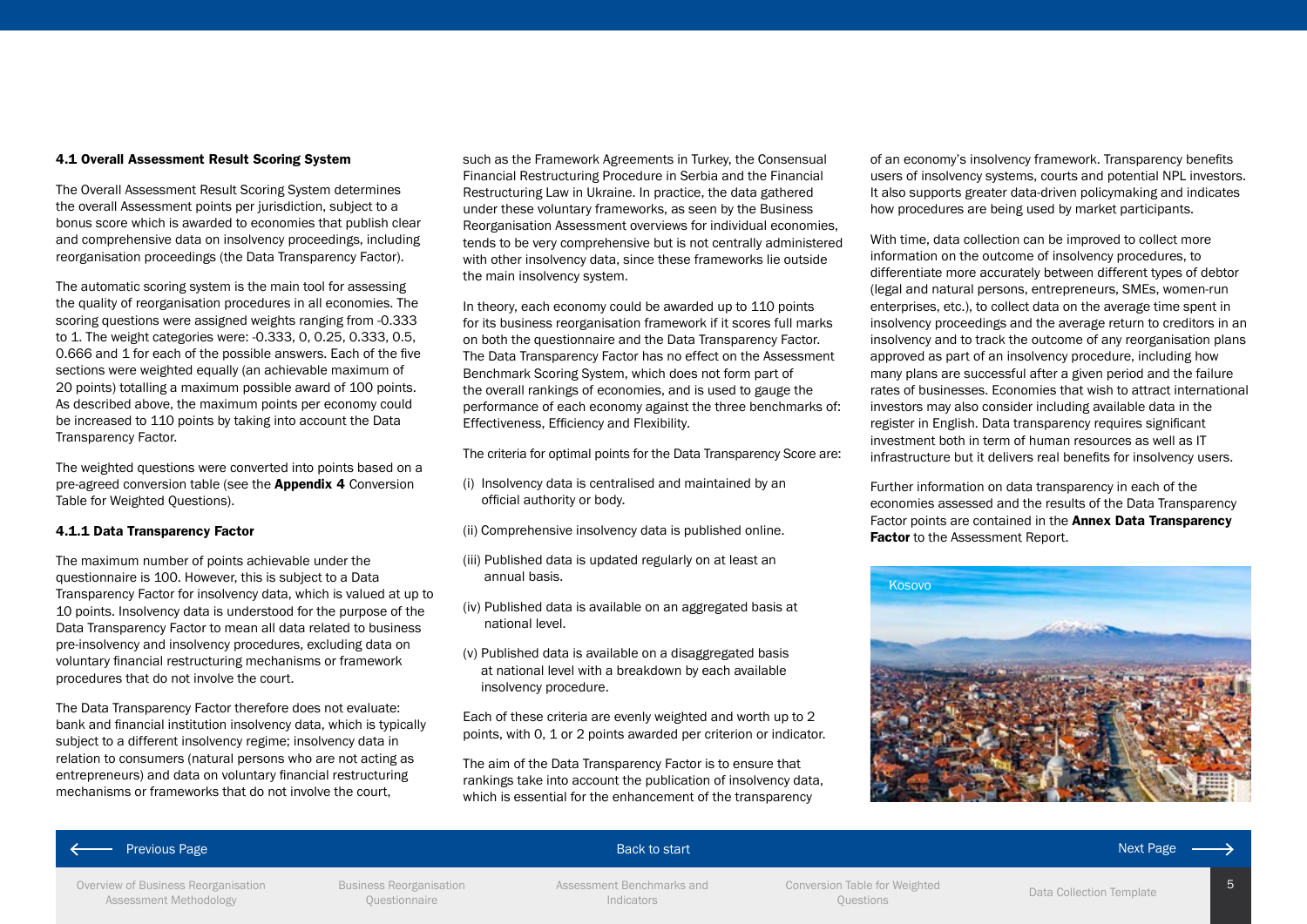### 4.2 Assessment Benchmark Scoring System

To articulate the key principles in international best practices, policy papers and the EBRD Core Insolvency Principles that were reflected in the scoring questions, we developed benchmarks and indicators (see Annex 2). The benchmarks and indicators provided conceptual guidance for the analysis of the responses and ultimately for the Assessment Report. We adopted a simple approach in which three benchmarks – Flexibility, Efficiency and Effectiveness – were explored in different questions contained in the questionnaire.

The overall assessment points are based on weighing each section equally (at 20 points max), adding the Data Transparency Factor (at 10 points max), with overall possible results of 110. However, the benchmarks needed to be weighed separately to achieve meaningful results.<sup>9</sup> The maximum score possible under each benchmark was treated as 100% and was unaffected by the Data Transparency Factor $10$ .

### V. Legal Review and Economy Profiles

To gain a better understanding of the domestic legal system and of the practical aspects, economy representatives and national authorities were asked to fill in a Data Collection Template (see [Appendix 5](#page-36-0)). The Data Collection Template aimed to gather links to any official websites where national laws were published and to any official English, or Russian if English was unavailable. For European Union economies the team relied on the European Commission's in-house automatic translation software. The team was also able to review legislation in the original language where available in French, Greek, Georgian and Russian. For Russian language versions of the legislation, the Assessment Team also used the Deepl automatic translation service. Another useful source was unofficial law firm translations.

In two jurisdictions, the Gaza strip and Bosnia and Herzegovina Republika Srpska, the team needed to rely on local law firms to fill in the relevant sections of the profile due to the unavailability of the legislation in English. Local firms were able to use other profiles for guidance with respect to content (in these cases, West Bank for Gaza and the Bosnia and Herzegovina Federation for the Republika Srpska). The team also checked with at least two law firms per jurisdiction that the legislation was up to date. During the project there were several legislative changes, especially in the European Union countries as a result of Directive (EU) 2019/1023 (the EU Restructuring Directive) on preventive restructuring frameworks, on discharge of debt and disqualifications, and on measures to increase the efficiency of procedures concerning restructuring, insolvency and discharge of debt. Where it was not possible to obtain a Data Collection Template from government authorities or an Investment Council<sup>11</sup>, we tried to obtain comparable information, to the extent available, from a reputable law firm and verified the results with a separate firm.

Information from the Data Collection Templates forms part of the separate Business Reorganisation Assessment overviews of each economy that we have prepared, which are detailed profiles for individual economies. These provide a written and visual overview of an economy's reorganisation procedures and a more detailed and in-depth analysis of national insolvency legislation to support the analysis contained in the Assessment Report. Since the questionnaire did not distinguish between possible different types of reorganisation procedures, economy overviews and flowcharts describing the main procedural steps are essential to understand an economy's business reorganisation framework. A general overview of the information contained in the economy profiles and certain questionnaire data is provided in the tables annexed to the Assessment Report.



9 Benchmark results were unaffected by the Data Transparency Factor since this was only added to the overall assessment score per economy.

<sup>10</sup> Although different benchmarks refer to different numbers of [EBRD Core Insolvency Principles](https://www.ebrd.com/legal-reform/ebrd-insolvency-coreprinciples.pdf), all the benchmarks are treated as having equal importance. This is because: Insolvency Core Principles are not reorganisatio developed taking into account the data gathered and not vice versa; and it is typical for EBRD legal assessments to show how much economies score per benchmark out of a possible 100%, flagging the gaps and to allocate an e

 $11$  Read more about the Investment Councils in EBRD's regions [here](https://www.ebrd.com/what-we-do/sectors-and-topics/investment-councils.html).

| ← Previous Page                                               |                                          | Back to start                           |                                            | Next Page ——             |  |
|---------------------------------------------------------------|------------------------------------------|-----------------------------------------|--------------------------------------------|--------------------------|--|
| Overview of Business Reorganisation<br>Assessment Methodology | Business Reorganisation<br>Questionnaire | Assessment Benchmarks and<br>Indicators | Conversion Table for Weighted<br>Questions | Data Collection Template |  |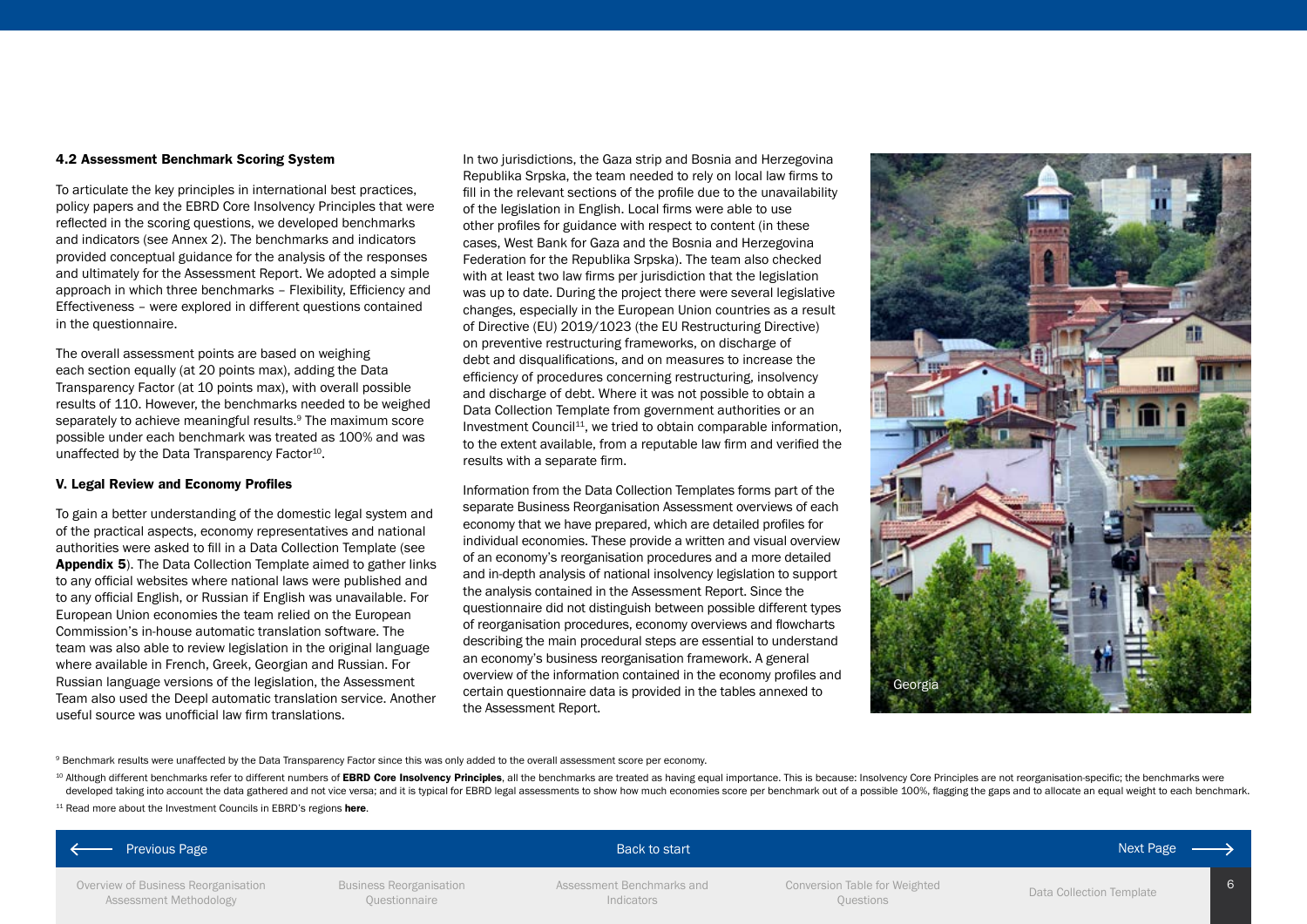# <span id="page-6-0"></span>Appendix 1. Overview of Business Reorganisation Assessment Methodology

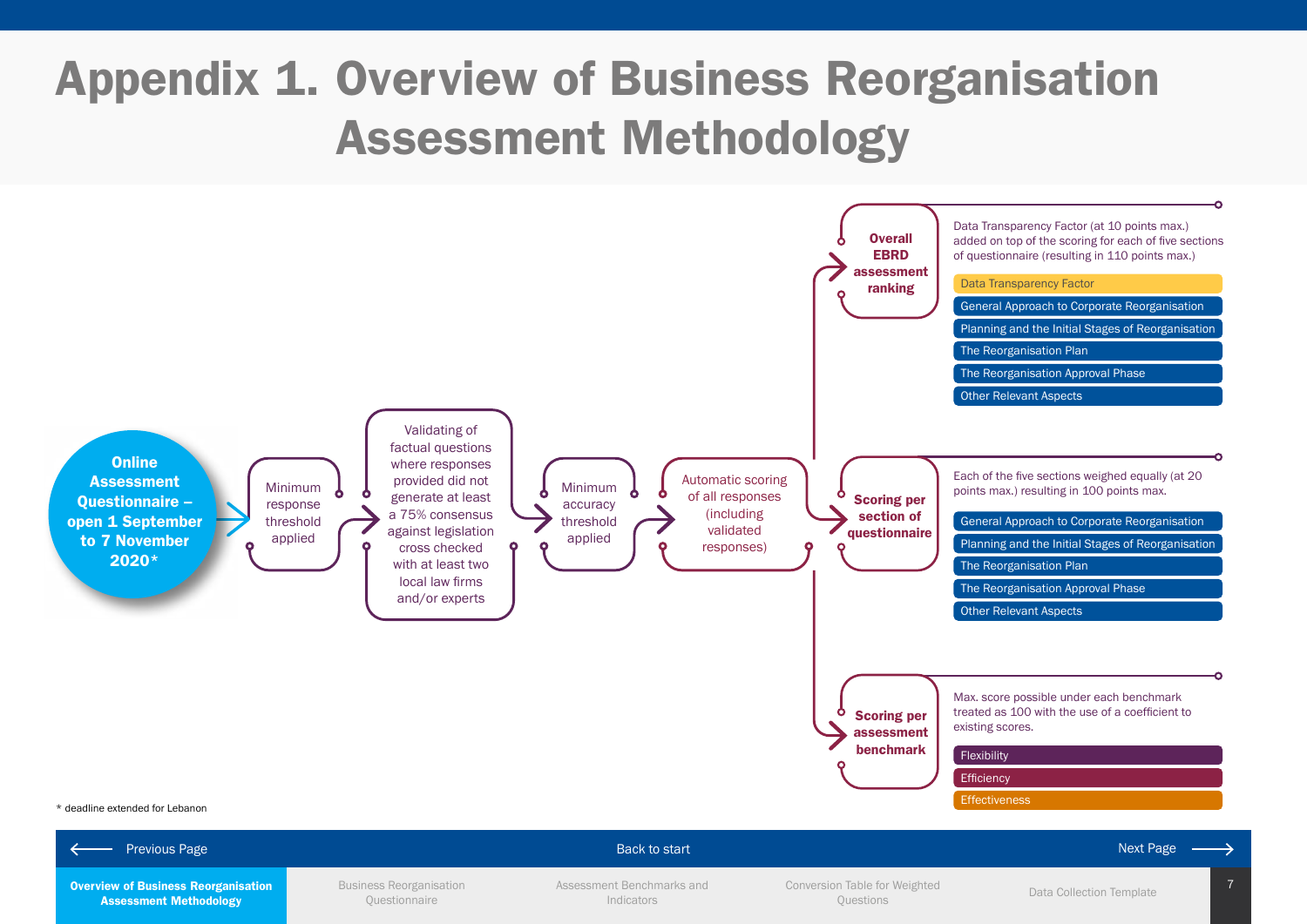# <span id="page-7-0"></span>Appendix 2. Business Reorganisation Questionnaire<sup>12</sup>

### Part I: Expedited Corporate Reorganisation

### Section 1. General approach to Corporate Reorganisation

| No.            | Question                                                                                                                                                                                                                                                                                                                                                                                                                                                                                                                                         | <b>Testing Extensiveness</b><br>versus Effectiveness | <b>Core versus</b><br><b>Non-core</b> | <b>Score</b> | <b>Type of Question</b> |     |
|----------------|--------------------------------------------------------------------------------------------------------------------------------------------------------------------------------------------------------------------------------------------------------------------------------------------------------------------------------------------------------------------------------------------------------------------------------------------------------------------------------------------------------------------------------------------------|------------------------------------------------------|---------------------------------------|--------------|-------------------------|-----|
| $\vert$ 1      | Do the insolvency law(s) in your jurisdiction allow for court supervised or out-of-court<br>corporate reorganisations to take place?<br>Yes<br>) No                                                                                                                                                                                                                                                                                                                                                                                              | Extensiveness                                        |                                       | $A = 1$      |                         |     |
|                | Reorganisation is the process aimed at addressing the debtors' financial difficulties with a<br>view to preventing insolvency and ensuring the viability of the business. It mainly involves<br>the restructuring of the debtor's business, including inter alia changing the composition,<br>conditions or structure of the debtor's assets and liabilities or any other part of its capital<br>structure. Reorganisation or restructuring are usually used as synonyms and for purpose of<br>this questionnaire they are used interchangeably. |                                                      | Core                                  | $B = 0$      | Y/N                     |     |
| $\overline{2}$ | Do the insolvency laws contain a specific procedure(s)?                                                                                                                                                                                                                                                                                                                                                                                                                                                                                          |                                                      |                                       | $A = 0.5$    |                         |     |
|                | Yes<br>) No                                                                                                                                                                                                                                                                                                                                                                                                                                                                                                                                      | Extensiveness                                        | Core                                  |              | $B = 0$                 | Y/N |
| 3              | If you answered YES to the previous question, please list the specific procedure(s) below:                                                                                                                                                                                                                                                                                                                                                                                                                                                       |                                                      |                                       |              |                         |     |
|                | Extensiveness                                                                                                                                                                                                                                                                                                                                                                                                                                                                                                                                    |                                                      | Non-core                              | $\circ$      | Data gathering          |     |

<sup>12</sup> All highlighted questions were considered factual questions and were validated by the Assessment Team in accordance with the methodology set out in section III of the Business Reorganisation Assessment Methodology.

| Previous Page                                                 | Back to start                                   |                                         |                                            | Next Page                |  |
|---------------------------------------------------------------|-------------------------------------------------|-----------------------------------------|--------------------------------------------|--------------------------|--|
| Overview of Business Reorganisation<br>Assessment Methodology | <b>Business Reorganisation</b><br>Questionnaire | Assessment Benchmarks and<br>Indicators | Conversion Table for Weighted<br>Questions | Data Collection Template |  |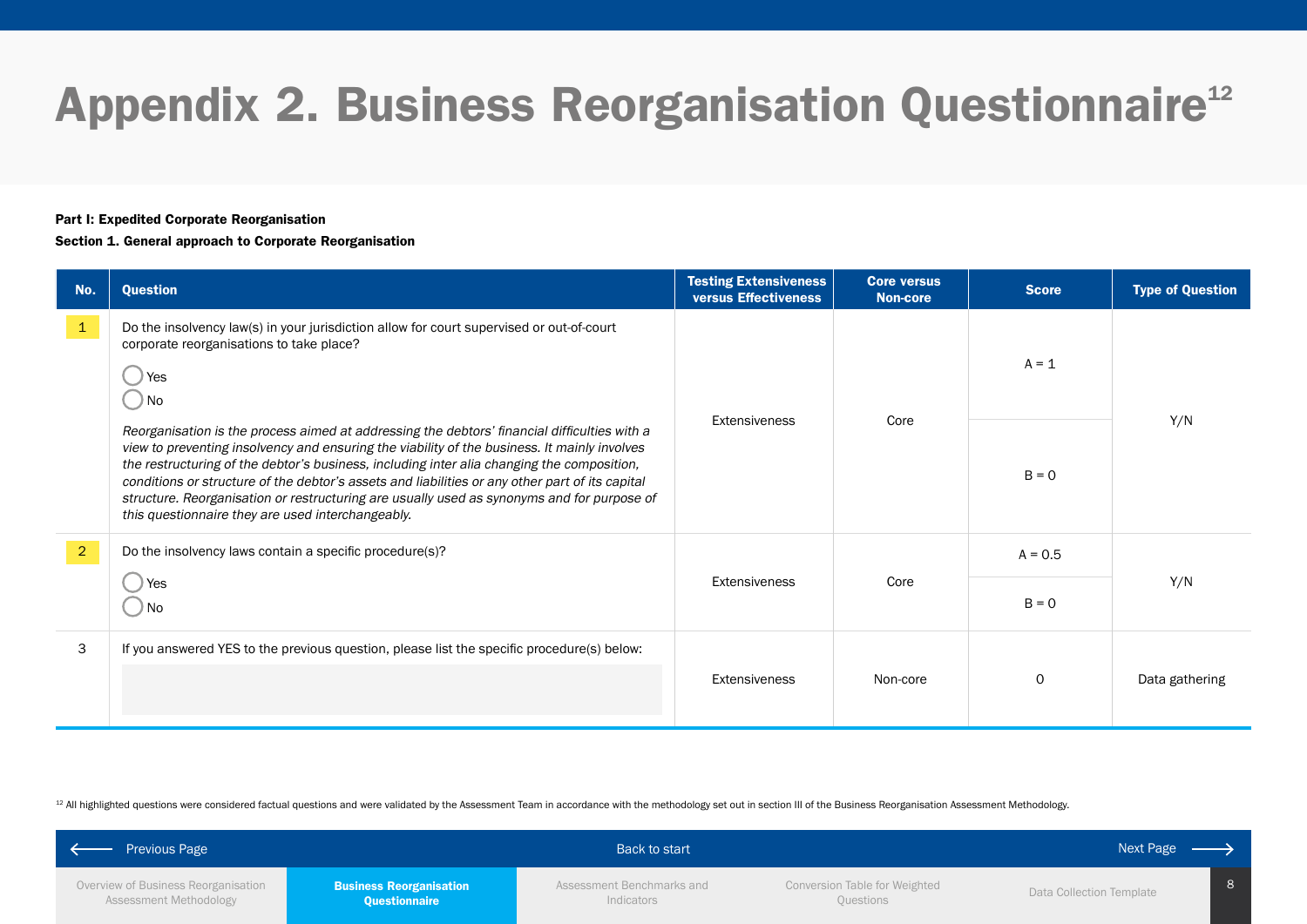| No.             | <b>Question</b>                                                                                                                                                                                                                                                                                                                   | <b>Testing Extensiveness</b><br><b>versus Effectiveness</b> | <b>Core versus</b><br><b>Non-core</b> | <b>Score</b> | <b>Type of Question</b> |
|-----------------|-----------------------------------------------------------------------------------------------------------------------------------------------------------------------------------------------------------------------------------------------------------------------------------------------------------------------------------|-------------------------------------------------------------|---------------------------------------|--------------|-------------------------|
| 4               | If you answered NO to the previous two questions, please describe how is corporate<br>reorganisation conducted:                                                                                                                                                                                                                   | Extensiveness                                               | Non-core                              | $\mathbf 0$  | Data gathering          |
| $5\phantom{.0}$ | Who can initiate the reorganisation procedure(s)?<br>Debtor                                                                                                                                                                                                                                                                       |                                                             |                                       | $A = 0.666$  |                         |
|                 | Creditor (<br>Both debtor and creditor                                                                                                                                                                                                                                                                                            | Extensiveness                                               | Core                                  | $B = 0.333$  | Y/N                     |
|                 | Other, please specify                                                                                                                                                                                                                                                                                                             |                                                             |                                       | $C = 1$      |                         |
|                 | <b>MARK AS MANY AS NEEDED</b>                                                                                                                                                                                                                                                                                                     |                                                             |                                       | $D = 0$      |                         |
| $6\overline{6}$ | Can a debtor convert an ongoing liquidation process into a reorganisation procedure?<br>) Yes<br>$\bigcirc$ No                                                                                                                                                                                                                    |                                                             | $A = 0.333$<br>Core<br>Extensiveness  |              | Y/N                     |
|                 | Liquidation is a formal insolvency process pursuant to which an insolvency practitioner (the<br>liquidator) is appointed to put the affairs and assets of a company in order. Liquidation aims<br>at realising the assets of the company, distributing the proceeds of such assets among<br>creditors and dissolving the company. |                                                             |                                       | $B = 0$      |                         |

| Previous Page                       | Back to start                  |                           | Next Page $\longrightarrow$   |                          |
|-------------------------------------|--------------------------------|---------------------------|-------------------------------|--------------------------|
| Overview of Business Reorganisation | <b>Business Reorganisation</b> | Assessment Benchmarks and | Conversion Table for Weighted | Data Collection Template |
| Assessment Methodology              | <b>Questionnaire</b>           | Indicators                | Questions                     |                          |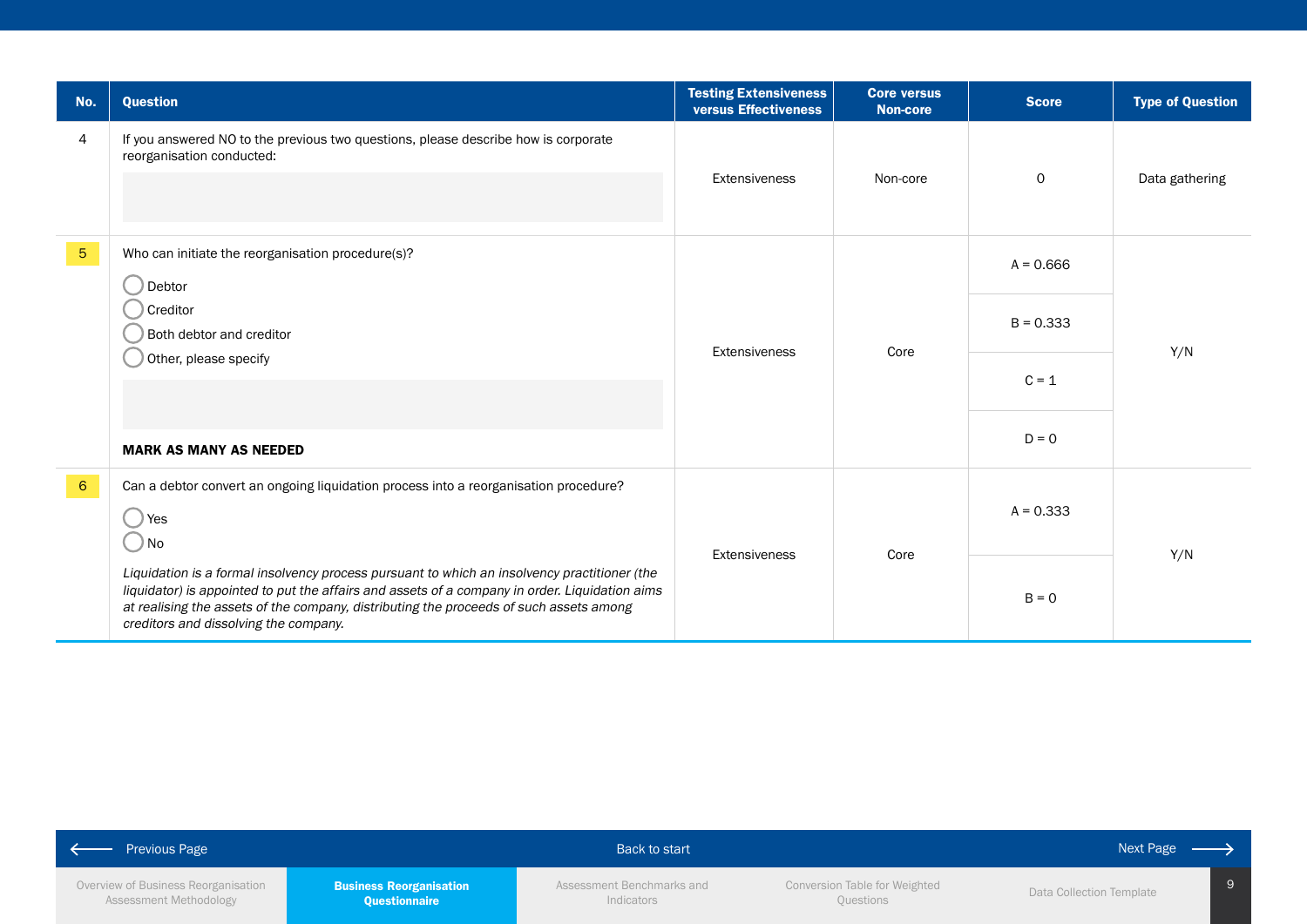| No.            | <b>Question</b>                                                                                                                                                                                                                                                                                                                        | <b>Testing Extensiveness</b><br><b>versus Effectiveness</b> | <b>Core versus</b><br><b>Non-core</b> | <b>Score</b>                                       | <b>Type of Question</b> |
|----------------|----------------------------------------------------------------------------------------------------------------------------------------------------------------------------------------------------------------------------------------------------------------------------------------------------------------------------------------|-------------------------------------------------------------|---------------------------------------|----------------------------------------------------|-------------------------|
| $\overline{7}$ | Are private workouts a common practice in your jurisdiction? Please signal your level of<br>agreement by clicking on the relevant traffic light.<br>By private workouts we refer to completely out-of-court reorganisation arrangements, using<br>simple contract law as the tool to conduct the reorganisation.                       | <b>Effectiveness</b>                                        | Core                                  | 0.333<br>$( > 2.50 = 0.333$<br>and $\leq$ 2.50 =0) | T/L                     |
| 8              | Can private workouts be conducted on a multi-creditor basis (e.g., secured, unsecured,<br>preferred, etc.)?<br>Yes<br>) No                                                                                                                                                                                                             |                                                             | Core                                  | $A = 0.333$<br>$B = 0$                             | Y/N                     |
|                | Preferred creditors are those creditors that are entitled by the law to be paid before<br>other creditors.<br>If you have any comments, please add them here:                                                                                                                                                                          | Effectiveness                                               |                                       |                                                    |                         |
| 9 <sup>°</sup> | Do the insolvency laws in your jurisdiction protect new financing required for the reorganisation?<br>Yes<br>) No                                                                                                                                                                                                                      |                                                             |                                       | $A = 1$                                            |                         |
|                | New financing is any financing provided by an existing or a new creditor to enable the debtor to<br>continue operating its business during the reorganisation procedure, or to preserve or enhance<br>the value of the assets of the estate or to implement the reorganisation plan.<br>IF ANSWERED NO, GO STRAIGHT TO QUESTION NO. 12 | Extensiveness                                               | Core                                  | $B = 0$                                            | Y/N                     |

| - Previous Page                                               |                                                 | Back to start                           |                                            | Next Page                |                 |
|---------------------------------------------------------------|-------------------------------------------------|-----------------------------------------|--------------------------------------------|--------------------------|-----------------|
| Overview of Business Reorganisation<br>Assessment Methodology | <b>Business Reorganisation</b><br>Questionnaire | Assessment Benchmarks and<br>Indicators | Conversion Table for Weighted<br>Questions | Data Collection Template | 10 <sup>°</sup> |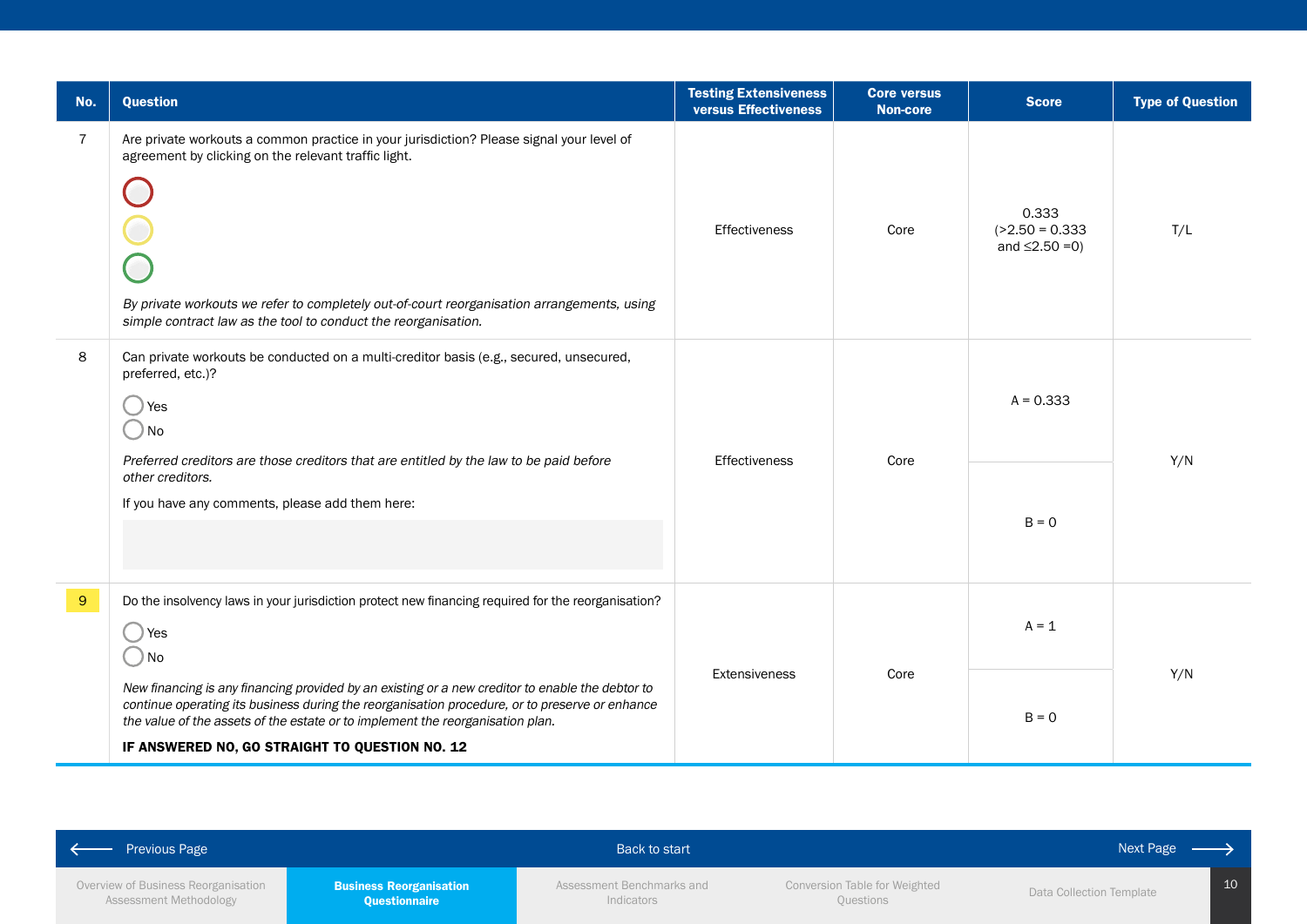| No.             | <b>Question</b>                                                                                                                                                                                                                                                                                                                   | <b>Testing Extensiveness</b><br>versus Effectiveness | <b>Core versus</b><br><b>Non-core</b>      | <b>Score</b>             | <b>Type of Question</b> |         |     |
|-----------------|-----------------------------------------------------------------------------------------------------------------------------------------------------------------------------------------------------------------------------------------------------------------------------------------------------------------------------------|------------------------------------------------------|--------------------------------------------|--------------------------|-------------------------|---------|-----|
| 10 <sub>1</sub> | Is the creditor providing such new financing able under relevant insolvency legislation to obtain<br>a priority of repayment before all other existing creditors?<br>Yes                                                                                                                                                          |                                                      |                                            | $A = 0.5$                |                         |         |     |
|                 | ) No                                                                                                                                                                                                                                                                                                                              | <b>Extensiveness</b>                                 | Core                                       |                          | Y/N                     |         |     |
|                 | New financing is any financing provided by an existing or a new creditor to enable the debtor to<br>continue operating its business during the reorganisation, or to preserve or enhance the value<br>of the assets of the estate or to implement the reorganisation plan.                                                        |                                                      |                                            |                          |                         | $B = 0$ |     |
| 11              | Is the creditor providing such new financing protected from avoidance actions in liquidation?                                                                                                                                                                                                                                     |                                                      |                                            |                          |                         |         |     |
|                 | ) Yes<br>) No                                                                                                                                                                                                                                                                                                                     |                                                      |                                            | $A = 0.5$                |                         |         |     |
|                 | New financing is any financing provided by an existing or a new creditor to enable the debtor to<br>continue operating its business during the reorganisation, or to preserve or enhance the value<br>of the assets of the estate or to implement the reorganisation plan.                                                        | Extensiveness                                        | Core                                       |                          |                         |         | Y/N |
|                 | Avoidance Actions are judicial actions or remedies that can be brought in a liquidation<br>proceeding against corporations and individuals who have received a payment or other<br>preferential interest from an insolvent debtor.                                                                                                |                                                      |                                            | $B = 0$                  |                         |         |     |
|                 | Liquidation is a formal insolvency process pursuant to which an insolvency practitioner (the<br>liquidator) is appointed to put the affairs and assets of a company in order. Liquidation aims at<br>realising the assets of the company, distributing the proceeds of such assets among creditors<br>and dissolving the company. |                                                      |                                            |                          |                         |         |     |
| 12              | Is the provision of new financing a used practice in your jurisdiction? Please signal your<br>level of agreement by clicking on the relevant traffic light                                                                                                                                                                        |                                                      |                                            |                          |                         |         |     |
|                 |                                                                                                                                                                                                                                                                                                                                   | <b>Effectiveness</b>                                 | Non-core                                   |                          | T/L                     |         |     |
|                 | New financing is any financing provided by an existing or a new creditor to enable the debtor to<br>continue operating its business during the reorganisation, or to preserve or enhance the value                                                                                                                                |                                                      |                                            |                          |                         |         |     |
|                 | of the assets of the estate or to implement the reorganisation plan.                                                                                                                                                                                                                                                              |                                                      |                                            |                          |                         |         |     |
|                 | <b>Previous Page</b><br><b>Back to start</b>                                                                                                                                                                                                                                                                                      |                                                      |                                            |                          | Next Page               |         |     |
|                 | Overview of Business Reorganisation<br><b>Business Reorganisation</b><br>Assessment Benchmarks and<br>Assessment Methodology<br><b>Questionnaire</b><br>Indicators                                                                                                                                                                |                                                      | Conversion Table for Weighted<br>Questions | Data Collection Template | 11                      |         |     |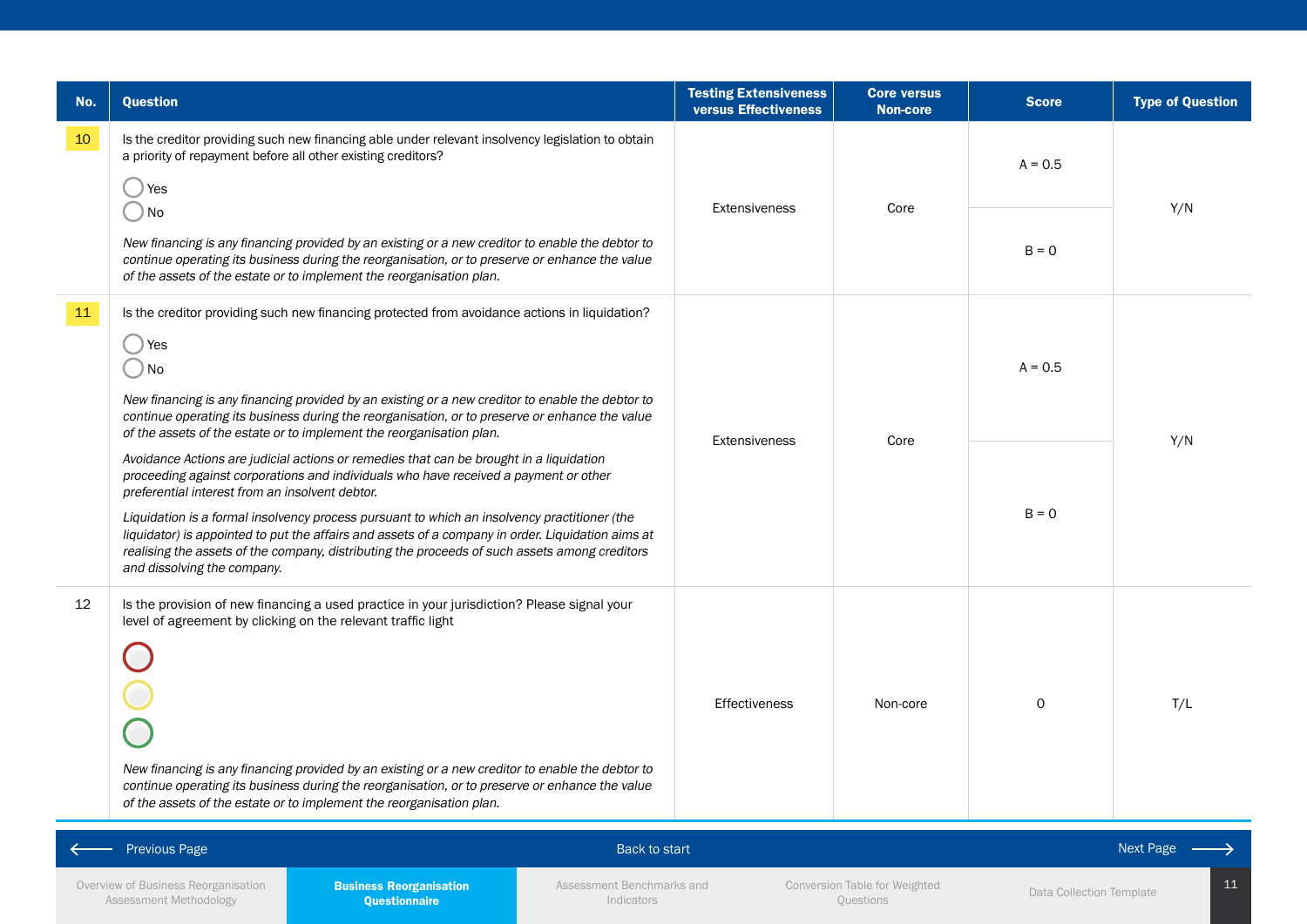| No.  | <b>Question</b>                                                                                                                                                                                                                                                                                                                                                          | <b>Testing Extensiveness</b><br><b>versus Effectiveness</b> | <b>Core versus</b><br><b>Non-core</b> | <b>Score</b>      | <b>Type of Question</b> |
|------|--------------------------------------------------------------------------------------------------------------------------------------------------------------------------------------------------------------------------------------------------------------------------------------------------------------------------------------------------------------------------|-------------------------------------------------------------|---------------------------------------|-------------------|-------------------------|
| $13$ | Do the laws in your jurisdiction restrict or prohibit ipso facto clauses?<br>Yes<br>. ) No                                                                                                                                                                                                                                                                               | <b>Extensiveness</b><br>Core                                |                                       | $A = 0.5$         | Y/N                     |
|      | Ipso facto clauses are contractual provisions that allow a party to a contract to terminate its<br>outstanding arrangements or obligations if the other party becomes insolvent (or files for<br>insolvency or an insolvency-related reorganisation procedure).                                                                                                          |                                                             |                                       | $B = 0$           |                         |
| 14   | Could small and medium-sized enterprises benefit from a simplified reorganisation<br>procedure with fewer requirements?<br>Yes<br>$\bigcirc$ No<br>The definition or categorisation of "Small and Medium-sized Enterprises" (SMEs) differs<br>from jurisdiction to jurisdiction. However, the main factors determining whether an                                        | <b>Extensiveness</b>                                        |                                       | $A = 0.5$<br>Core | Y/N                     |
|      | enterprise is an SME may include: (1) number of employees; (2) annual turnover and/or<br>(3) value of assets.<br>A simplified reorganisation procedure means a less cumbersome procedure with fewer<br>requirements or stages and/or a shorter timeframe than the reorganisation procedure<br>available for larger companies.<br>IF YOU ANSWER NO, GO TO SECTION 2 BELOW |                                                             |                                       | $B = 0$           |                         |
| 15   | If you answered YES to the previous question, do they benefit from a faster<br>reorganisation procedure?                                                                                                                                                                                                                                                                 |                                                             |                                       | $A = 0.25$        |                         |
|      | Yes<br><b>No</b>                                                                                                                                                                                                                                                                                                                                                         | Extensiveness                                               | Core                                  | $B = 0$           | Y/N                     |

| <b>Previous Page</b>                                          |                                                        | Back to start                           |                                            | Next Page $\longrightarrow$ |  |
|---------------------------------------------------------------|--------------------------------------------------------|-----------------------------------------|--------------------------------------------|-----------------------------|--|
| Overview of Business Reorganisation<br>Assessment Methodology | <b>Business Reorganisation</b><br><b>Questionnaire</b> | Assessment Benchmarks and<br>Indicators | Conversion Table for Weighted<br>Questions | Data Collection Template    |  |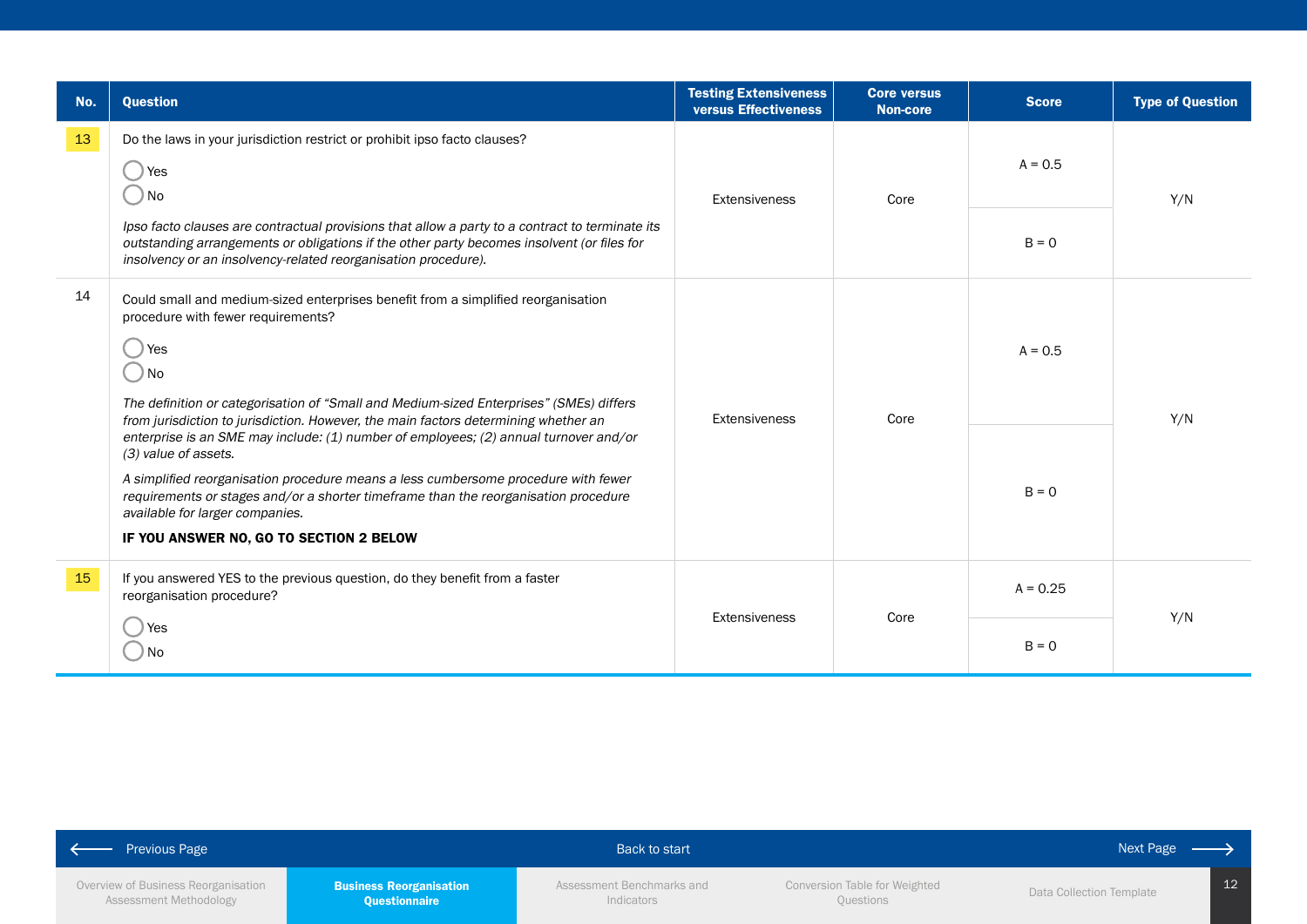| No. | <b>Question</b>                                                                                                                                                                                                                                                                                                                                                                                                                                                                                                                                                                                                                    | <b>Testing Extensiveness</b><br>versus Effectiveness | <b>Core versus</b><br>Non-core | <b>Score</b> | <b>Type of Question</b> |
|-----|------------------------------------------------------------------------------------------------------------------------------------------------------------------------------------------------------------------------------------------------------------------------------------------------------------------------------------------------------------------------------------------------------------------------------------------------------------------------------------------------------------------------------------------------------------------------------------------------------------------------------------|------------------------------------------------------|--------------------------------|--------------|-------------------------|
| 16  | Are small and medium-sized enterprises entitled to submit less documentation than<br>large-sized enterprises as part of the reorganisation procedure?<br>Yes                                                                                                                                                                                                                                                                                                                                                                                                                                                                       | Core<br>Extensiveness                                |                                | $A = 0.25$   | Y/N                     |
|     | ) No<br>The definition or categorisation of "Small and Medium-sized Enterprises" (SMEs) differs from<br>jurisdiction to jurisdiction. However, the main factors determining whether an enterprise is an<br>SME may include: (1) number of employees; (2) annual turnover and/or (3) value of assets.                                                                                                                                                                                                                                                                                                                               |                                                      |                                | $B = 0$      |                         |
| 17  | If you replied NO to any of the two previous questions, do you think that small and medium-<br>sized enterprises should benefit from a less burdensome and faster procedure as long<br>as the minimum standards and requirements are observed? Please signal your level of<br>agreement by clicking on the relevant traffic light.<br>The definition or categorisation of "Small and Medium-sized Enterprises" (SMEs) differs from<br>jurisdiction to jurisdiction. However, the main factors determining whether an enterprise is an<br>SME may include: (1) number of employees; (2) annual turnover and/or (3) value of assets. | Effectiveness                                        | Non-core                       | $\Omega$     | T/L                     |

| <b>Previous Page</b>                                          |                                                 | Back to start                           |                                                   | Next Page $\longrightarrow$ |    |
|---------------------------------------------------------------|-------------------------------------------------|-----------------------------------------|---------------------------------------------------|-----------------------------|----|
| Overview of Business Reorganisation<br>Assessment Methodology | <b>Business Reorganisation</b><br>Questionnaire | Assessment Benchmarks and<br>Indicators | <b>Conversion Table for Weighted</b><br>Questions | Data Collection Template    | 13 |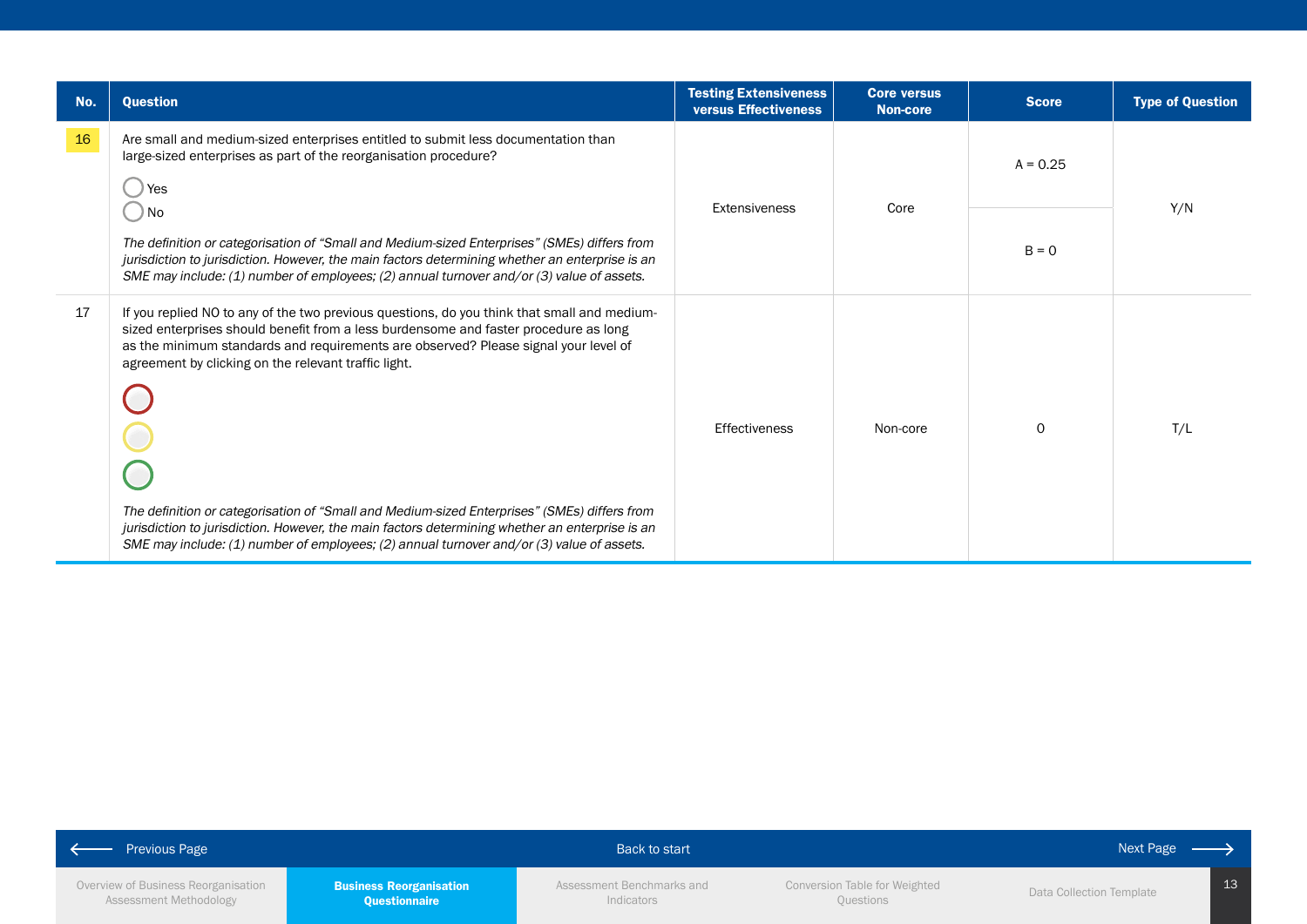## Section 2. Planning and the initial stages of the reorganisation

| No.            | <b>Question</b>                                                                                                                                                                                                                                                                                                                                                                       | <b>Testing Extensiveness</b><br><b>versus Effectiveness</b> | <b>Core versus</b><br>Non-core | <b>Score</b> | <b>Type of Question</b> |
|----------------|---------------------------------------------------------------------------------------------------------------------------------------------------------------------------------------------------------------------------------------------------------------------------------------------------------------------------------------------------------------------------------------|-------------------------------------------------------------|--------------------------------|--------------|-------------------------|
| $\mathbf{1}$   | Can a company start a reorganisation procedure without the need to be in a legal (as<br>defined by law) state of insolvency?                                                                                                                                                                                                                                                          |                                                             |                                | $A = 1$      | Y/N                     |
|                | ) Yes<br>$)$ No                                                                                                                                                                                                                                                                                                                                                                       | Extensiveness                                               | Core                           |              |                         |
|                | Insolvency laws sometimes establish that in order to benefit from the tools or processes<br>included in the law, the company must prove that it is in a state of insolvency. Insolvency is<br>usually demonstrated either through the cash-flow test (i.e., failure to pay obligations as they<br>fall due) or the balance sheet test (i.e., liabilities exceed the value of assets). |                                                             |                                | $B = 0$      |                         |
| $\overline{2}$ | Is there a single procedure for the reorganisation of companies or more than one procedure?<br>Single procedure<br>More than one procedure. If so, please could you list them:                                                                                                                                                                                                        | Extensiveness                                               | Non-core                       | $\Omega$     | Data gathering          |
| 3              | If there is more than one procedure, can companies use any of them, or are some procedures<br>restricted to specific types of companies or businesses?<br>Unrestricted<br>Restricted. If so, please clarify what types of restrictions apply:                                                                                                                                         | <b>Extensiveness</b>                                        | Non-core                       | $\mathsf{O}$ | Data gathering          |
|                | Some jurisdictions limit the options of companies by only allowing them to use one (or some)<br>of the available procedures. The restrictions may be based on the type of debts, size of the<br>company, number of employees, or on whether a company has already accessed a procedure.                                                                                               |                                                             |                                |              |                         |

| $\rightarrow$<br>- Previous Page                              |                                                 | Back to start                           |                                            | Next Page $\overline{\phantom{a}}$ |    |
|---------------------------------------------------------------|-------------------------------------------------|-----------------------------------------|--------------------------------------------|------------------------------------|----|
| Overview of Business Reorganisation<br>Assessment Methodology | <b>Business Reorganisation</b><br>Questionnaire | Assessment Benchmarks and<br>Indicators | Conversion Table for Weighted<br>Questions | Data Collection Template           | 14 |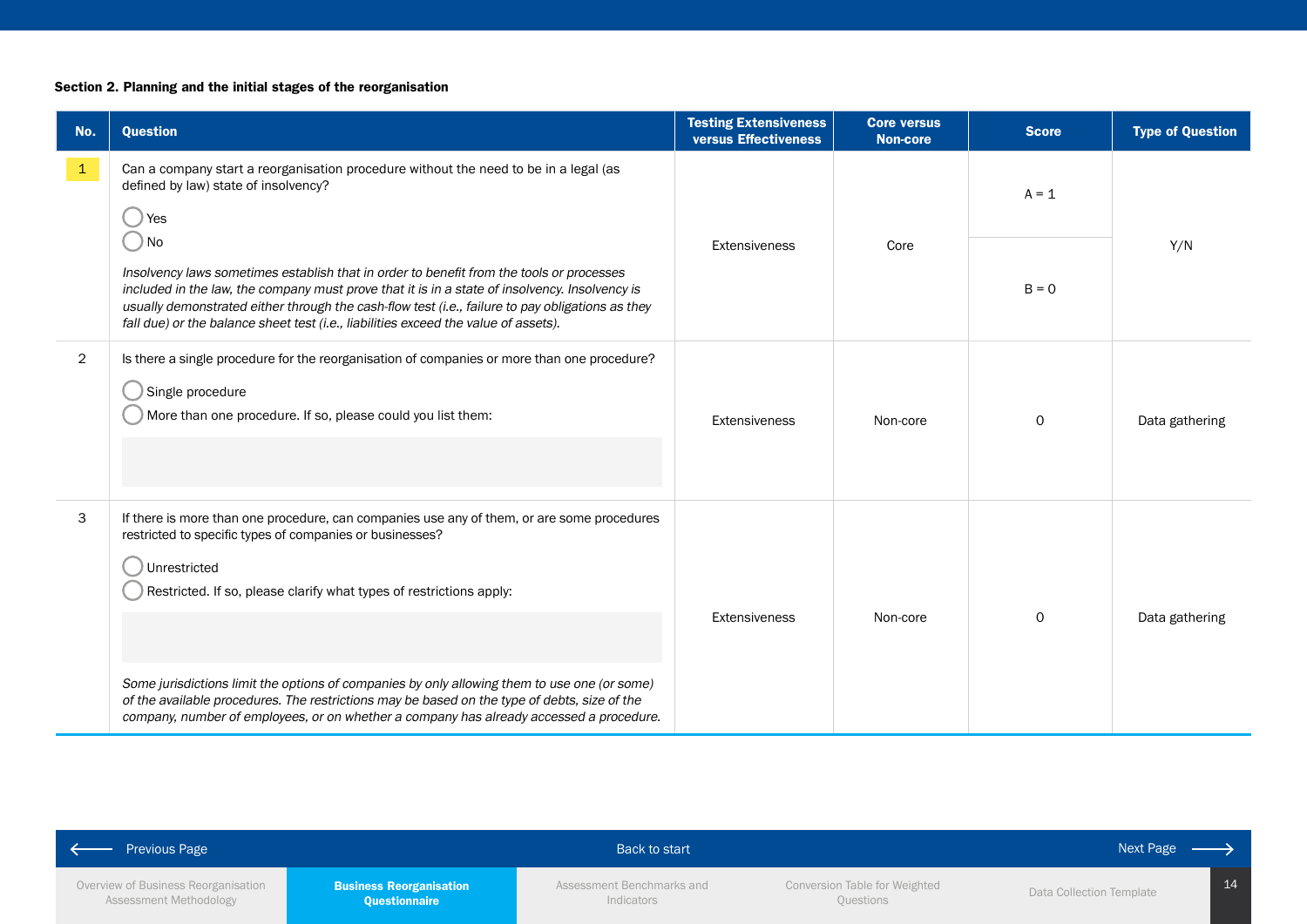| No. | <b>Question</b>                                                                                                                                                                           | <b>Testing Extensiveness</b><br>versus Effectiveness | <b>Core versus</b><br><b>Non-core</b> | <b>Score</b>   | <b>Type of Question</b> |     |
|-----|-------------------------------------------------------------------------------------------------------------------------------------------------------------------------------------------|------------------------------------------------------|---------------------------------------|----------------|-------------------------|-----|
| 4   | Based on an estimated average, how long does it usually take to conduct a reorganisation<br>from presentation of the plan to the creditors (excluding any preparatory time by the debtor) |                                                      |                                       | $A = 1$        |                         |     |
|     | to receiving the court or administrative authority's approval?                                                                                                                            |                                                      |                                       | $B = 0.5$      |                         |     |
|     | Less than 3 months<br>Between 3 to 6 months                                                                                                                                               | Effectiveness                                        | Core                                  | $C = 0.3$      | Y/N                     |     |
|     | Between 6 to 9 months<br>Between 9 to 12 months                                                                                                                                           |                                                      |                                       |                |                         |     |
|     | More than 12 months                                                                                                                                                                       |                                                      |                                       | $D = 0$        |                         |     |
|     | <b>MARK ONLY ONE BASED ON AN ESTIMATED AVERAGE</b>                                                                                                                                        |                                                      |                                       | $E = (-0.333)$ |                         |     |
| 5   | Are all formal, statutory reorganisation procedures conducted under the supervision or<br>guidance of the court at all times?                                                             | <b>Extensiveness</b>                                 |                                       | $A = 0$        |                         |     |
|     | res ) Yes                                                                                                                                                                                 |                                                      | Core                                  |                |                         | Y/N |
|     | $\bigcirc$ No                                                                                                                                                                             |                                                      |                                       |                | $B = 0.5$               |     |
|     | IF YOU ANSWERED YES, GO TO QUESTION 7                                                                                                                                                     |                                                      |                                       |                |                         |     |
| 6   | Which (if any) other entity or authority is involved?<br>Central Bank<br>Representative or Professional Association<br>Government Agency<br>Other, please specify:                        | Extensiveness                                        | Non-core                              | $\mathsf{O}$   | Data gathering          |     |
|     |                                                                                                                                                                                           |                                                      |                                       |                |                         |     |

| Previous Page                       |                                | Back to start             |                               | Next Page $\longrightarrow$ |
|-------------------------------------|--------------------------------|---------------------------|-------------------------------|-----------------------------|
| Overview of Business Reorganisation | <b>Business Reorganisation</b> | Assessment Benchmarks and | Conversion Table for Weighted | Data Collection Template    |
| Assessment Methodology              | <b>Questionnaire</b>           | Indicators                | Questions                     |                             |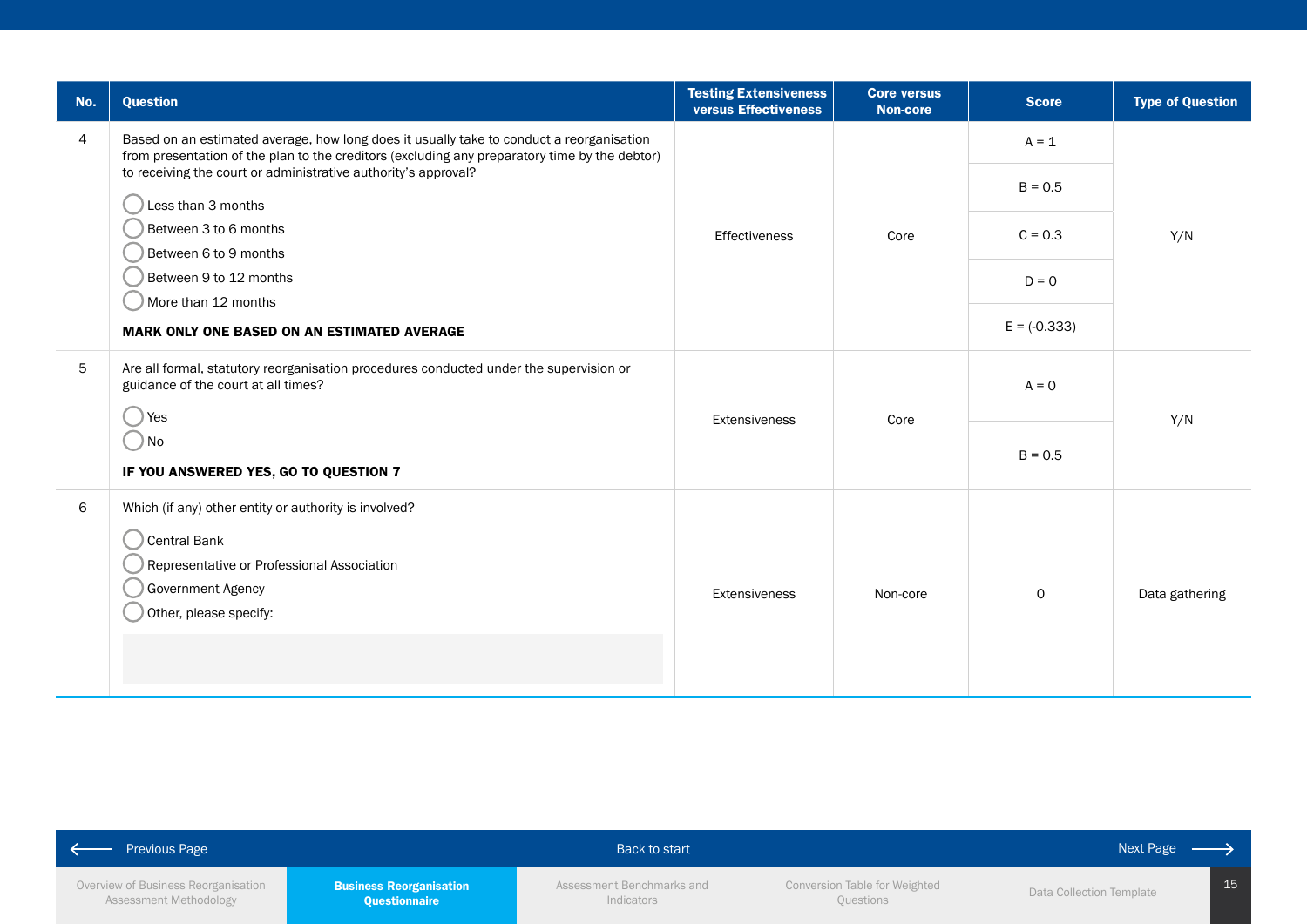| No.            | <b>Question</b>                                                                                                                                                                                                                                                                                                                                                                                                                                                                                                                                                          | <b>Testing Extensiveness</b><br><b>versus Effectiveness</b> | <b>Core versus</b><br><b>Non-core</b> | <b>Score</b> | <b>Type of Question</b> |
|----------------|--------------------------------------------------------------------------------------------------------------------------------------------------------------------------------------------------------------------------------------------------------------------------------------------------------------------------------------------------------------------------------------------------------------------------------------------------------------------------------------------------------------------------------------------------------------------------|-------------------------------------------------------------|---------------------------------------|--------------|-------------------------|
| $\overline{7}$ | Can part of the reorganisation process be conducted out-of-court and then submitted to the<br>court/administrative authority for validation?<br>Yes<br><b>No</b>                                                                                                                                                                                                                                                                                                                                                                                                         |                                                             | Core                                  | $A = 1$      | Y/N                     |
|                | This is what is known as a hybrid procedure, where most of the process takes place out-of-<br>court, behind closed doors and usually under confidentiality agreements. Then, once the<br>required majority of creditors have agreed a reorganisation plan, it is submitted to the court/<br>administrative authority for approval.                                                                                                                                                                                                                                       | Extensiveness                                               |                                       | $B = 0$      |                         |
| 8              | Do you think that the requirement to appoint an 'insolvency practitioner' can facilitate<br>the reorganisation procedure? Please signal your level of agreement by clicking on the<br>relevant traffic light.<br>An 'insolvency practitioner' is a central figure in most insolvency law systems and is<br>a professional, frequently licensed, who is charged with responsibilities as diverse as<br>management of the debtor's business and preparation of reorganisation plans, to collection<br>and verification of creditors' claims and distributions of proceeds. | <b>Effectiveness</b>                                        | Non-core                              | $\mathbf 0$  | T/L                     |
| 9              | Is it common practice for debtors to involve advisors with expertise on insolvency and/<br>or reorganisation to assist in the reorganisation process? Please signal your level of<br>agreement by clicking on the relevant traffic light.                                                                                                                                                                                                                                                                                                                                | <b>Extensiveness</b>                                        | Non-core                              | $\mathbf 0$  | T/L                     |

| <b>Previous Page</b>                |                                | Back to start             |                               | Next Page                |
|-------------------------------------|--------------------------------|---------------------------|-------------------------------|--------------------------|
| Overview of Business Reorganisation | <b>Business Reorganisation</b> | Assessment Benchmarks and | Conversion Table for Weighted | Data Collection Template |
| Assessment Methodology              | <b>Ouestionnaire</b>           | Indicators                | Questions                     |                          |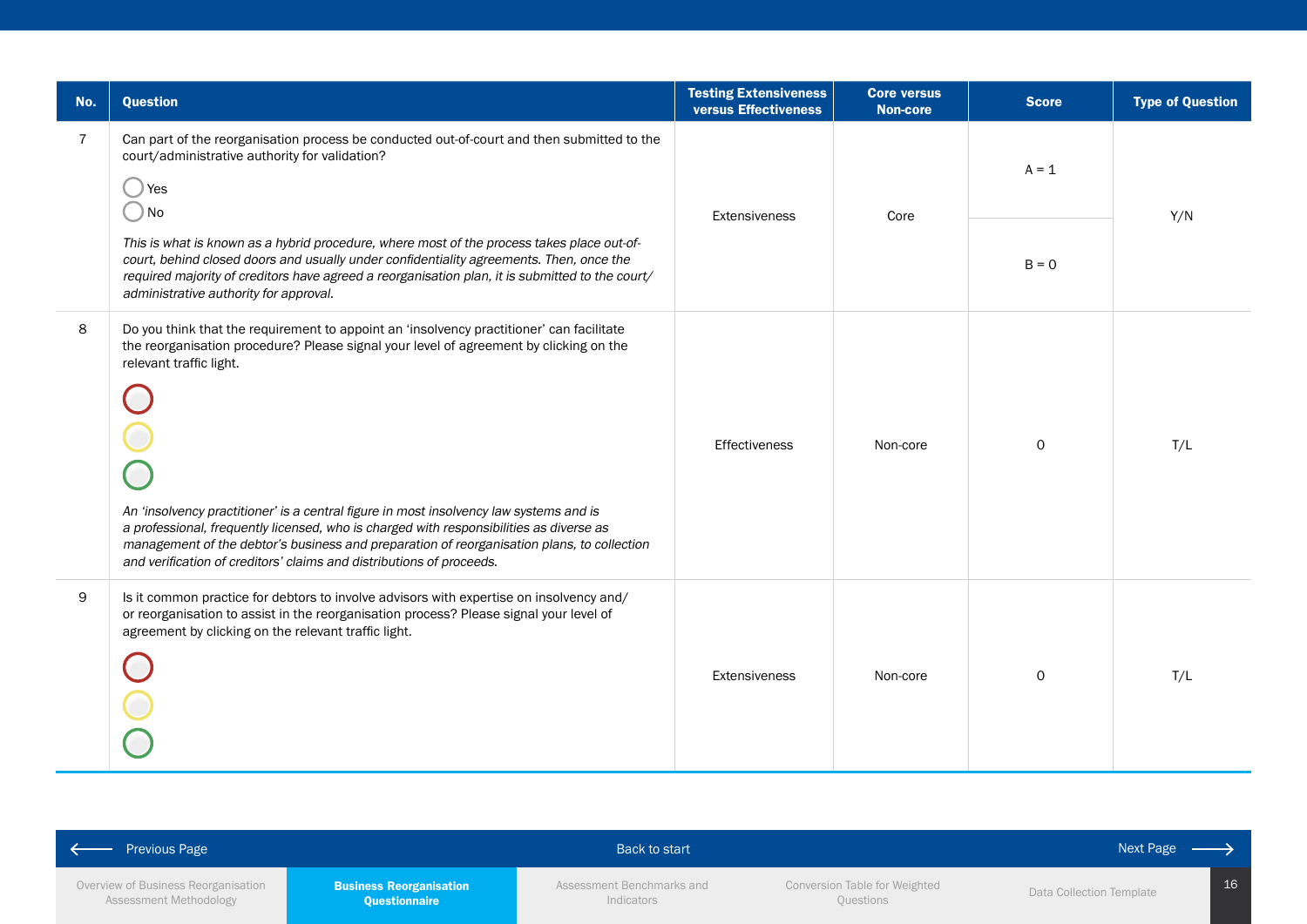| No. | <b>Question</b>                                                                                                                                                                                                                                                                                                                                                                                                                                                                                                                                                                                                      | <b>Testing Extensiveness</b><br>versus Effectiveness | <b>Core versus</b><br><b>Non-core</b>      | <b>Score</b>                                    | <b>Type of Question</b> |
|-----|----------------------------------------------------------------------------------------------------------------------------------------------------------------------------------------------------------------------------------------------------------------------------------------------------------------------------------------------------------------------------------------------------------------------------------------------------------------------------------------------------------------------------------------------------------------------------------------------------------------------|------------------------------------------------------|--------------------------------------------|-------------------------------------------------|-------------------------|
| 10  | Can a reorganisation procedure be used to transfer the business as a going concern without<br>liabilities? Please signal your level of agreement by clicking on the relevant traffic light.<br>In some jurisdictions, it is possible to use a reorganisation procedure to purge liabilities and transfer<br>the business as a going concern without any liability. In other words, liabilities are restructured,<br>converted into equity and/or are paid with the proceeds of the sale of business. A public procedure<br>with publications in the official gazette and/or a major newspaper is sometimes required. | <b>Extensiveness</b>                                 | Core                                       | 0.5<br>$( > 2.50 = 0.5$ and<br>$\leq$ 2.50 = 0) | T/L                     |
| 11  | Do all court-supervised reorganisation procedures enjoy the benefit of a standstill or<br>moratorium during which creditors are prevented from taking certain enforcement actions?<br>) Yes                                                                                                                                                                                                                                                                                                                                                                                                                          | <b>Extensiveness</b>                                 | Core                                       | $A = 0.5$                                       | Y/N                     |
|     | $\bigcirc$ No                                                                                                                                                                                                                                                                                                                                                                                                                                                                                                                                                                                                        |                                                      |                                            | $B = 0$                                         |                         |
| 12  | If you have responded NO to the previous question, please list any procedure(s) that do<br>benefit from a moratorium:                                                                                                                                                                                                                                                                                                                                                                                                                                                                                                | Extensiveness                                        | Non-core                                   | 0                                               | Data gathering          |
| 13  | Does the moratorium in the reorganisation procedure also apply to secured creditors' claims?<br>$\big)$ Yes<br>$\bigcirc$ No<br>The reference to "secured creditors" refers – in a broad sense-to creditors whose claim is                                                                                                                                                                                                                                                                                                                                                                                           |                                                      | Core                                       | $A = 0.5$                                       | Y/N                     |
|     | secured by any type of security, i.e. personal (an obligation that can be enforced against a<br>person, e.g. a guarantee), real (a proprietary interest attached to the assets regardless of<br>the person to whom the assets belong) or quasi-security (other ways of enhancing creditors'<br>protection without creating an actual security interest).<br>IF YES GO TO QUESTION 15, IF NO GO TO THE NEXT QUESTION                                                                                                                                                                                                  | <b>Extensiveness</b>                                 |                                            | $B = 0$                                         |                         |
|     | Previous Page<br>Back to start                                                                                                                                                                                                                                                                                                                                                                                                                                                                                                                                                                                       |                                                      |                                            |                                                 | Next Page               |
|     | Overview of Business Reorganisation<br><b>Business Reorganisation</b><br>Assessment Benchmarks and<br>Assessment Methodology<br>Questionnaire<br>Indicators                                                                                                                                                                                                                                                                                                                                                                                                                                                          |                                                      | Conversion Table for Weighted<br>Questions | Data Collection Template                        | 17                      |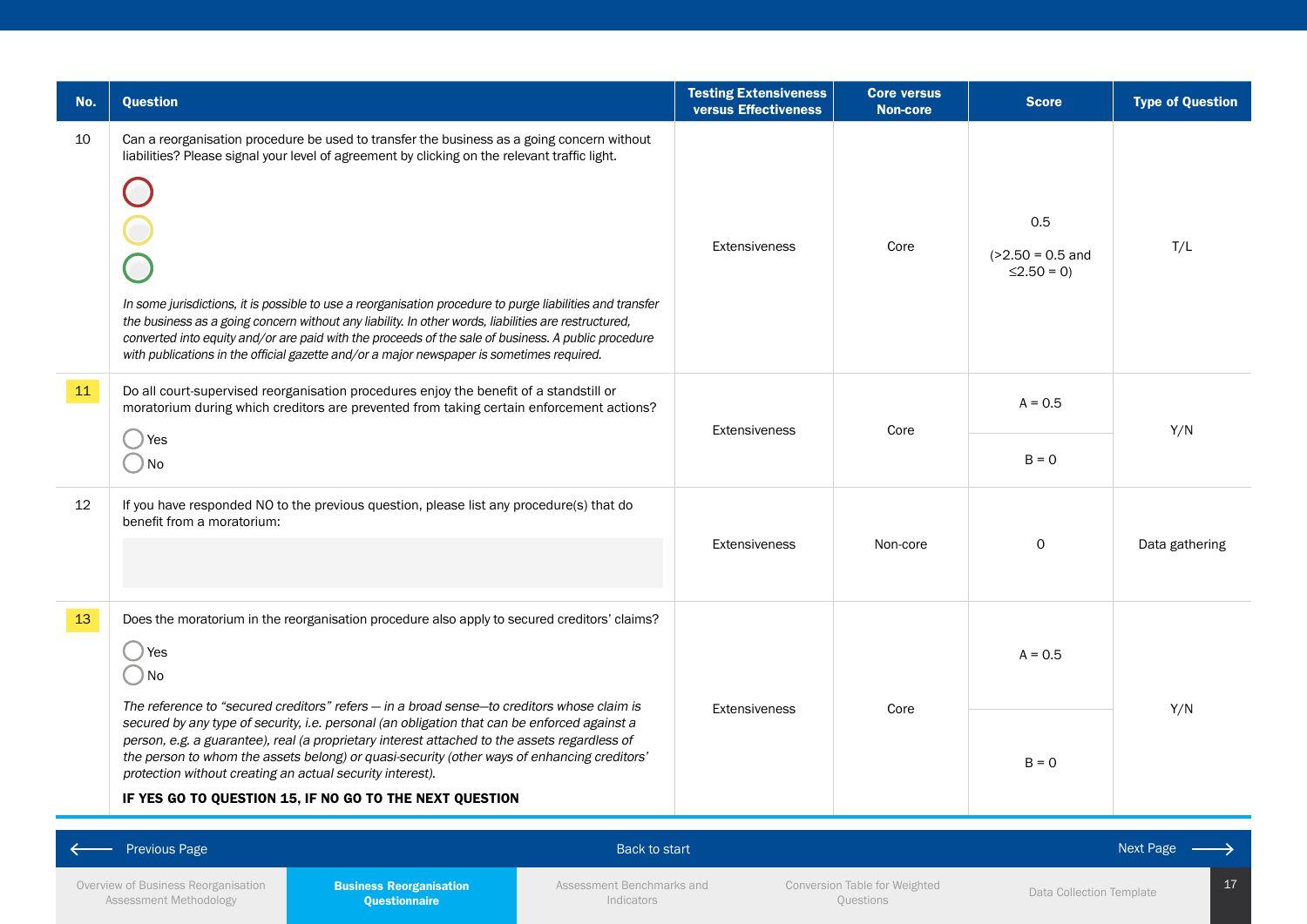| No. | Question                                                                                                                                                                                                                                                                                                                                                                                                                                      | <b>Testing Extensiveness</b><br><b>versus Effectiveness</b> | <b>Core versus</b><br><b>Non-core</b> | <b>Score</b> | <b>Type of Question</b> |
|-----|-----------------------------------------------------------------------------------------------------------------------------------------------------------------------------------------------------------------------------------------------------------------------------------------------------------------------------------------------------------------------------------------------------------------------------------------------|-------------------------------------------------------------|---------------------------------------|--------------|-------------------------|
| 14  | Can secured creditors continue with any ongoing legal proceedings regarding their secured<br>claim until they obtain a court order despite the moratorium in the reorganisation procedure?<br>Yes                                                                                                                                                                                                                                             | <b>Extensiveness</b>                                        | Core                                  | $A = 0.5$    | Y/N                     |
|     | ) No<br><b>GO TO QUESTION 16</b>                                                                                                                                                                                                                                                                                                                                                                                                              |                                                             |                                       | $B = 0$      |                         |
| 15  | Can secured creditors then enforce on the court order and sell the asset subject to the<br>security irrespective of the ongoing reorganisation procedure?                                                                                                                                                                                                                                                                                     | <b>Extensiveness</b>                                        | Core                                  | $A = 0$      |                         |
|     | Yes<br>) No                                                                                                                                                                                                                                                                                                                                                                                                                                   |                                                             |                                       | $B = 0.333$  | Y/N                     |
| 16  | Can a reorganisation plan also be used to reorganise the liabilities owed to secured<br>creditors (such as holders of mortgages)?<br>Yes<br>) No                                                                                                                                                                                                                                                                                              | <b>Extensiveness</b>                                        | Core                                  | $A = 1$      | Y/N<br>Y/N              |
|     | The term "secured creditors" refers - in a broad sense - to creditors whose claim is<br>secured by any type of security, i.e. personal (an obligation that can be enforced against a<br>person, e.g. a guarantee) real (proprietary interest attached to the assets regardless of the<br>person to whom the assets belong) or quasi-security (other ways of enhancing creditors'<br>protection without creating an actual security interest). |                                                             |                                       | $B = 0$      |                         |
| 17  | Can a reorganisation plan also be used to reorganise the liabilities owed to preferred creditors?<br>) Yes<br>) No                                                                                                                                                                                                                                                                                                                            |                                                             | Core                                  | $A = 1$      |                         |
|     | Preferred creditors refer to those creditors that have been given a priority in ranking or<br>preference by means of the insolvency law or other piece of legislation (such as employees<br>and the State with uncollected taxes, etc.) and not as result of being secured creditors.<br>IF NO, GO TO QUESTION 20                                                                                                                             | <b>Extensiveness</b>                                        |                                       | $B = 0$      |                         |

| Previous Page                                                 |                                                        | Back to start                           |                                            | Next Page                |  |
|---------------------------------------------------------------|--------------------------------------------------------|-----------------------------------------|--------------------------------------------|--------------------------|--|
| Overview of Business Reorganisation<br>Assessment Methodology | <b>Business Reorganisation</b><br><b>Questionnaire</b> | Assessment Benchmarks and<br>Indicators | Conversion Table for Weighted<br>Questions | Data Collection Template |  |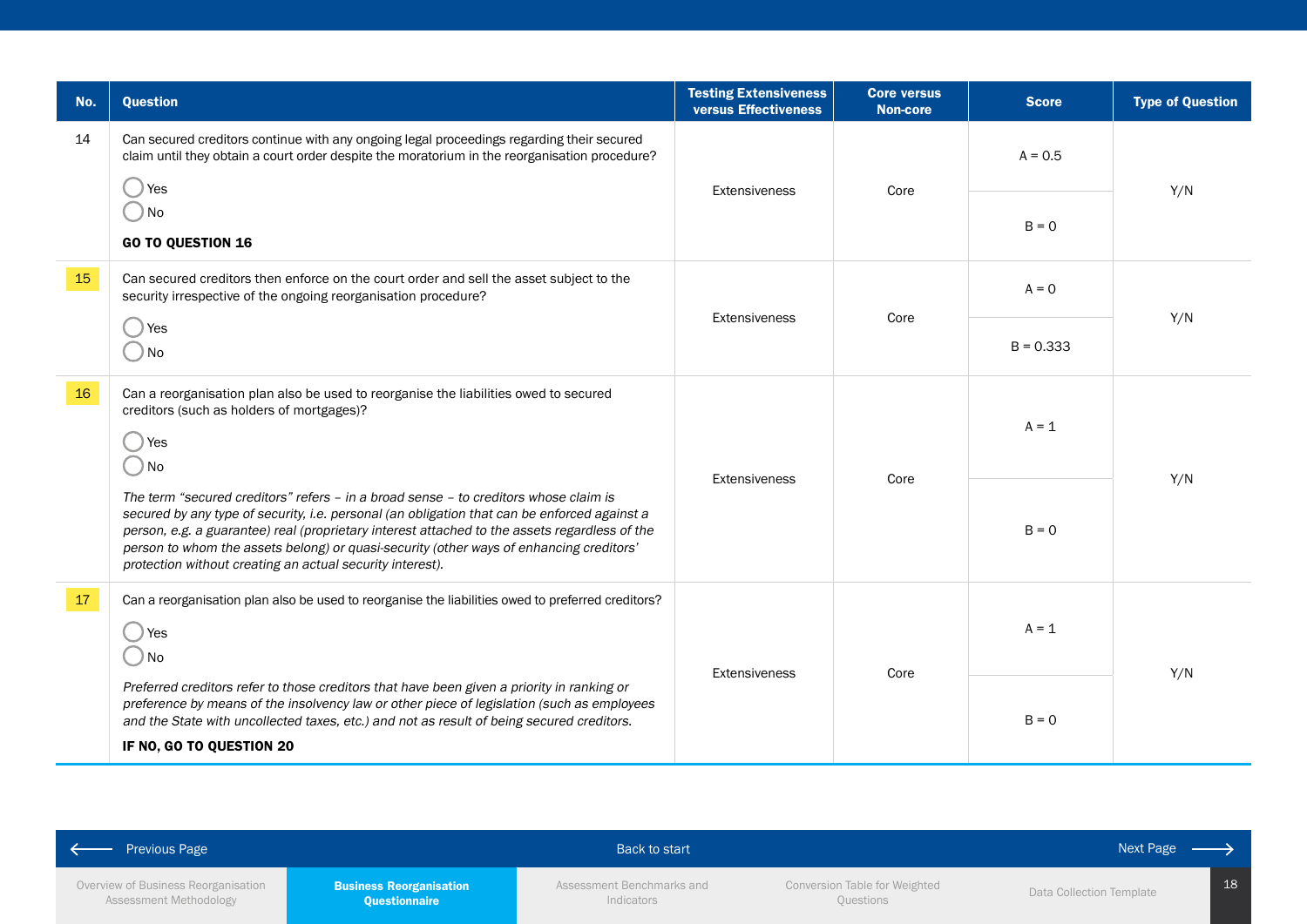| No. | <b>Question</b>                                                                                                                                                                             | <b>Testing Extensiveness</b><br>versus Effectiveness | <b>Core versus</b><br><b>Non-core</b> | <b>Score</b> | <b>Type of Question</b> |  |
|-----|---------------------------------------------------------------------------------------------------------------------------------------------------------------------------------------------|------------------------------------------------------|---------------------------------------|--------------|-------------------------|--|
| 18  | If you responded YES to the previous question, are any preferred creditors exempted from<br>the reorganisation?                                                                             |                                                      |                                       | $A = 0$      |                         |  |
|     | Yes<br>. ) No<br>IF NO, GO TO QUESTION 20                                                                                                                                                   | Extensiveness                                        | Core                                  | $B = 0.5$    | Y/N                     |  |
| 19  | If you answered YES to the previous question, list the exempted preferred creditors below.                                                                                                  |                                                      |                                       |              | Data gathering          |  |
|     |                                                                                                                                                                                             | <b>Extensiveness</b>                                 | Non-core                              | $\mathsf{O}$ |                         |  |
| 20  | Would a creditor obtain some kind of tax relief if, as result of a reorganisation, the creditor<br>decides to write down (cancel) a debt obligation partially or in its entirety?           | Core                                                 | $A = 0.5$                             |              |                         |  |
|     | Yes<br>) No                                                                                                                                                                                 | <b>Extensiveness</b>                                 |                                       | $B = 0$      | Y/N                     |  |
| 21  | Would a debtor be taxed if, as a result of a reorganisation, the debtor receives an indirect<br>benefit due to write down (cancellation) of a debt obligation owed to one of its creditors? |                                                      | $A = 0$                               |              |                         |  |
|     | Yes<br>) No                                                                                                                                                                                 | <b>Extensiveness</b>                                 | Core                                  | $B = 0.5$    | Y/N                     |  |

| <b>Previous Page</b>                                          |                                                 | Back to start                           |                                            | Next Page $-\frac{1}{2}$ |    |
|---------------------------------------------------------------|-------------------------------------------------|-----------------------------------------|--------------------------------------------|--------------------------|----|
| Overview of Business Reorganisation<br>Assessment Methodology | <b>Business Reorganisation</b><br>Questionnaire | Assessment Benchmarks and<br>Indicators | Conversion Table for Weighted<br>Questions | Data Collection Template | 19 |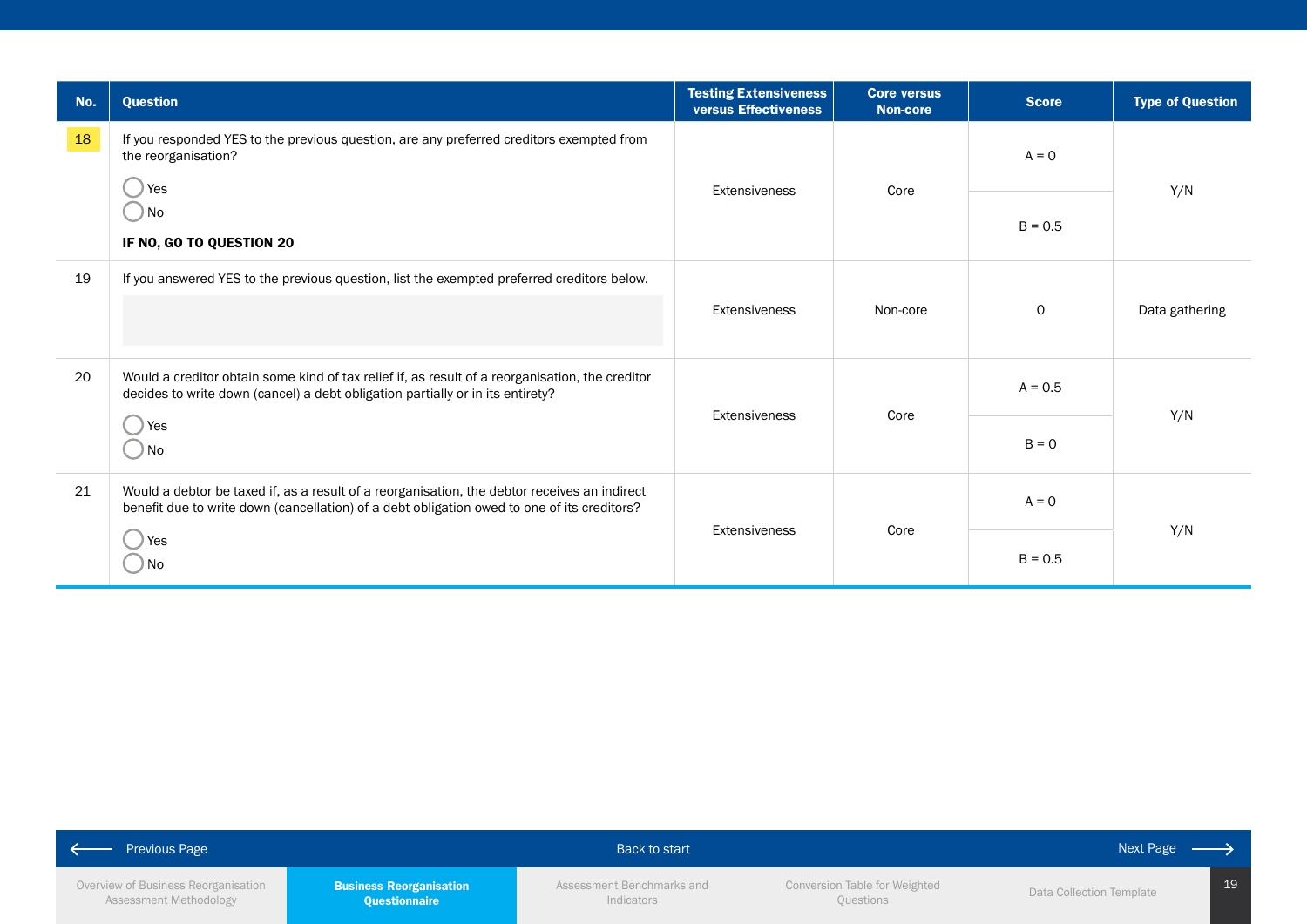## Section 3. The reorganisation plan

| No.            | <b>Question</b>                                                                                                                                                                                                                                                                                                                                                                                   | <b>Testing Extensiveness</b><br>versus Effectiveness | <b>Core versus</b><br><b>Non-core</b> | <b>Score</b>                                          | <b>Type of Question</b> |
|----------------|---------------------------------------------------------------------------------------------------------------------------------------------------------------------------------------------------------------------------------------------------------------------------------------------------------------------------------------------------------------------------------------------------|------------------------------------------------------|---------------------------------------|-------------------------------------------------------|-------------------------|
| $\mathbf{1}$   | Does the debtor have the freedom to propose any reorganisation (or restructuring) options<br>to its creditors? Please signal your level of agreement by clicking on the relevant traffic light.<br>Examples of these options include: reduction of face value of creditors' claims, debt-for-equity<br>swaps, extension of maturities, reduction of applicable interest, payment 'holidays', etc. | Extensiveness                                        | Core                                  | $\mathbf{1}$<br>$( >2.50 = 1$ and<br>$\leq$ 2.50 = 0) | T/L                     |
| $\overline{2}$ | If a debt-for-equity conversion is proposed, does it require the shareholders' prior approval?                                                                                                                                                                                                                                                                                                    |                                                      |                                       | $A = 0$<br>$B = 0.5$                                  | Y/N                     |
|                | Yes<br>) No                                                                                                                                                                                                                                                                                                                                                                                       | Extensiveness                                        | Core                                  |                                                       |                         |
| $\mathbf{3}$   | Can the debtor request a debt write-off (a nominal value reduction on the creditors' claim)?<br>Yes                                                                                                                                                                                                                                                                                               |                                                      |                                       | $A = 1$                                               |                         |
|                | ) No<br>IF NO, GO TO QUESTION 5                                                                                                                                                                                                                                                                                                                                                                   | Extensiveness                                        | Core                                  | $B = 0$                                               | Y/N                     |
| $\overline{4}$ | Can the debtor also request a debt write-off of preferred debts?<br>Yes<br>) No                                                                                                                                                                                                                                                                                                                   |                                                      |                                       | $A = 0.5$                                             | Y/N                     |
|                | Preferred debts refer to those debts that have been given a priority in ranking or<br>preference by means of the insolvency law or other piece of legislation (such as employees<br>and sometimes uncollected taxes, etc.) and not as result of being secured creditors.                                                                                                                          | Extensiveness                                        | Core                                  | $B = 0$                                               |                         |

| $\leftrightarrow$ Previous Page                               |                                                 | Back to start                           |                                            | Next Page                |  |
|---------------------------------------------------------------|-------------------------------------------------|-----------------------------------------|--------------------------------------------|--------------------------|--|
| Overview of Business Reorganisation<br>Assessment Methodology | <b>Business Reorganisation</b><br>Questionnaire | Assessment Benchmarks and<br>Indicators | Conversion Table for Weighted<br>Questions | Data Collection Template |  |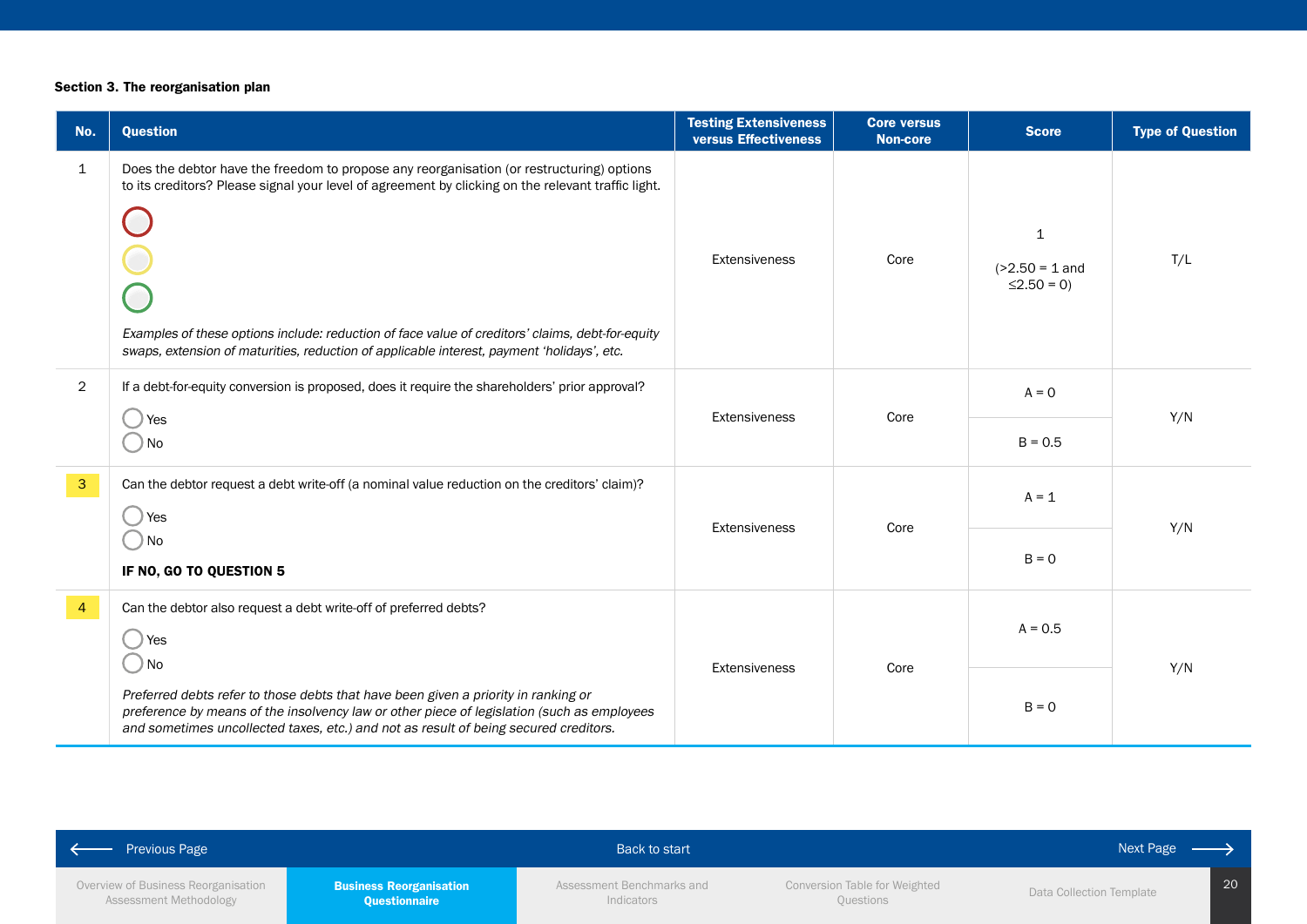| No.             | <b>Question</b>                                                                                                                                                                                                        | <b>Testing Extensiveness</b><br>versus Effectiveness | <b>Core versus</b><br><b>Non-core</b> | <b>Score</b> | <b>Type of Question</b> |  |
|-----------------|------------------------------------------------------------------------------------------------------------------------------------------------------------------------------------------------------------------------|------------------------------------------------------|---------------------------------------|--------------|-------------------------|--|
| 5 <sub>5</sub>  | Does the insolvency law allow the debtor to choose which creditors are affected by the<br>reorganisation plan and to leave out certain creditors whose rights are unaffected, such<br>as employees or trade creditors? | Extensiveness                                        | Core                                  | $A = 0.666$  |                         |  |
|                 | Yes<br>$\Box$ No                                                                                                                                                                                                       |                                                      |                                       | $B = 0$      | Y/N                     |  |
| $6\overline{6}$ | In a reorganisation plan, does the law provide for creditors to be organised into groups for<br>voting purposes (also referred to as classes)?                                                                         |                                                      |                                       | $A = 0.5$    |                         |  |
|                 | Yes<br>$\bigcirc$ No<br>IF NO, GO TO QUESTION 9                                                                                                                                                                        | <b>Extensiveness</b>                                 | Core                                  | $B = 0$      | Y/N                     |  |
| $\overline{7}$  | Is there any mandatory/required group(s) or class(es)? For example, in some jurisdictions<br>the legislation prescribes two classes of creditors: secured and unsecured for voting on a<br>reorganisation plan.        | <b>Extensiveness</b>                                 |                                       | $A = 0$      | Y/N                     |  |
|                 | Yes<br>D No                                                                                                                                                                                                            |                                                      | Core                                  | $B = 0.333$  |                         |  |
| 8               | If you responded YES to the previous question, which group(s) or class(es) are these?                                                                                                                                  | <b>Extensiveness</b>                                 | Non-core                              | $\mathsf{O}$ | Data gathering          |  |
|                 |                                                                                                                                                                                                                        |                                                      |                                       |              |                         |  |
| 9 <sup>°</sup>  | Do creditors vote on the reorganisation plan?                                                                                                                                                                          | Extensiveness                                        | Core                                  | $A = 1$      |                         |  |
|                 | Yes<br>No                                                                                                                                                                                                              |                                                      |                                       | $B = 0$      | Y/N                     |  |

| Previous Page                                                 |                                                 | Back to start                           |                                            | Next Page                |    |
|---------------------------------------------------------------|-------------------------------------------------|-----------------------------------------|--------------------------------------------|--------------------------|----|
| Overview of Business Reorganisation<br>Assessment Methodology | <b>Business Reorganisation</b><br>Questionnaire | Assessment Benchmarks and<br>Indicators | Conversion Table for Weighted<br>Questions | Data Collection Template | 21 |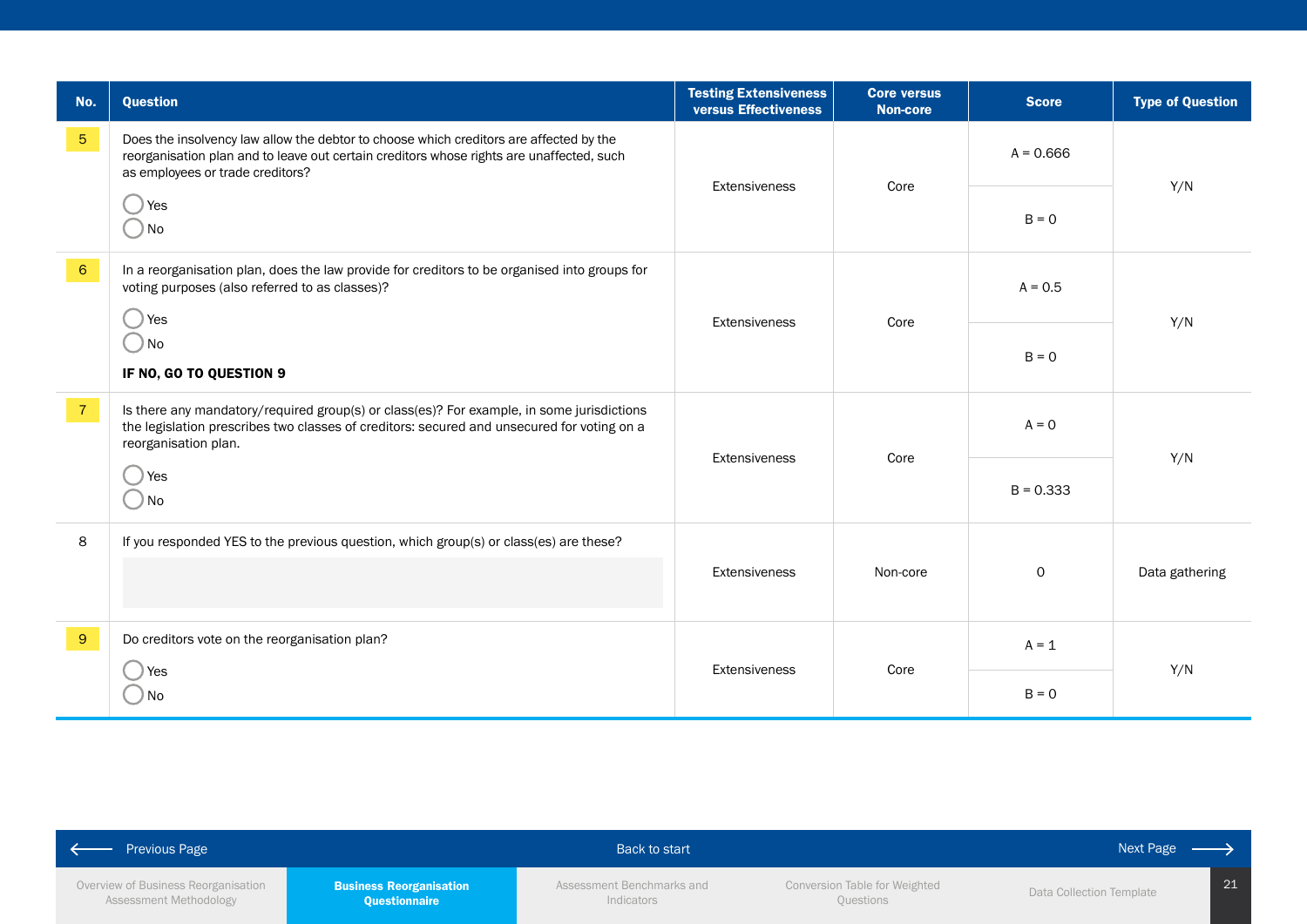| No.    | <b>Question</b>                                                                                                                                                                                                           | <b>Testing Extensiveness</b><br>versus Effectiveness | <b>Core versus</b><br><b>Non-core</b> | <b>Score</b> | <b>Type of Question</b> |  |
|--------|---------------------------------------------------------------------------------------------------------------------------------------------------------------------------------------------------------------------------|------------------------------------------------------|---------------------------------------|--------------|-------------------------|--|
| $10\,$ | Can the debtor propose the group(s) or class(es) for voting purposes at its own discretion<br>(subject to any guidelines or parameters established by the law)?                                                           |                                                      |                                       | $A = 0.333$  |                         |  |
|        | () Yes<br>$\bigcirc$ No                                                                                                                                                                                                   | Extensiveness                                        | Core                                  | $B = 0$      | Y/N                     |  |
| 11     | Irrespective of the possibilities provided by the law, can the debtor decide to create a single<br>class comprising all types of creditors (e.g., secured, unsecured, preferred, etc.)?<br>Yes<br>$\Box$<br>$\bigcirc$ No | Extensiveness                                        | Non-core                              | 0            | Y/N                     |  |
| $12\,$ | Are connected parties allowed to vote on the reorganisation plan?<br>() Yes                                                                                                                                               |                                                      | Core                                  | $A = 0$      | Y/N                     |  |
|        | $\bigcirc$ No<br>A connected party is a person or entity which is directly or indirectly related to the debtor<br>company performing the reorganisation, e.g. the parent company or shareholder.                          | Extensiveness                                        |                                       | $B = 0.5$    |                         |  |
| 13     | Are shareholders allowed to vote on the reorganisation plan?                                                                                                                                                              |                                                      |                                       | $A = 0$      |                         |  |
|        | Yes<br>$\Box$ No                                                                                                                                                                                                          |                                                      | Core<br>Extensiveness                 |              | Y/N                     |  |
| 14     | Does a majority in every group or class need to vote in favour of the reorganisation plan<br>for the plan to be confirmed by a court or administrative authority?                                                         |                                                      |                                       | $A = 0$      |                         |  |
|        | Yes<br><b>No</b>                                                                                                                                                                                                          | Extensiveness                                        | Core                                  | $B = 0.5$    | Y/N                     |  |

| <b>Previous Page</b>                |                                | Back to start             |                               | Next Page $\longrightarrow$ |
|-------------------------------------|--------------------------------|---------------------------|-------------------------------|-----------------------------|
| Overview of Business Reorganisation | <b>Business Reorganisation</b> | Assessment Benchmarks and | Conversion Table for Weighted | Data Collection Template    |
| Assessment Methodology              | <b>Questionnaire</b>           | Indicators                | Questions                     |                             |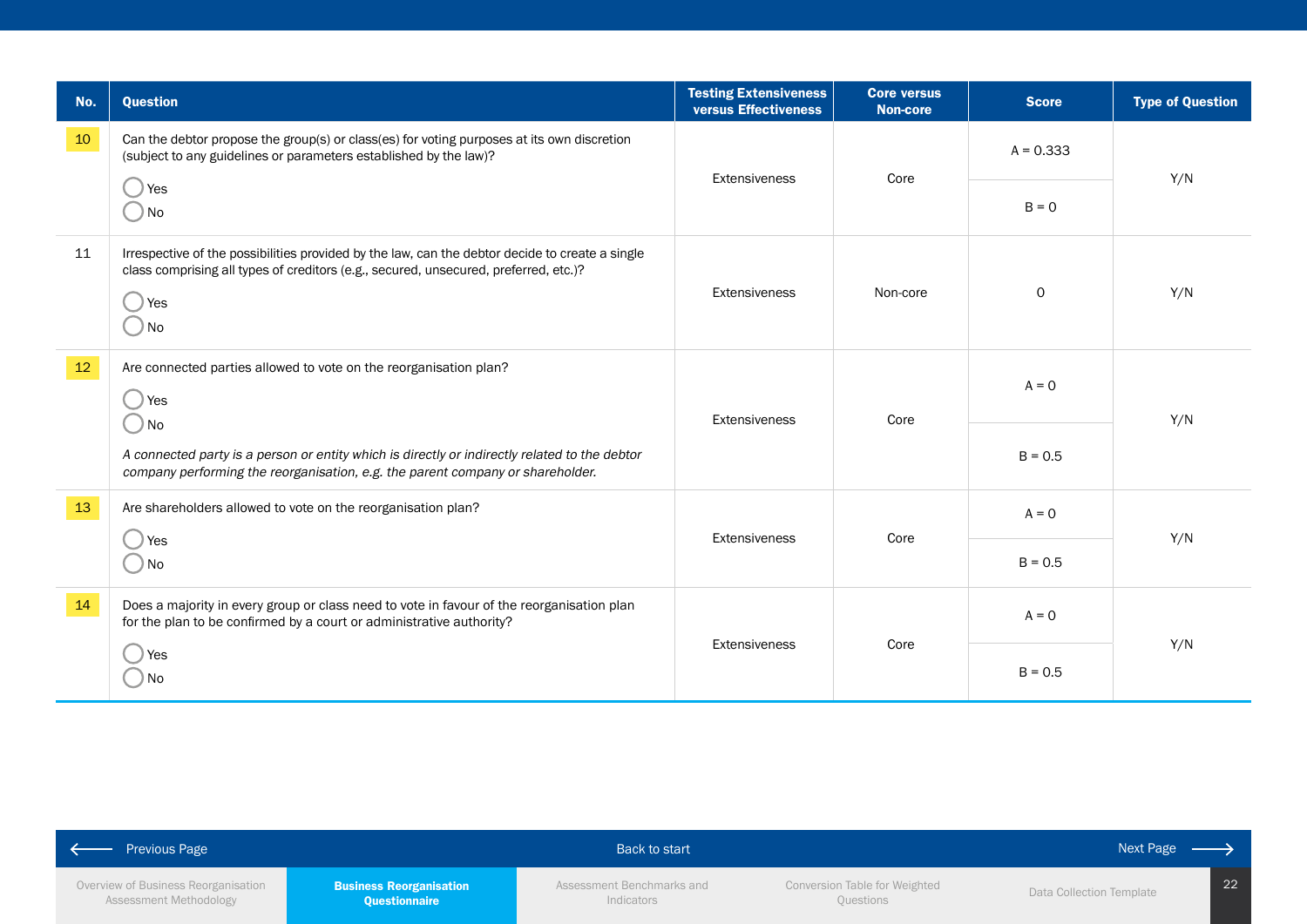| No. | <b>Question</b>                                                                                                                                                                                                                                                                                                                    | <b>Testing Extensiveness</b><br>versus Effectiveness | <b>Core versus</b><br><b>Non-core</b> | <b>Score</b> | <b>Type of Question</b> |  |     |
|-----|------------------------------------------------------------------------------------------------------------------------------------------------------------------------------------------------------------------------------------------------------------------------------------------------------------------------------------|------------------------------------------------------|---------------------------------------|--------------|-------------------------|--|-----|
| 15  | Does approval of the reorganisation plan require a majority by number of creditors as well<br>as value of claims within each group or class?<br>Yes                                                                                                                                                                                |                                                      |                                       | $A = 0.5$    |                         |  |     |
|     | No<br>Certain jurisdictions, in order to guarantee proper representation, require a double<br>threshold, i.e. simple majority in number of participants/voters (numerosity) and a given<br>percentage in relation to the value of the total outstanding claims (economic value).                                                   | Extensiveness                                        | Core                                  | $B = 0.5$    | Y/N                     |  |     |
| 16  | Can the consent of one or more classes of creditors be used to achieve cram down of other<br>classes of non-consenting creditors in their entirety?<br>Yes<br>No                                                                                                                                                                   |                                                      |                                       |              | $A = 0.5$<br>Core       |  | Y/N |
|     | Cram down means that the decision of the majority of creditors in one or more groups/<br>classes can be imposed on other classes of creditors voting against the reorganisation<br>plan, usually subject to a number of statutory protections for non-consenting creditors (this<br>is different from a cram down within a class). | <b>Extensiveness</b>                                 |                                       | $B = 0$      |                         |  |     |
| 17  | Can preferred creditors be subject to cram down?<br>Yes                                                                                                                                                                                                                                                                            | Extensiveness                                        |                                       | $A = 0.5$    |                         |  |     |
|     | ) No<br>Preferred creditors refer to those creditors that have been given a priority in ranking or<br>preference by means of the insolvency law or other piece of legislation (such as employees<br>and the State with uncollected taxes, etc.) and not as result of being secured creditors.                                      |                                                      | Core                                  | $B = 0$      | Y/N                     |  |     |
| 18  | Are there any types of creditors who have a veto right over the reorganisation plan?<br>Yes<br>) No                                                                                                                                                                                                                                |                                                      | Extensiveness<br>Core                 | $A = 0$      |                         |  |     |
|     | A veto right is a right to block the reorganisation plan.<br>IF YES, GO TO THE NEXT QUESTION. IF NO, GO TO QUESTION 20                                                                                                                                                                                                             |                                                      |                                       | $B = 0.5$    | Y/N                     |  |     |

| ← Previous Page                                               |                                                        | Back to start                           |                                            | Next Page                |    |
|---------------------------------------------------------------|--------------------------------------------------------|-----------------------------------------|--------------------------------------------|--------------------------|----|
| Overview of Business Reorganisation<br>Assessment Methodology | <b>Business Reorganisation</b><br><b>Questionnaire</b> | Assessment Benchmarks and<br>Indicators | Conversion Table for Weighted<br>Questions | Data Collection Template | 23 |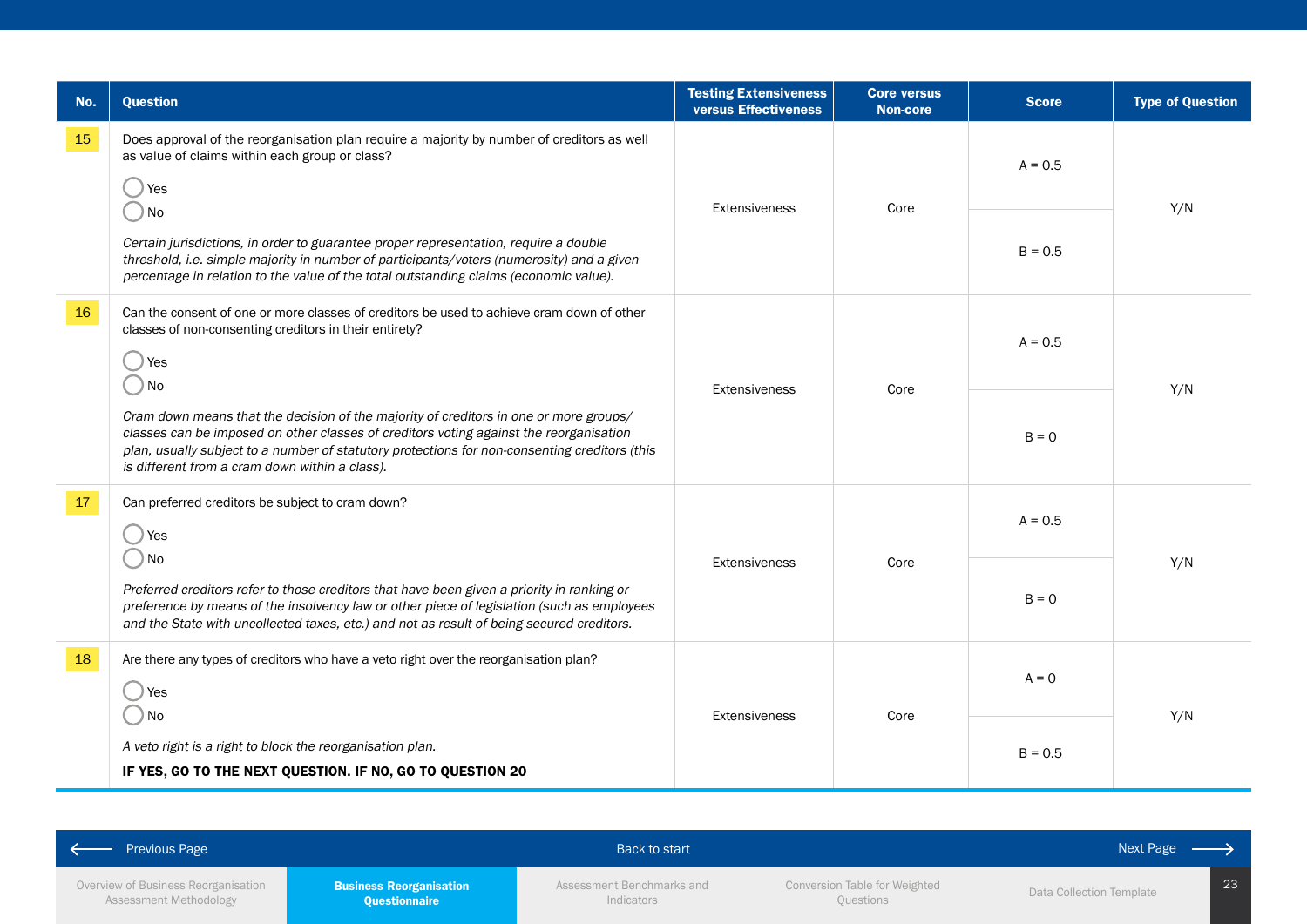| No. | <b>Question</b>                                                                                      | <b>Testing Extensiveness</b><br><b>versus Effectiveness</b> | <b>Core versus</b><br><b>Non-core</b> | <b>Score</b> | <b>Type of Question</b> |     |
|-----|------------------------------------------------------------------------------------------------------|-------------------------------------------------------------|---------------------------------------|--------------|-------------------------|-----|
| 19  | Which types of creditors have a veto right over the reorganisation plan?                             | Extensiveness                                               | Non-core                              | $\mathbf 0$  | Data gathering          |     |
| 20  | Can management of the company conducting the reorganisation be replaced by creditors?<br>Yes<br>) No | Extensiveness                                               | Non-core                              | $\mathsf{O}$ | Data gathering          |     |
| 21  | Can you use the reorganisation plan to dismiss employees?<br>Yes<br>No, please specify:              | Extensiveness                                               |                                       | Core         | $A = 0.5$               | Y/N |
|     |                                                                                                      |                                                             |                                       | $B = 0$      |                         |     |

| <b>Previous Page</b>                                          |                                                 | <b>Back to start</b>                    |                                            | Next Page                |    |
|---------------------------------------------------------------|-------------------------------------------------|-----------------------------------------|--------------------------------------------|--------------------------|----|
| Overview of Business Reorganisation<br>Assessment Methodology | <b>Business Reorganisation</b><br>Questionnaire | Assessment Benchmarks and<br>Indicators | Conversion Table for Weighted<br>Questions | Data Collection Template | 24 |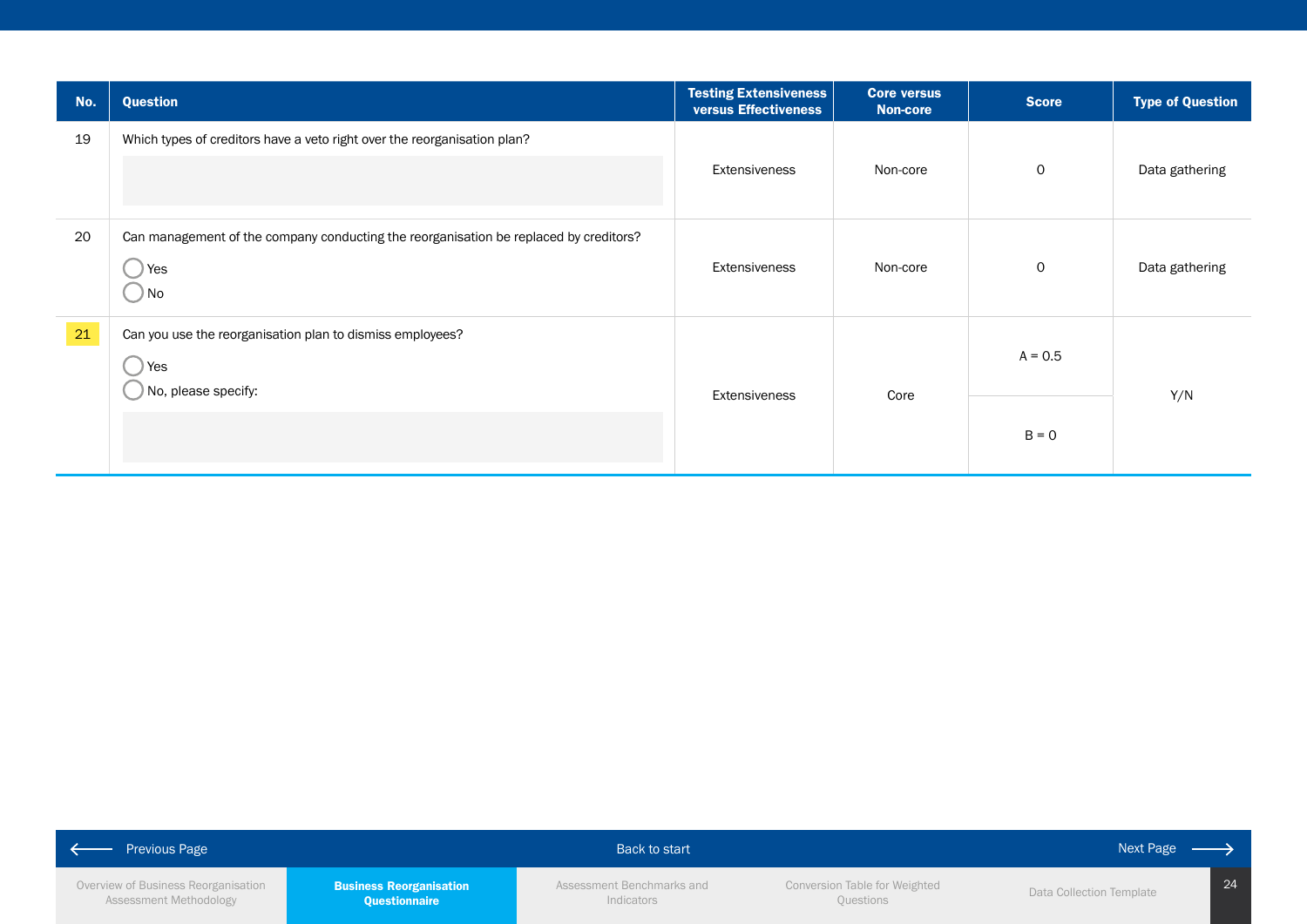## Section 4. The reorganisation approval phase

| No.            | <b>Question</b>                                                                                                                                                                                  | <b>Testing Extensiveness</b><br>versus Effectiveness | <b>Core versus</b><br><b>Non-core</b> | <b>Score</b> | <b>Type of Question</b> |
|----------------|--------------------------------------------------------------------------------------------------------------------------------------------------------------------------------------------------|------------------------------------------------------|---------------------------------------|--------------|-------------------------|
| $\mathbf{1}$   | Does a judge or a competent administrative authority review the approved reorganisation plan?<br>Yes                                                                                             | Core<br><b>Extensiveness</b>                         | $A = 0.25$                            | Y/N          |                         |
|                | ) No<br>IF YES, GO TO THE NEXT QUESTION. IF NO, GO TO QUESTION 3                                                                                                                                 |                                                      |                                       | $B = 0$      |                         |
| $\overline{2}$ | Would the judge limit his involvement to reviewing formalities, e.g. voting numbers?<br>Yes<br>) No                                                                                              | Extensiveness                                        | Non-core                              | $\mathsf O$  | Data gathering          |
| 3              | Does the judge assess the feasibility of the reorganisation plan?<br>Yes                                                                                                                         | Core<br>Extensiveness                                |                                       | $A = 0.5$    | Y/N                     |
|                | ) No<br>The feasibility of the reorganisation plan means the ability of the debtor to meet its<br>obligations under the proposed plan.                                                           |                                                      |                                       | $B = 0$      |                         |
| $\overline{4}$ | Does the judge assess whether the plan satisfies the 'best-interest-of-creditors test'?<br>Yes                                                                                                   | Core<br><b>Extensiveness</b>                         |                                       | $A = 0.5$    | Y/N                     |
|                | ) No<br>Under the 'best interests test' the plan must be better than other alternatives available to<br>creditors, typically what they could obtain in the event that the company is liquidated. |                                                      |                                       | $B = 0$      |                         |
| 5 <sub>5</sub> | Can dissenting creditors challenge the reorganisation plan after the vote and prior to the<br>consent or approval by the court (where such consent or approval is required by law)?              |                                                      |                                       | $A = 1$      |                         |
|                | Yes<br>) No                                                                                                                                                                                      | Extensiveness                                        | Core                                  | $B = 0$      | Y/N                     |

| <b>Previous Page</b>                |                                | Back to start             |                               | Next Page                |
|-------------------------------------|--------------------------------|---------------------------|-------------------------------|--------------------------|
| Overview of Business Reorganisation | <b>Business Reorganisation</b> | Assessment Benchmarks and | Conversion Table for Weighted | 25                       |
| Assessment Methodology              | Questionnaire                  | Indicators                | Questions                     | Data Collection Template |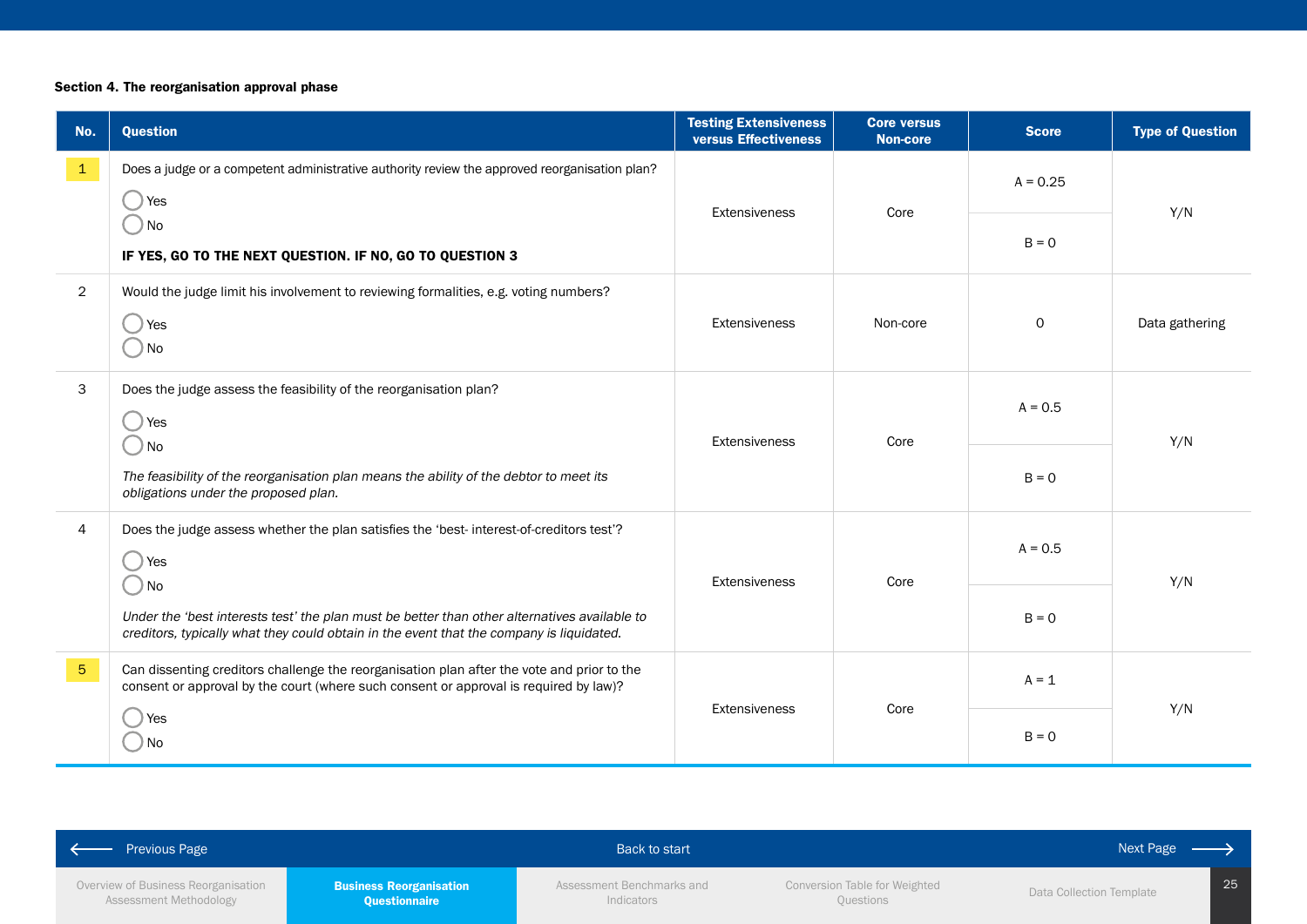| No. | Question                                                                                                                                                                                                  | <b>Testing Extensiveness</b><br><b>versus Effectiveness</b> | <b>Core versus</b><br><b>Non-core</b> | <b>Score</b> | <b>Type of Question</b> |
|-----|-----------------------------------------------------------------------------------------------------------------------------------------------------------------------------------------------------------|-------------------------------------------------------------|---------------------------------------|--------------|-------------------------|
| 6   | Is the implementation of the plan supervised by the court, an administrative authority or an<br>insolvency practitioner?<br>Yes                                                                           |                                                             |                                       | $A = 1$      |                         |
|     | $\bigcup$ No<br>IF YES, GO TO NEXT QUESTION. IF NO, MOVE TO NEXT SECTION                                                                                                                                  |                                                             | Core<br>Extensiveness                 |              | Y/N                     |
| 7   | Is it supervised by:<br>The Judge/administrative authority<br>An officer appointed by the court/administrative authority<br>A professional with expertise on the subject matter<br>Other, please specify: | Extensiveness                                               | Non-core                              | 0            | Data gathering          |

| <b>Previous Page</b>                                          |                                                 | Back to start                           |                                            | Next Page                |    |
|---------------------------------------------------------------|-------------------------------------------------|-----------------------------------------|--------------------------------------------|--------------------------|----|
| Overview of Business Reorganisation<br>Assessment Methodology | <b>Business Reorganisation</b><br>Questionnaire | Assessment Benchmarks and<br>Indicators | Conversion Table for Weighted<br>Questions | Data Collection Template | 26 |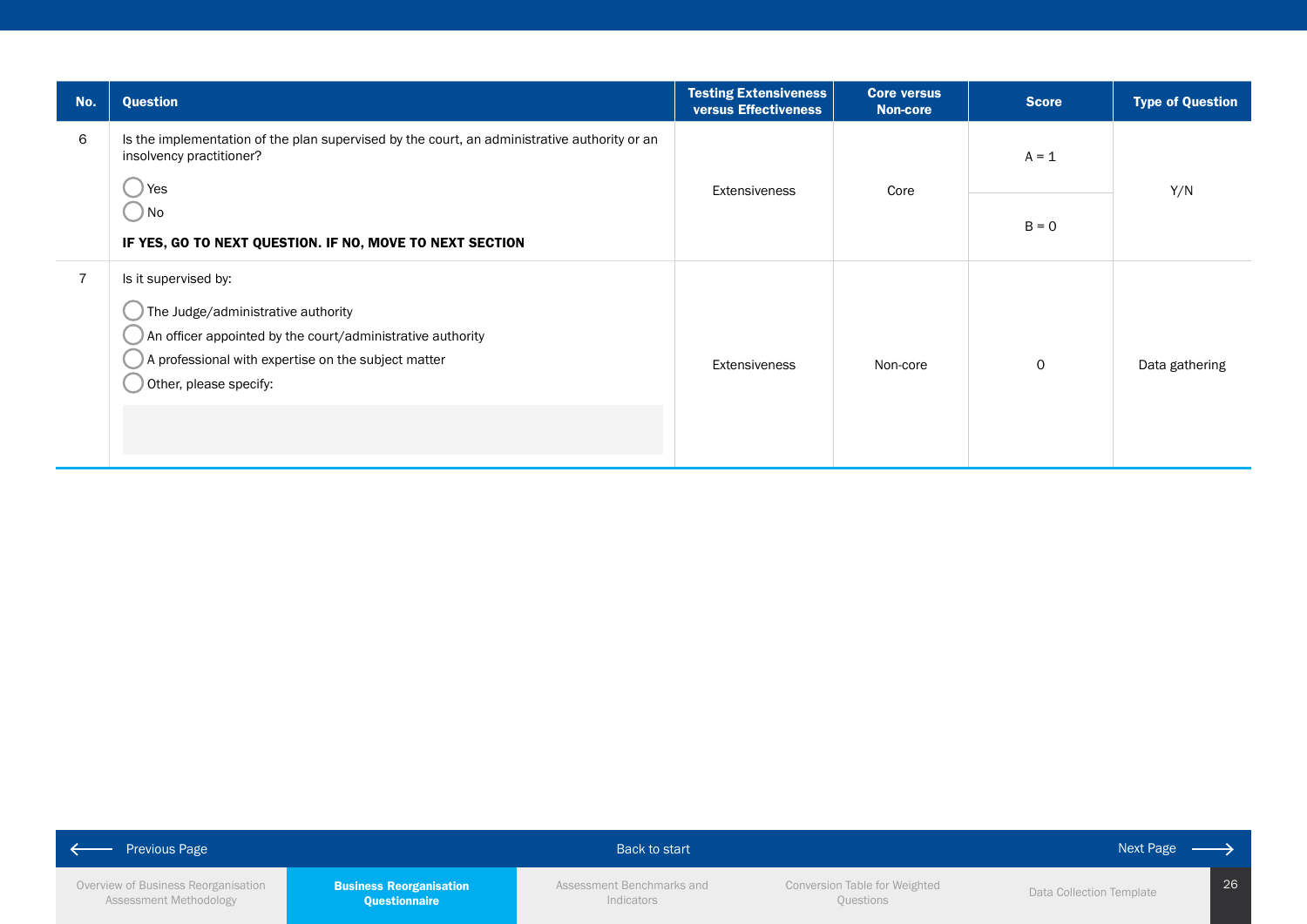### Section 5. Other relevant aspects

| No.            | <b>Question</b>                                                                                                                                                                                                                                                                                                                                                                                                                                                                                         | <b>Testing Extensiveness</b><br>versus Effectiveness | <b>Core versus</b><br><b>Non-core</b> | <b>Score</b>                                         | <b>Type of Question</b> |
|----------------|---------------------------------------------------------------------------------------------------------------------------------------------------------------------------------------------------------------------------------------------------------------------------------------------------------------------------------------------------------------------------------------------------------------------------------------------------------------------------------------------------------|------------------------------------------------------|---------------------------------------|------------------------------------------------------|-------------------------|
| $\mathbf{1}$   | Do the insolvency laws in your jurisdiction follow the principle of universality?<br>Yes<br>$)$ No                                                                                                                                                                                                                                                                                                                                                                                                      |                                                      |                                       | $A = 0.5$                                            | Y/N                     |
|                | The principle of universality implies that there is only one competent court to decide on the<br>insolvency of the company (unity), and that the insolvency law of the country in which the<br>insolvency has been initiated is effective in all other countries where the company has assets<br>or branches (universality). All assets and liabilities of the parent entity and its foreign branches<br>are wound up as one legal entity (extra-territorial effect to the adjudication of insolvency). | Core<br>Extensiveness                                |                                       | $B = 0$                                              |                         |
| $\overline{2}$ | If you answered YES to the previous question, is this principle efficiently applied in practice?<br>Please signal your level of agreement by clicking on the relevant traffic light.                                                                                                                                                                                                                                                                                                                    | <b>Effectiveness</b>                                 | Non-core                              | $\Omega$                                             | T/L                     |
| 3              | Do you consider that the insolvency law in your jurisdiction is efficient from a procedural<br>point of view? Please signal your level of agreement by clicking on the relevant traffic light.<br>By efficient from a procedural point of view, we refer to being procedurally simple<br>(e.g., requirements, stages, timeframes, legal costs, etc.) and not unnecessarily<br>overburdening stakeholders.                                                                                               | Effectiveness                                        | Core                                  | $\mathbf 1$<br>$( >2.50 = 1$ and<br>$\leq$ 2.50 = 0) | T/L                     |

| <b>Previous Page</b>                                          |                                                        | Back to start                           |                                                   | Next Page —              |                 |
|---------------------------------------------------------------|--------------------------------------------------------|-----------------------------------------|---------------------------------------------------|--------------------------|-----------------|
| Overview of Business Reorganisation<br>Assessment Methodology | <b>Business Reorganisation</b><br><b>Questionnaire</b> | Assessment Benchmarks and<br>Indicators | Conversion Table for Weighted<br><b>Ouestions</b> | Data Collection Template | 27 <sub>1</sub> |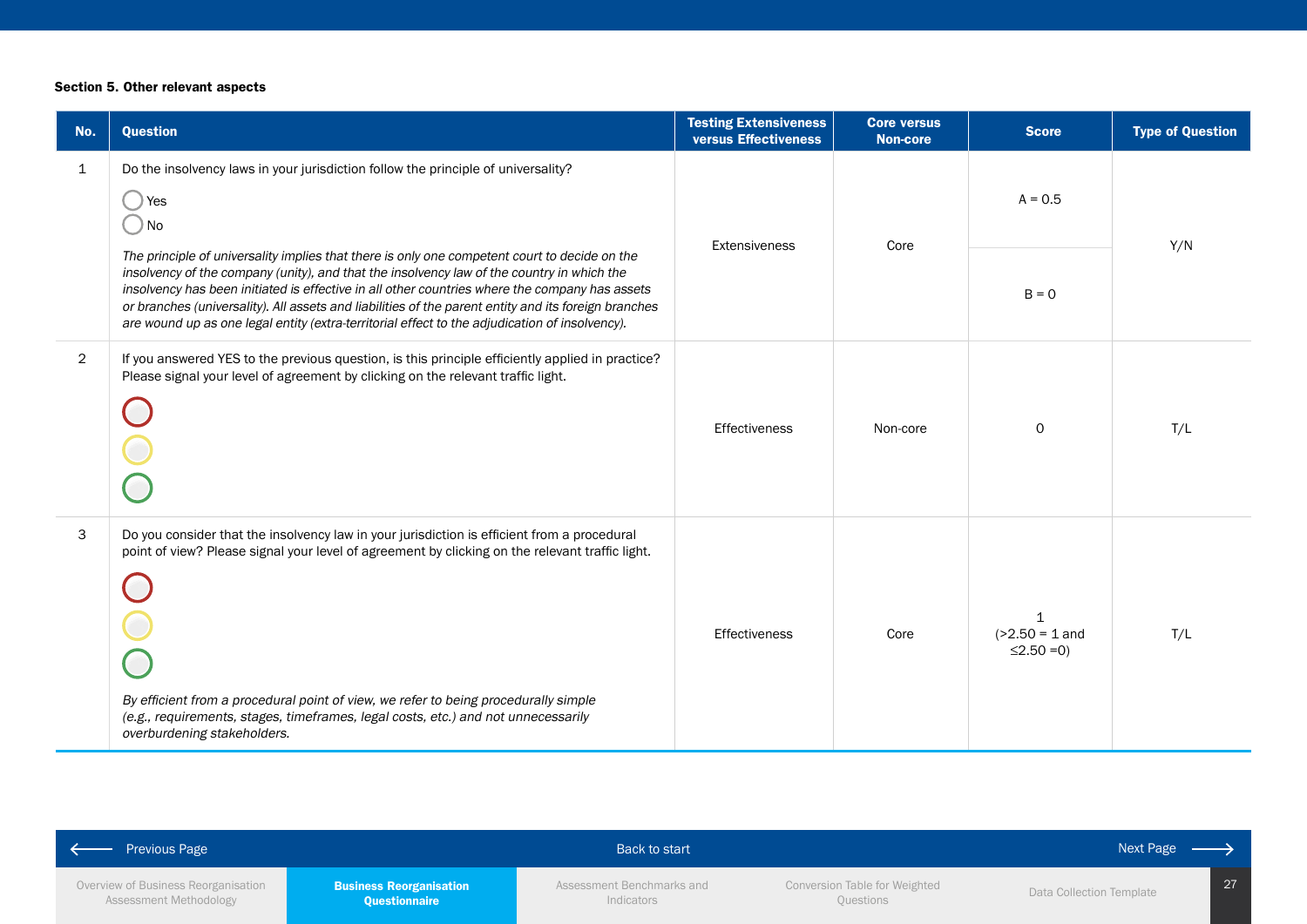| No. | <b>Question</b>                                                                                                                                                                                                                                                                                                                                                                                                                  | <b>Testing Extensiveness</b><br><b>versus Effectiveness</b> | <b>Core versus</b><br><b>Non-core</b> | <b>Score</b>                                          | <b>Type of Question</b> |
|-----|----------------------------------------------------------------------------------------------------------------------------------------------------------------------------------------------------------------------------------------------------------------------------------------------------------------------------------------------------------------------------------------------------------------------------------|-------------------------------------------------------------|---------------------------------------|-------------------------------------------------------|-------------------------|
| 4   | Do you consider that the insolvency law in your jurisdiction is efficient from an economic<br>point of view? Please signal your level of agreement by clicking on the relevant traffic light.<br>By efficient from an economic point of view, we refer to whether the law maximises<br>value/return to creditors.                                                                                                                | Effectiveness                                               | Core                                  | $\mathbf{1}$<br>$( >2.50 = 1$ and<br>$\leq$ 2.50 = 0) | T/L                     |
| 5   | Is equality of creditors protected? Please signal your level of agreement by clicking on the<br>relevant traffic light.<br>This is usually reflected by the pari passu principle (equal ranking of creditors) and the par<br>condicio creditorum (equal treatment of creditors). If the law allows for the creation of security<br>interests or certain preferences, this will not necessarily affect the equality of creditors. | Extensiveness                                               | Core                                  | $\mathbf{1}$<br>$( >2.50 = 1$ and<br>$\leq$ 2.50 = 0) | T/L                     |
| 6   | Do you consider that the procedures contemplated in the insolvency law are usually<br>conducted within a framework of high ethical and professional standards? Please signal<br>your level of agreement by clicking on the relevant traffic light.                                                                                                                                                                               | Effectiveness                                               | Core                                  | $\mathbf{1}$<br>$( >2.50 = 1$ and<br>$\leq$ 2.50 = 0) | T/L                     |

| <b>Previous Page</b>                |                                | Back to start             |                               | Next Page                |
|-------------------------------------|--------------------------------|---------------------------|-------------------------------|--------------------------|
| Overview of Business Reorganisation | <b>Business Reorganisation</b> | Assessment Benchmarks and | Conversion Table for Weighted | Data Collection Template |
| Assessment Methodology              | <b>Questionnaire</b>           | Indicators                | Questions                     |                          |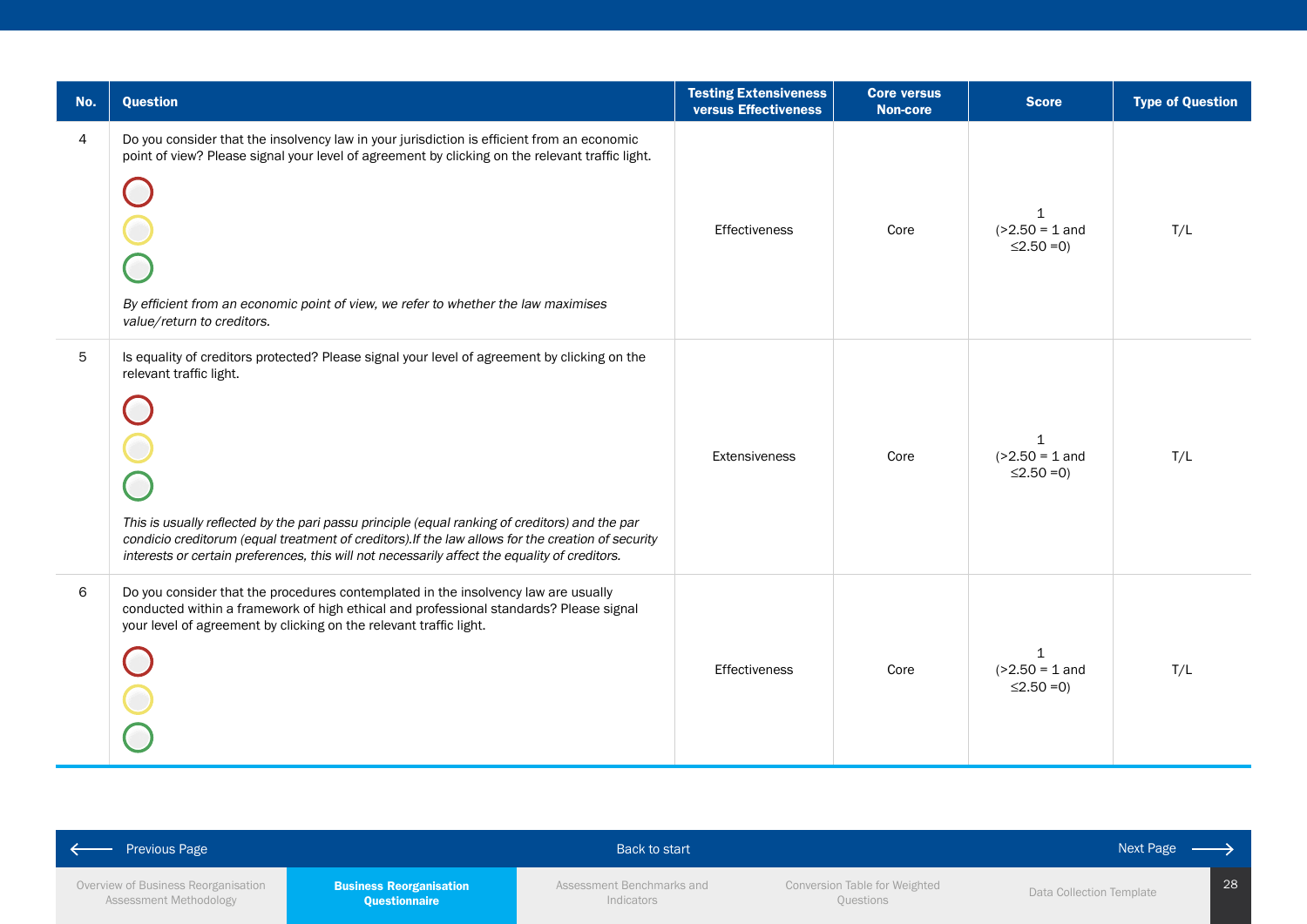| No. | <b>Question</b>                                                                                                                                                                                                                                                                                 | <b>Testing Extensiveness</b><br>versus Effectiveness | <b>Core versus</b><br><b>Non-core</b> | <b>Score</b> | <b>Type of Question</b> |
|-----|-------------------------------------------------------------------------------------------------------------------------------------------------------------------------------------------------------------------------------------------------------------------------------------------------|------------------------------------------------------|---------------------------------------|--------------|-------------------------|
| 7   | If you responded NO to the previous question, what is the main reason that the procedures<br>are not conducted within a framework of high ethical and professional standards?                                                                                                                   | Extensiveness                                        | Non-core                              | $\mathsf{O}$ | Data gathering          |
| 8   | Are reorganisation procedures commonly used in practice in your jurisdiction? Please signal<br>your level of agreement by clicking on the relevant traffic light.                                                                                                                               | Effectiveness                                        | Non-core                              | $\mathbf 0$  | T/L                     |
| 9   | If you have answered YES to the previous question, do you think that reorganisation<br>procedures serve their purpose, i.e. to enable the debtor to continue its operations on a<br>sustainable debt basis? Please signal your level of agreement by clicking on the relevant<br>traffic light. | <b>Effectiveness</b>                                 | Non-core                              | $\Omega$     | T/L                     |

| <b>Previous Page</b><br><b>Contract Contract</b>              |                                                        | Back to start                           |                                            | Next Page                |    |
|---------------------------------------------------------------|--------------------------------------------------------|-----------------------------------------|--------------------------------------------|--------------------------|----|
| Overview of Business Reorganisation<br>Assessment Methodology | <b>Business Reorganisation</b><br><b>Questionnaire</b> | Assessment Benchmarks and<br>Indicators | Conversion Table for Weighted<br>Questions | Data Collection Template | 29 |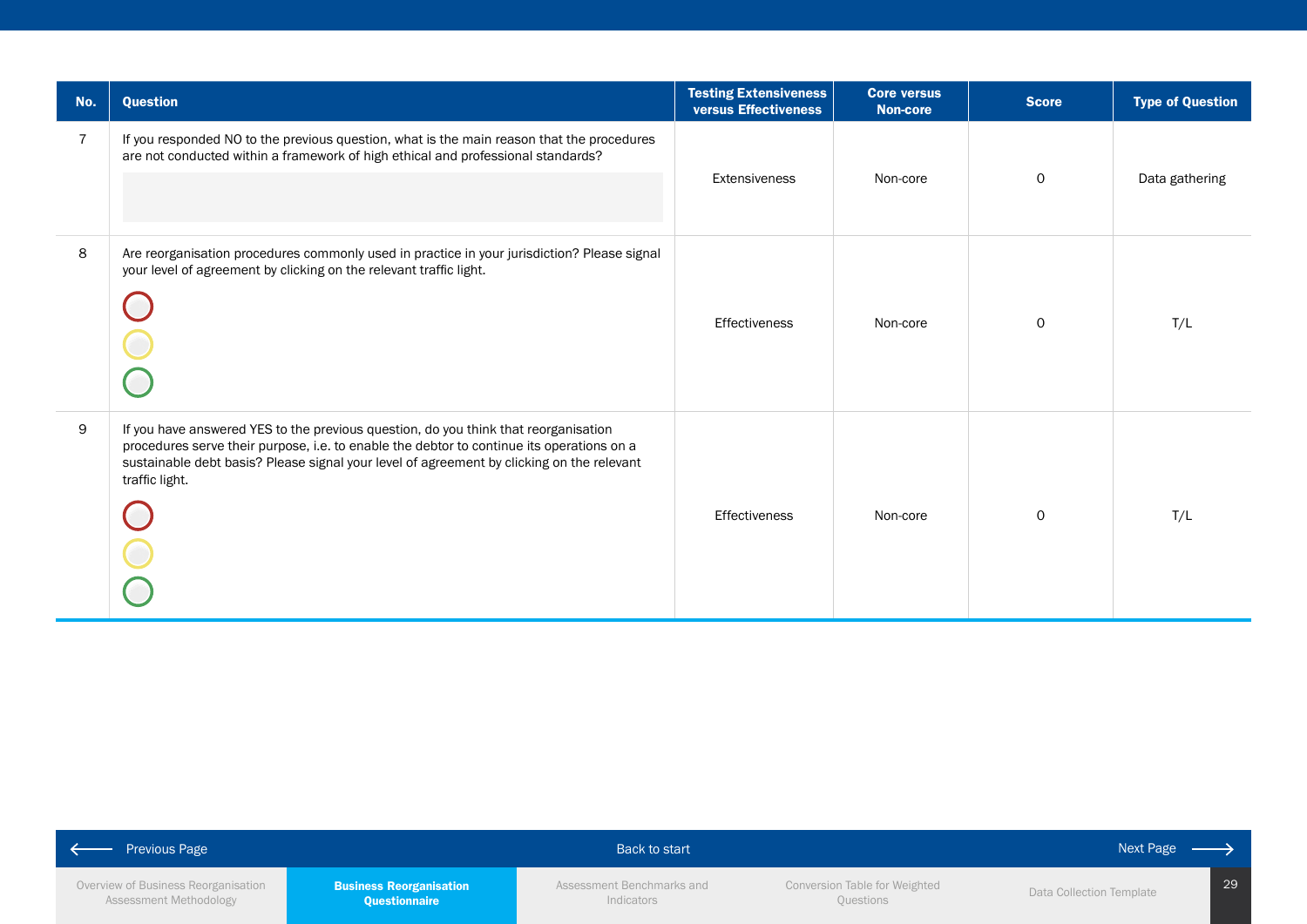| No. | <b>Question</b>                                                                                                                                                                                                                                                                                                                                                                                                                                 | <b>Testing Extensiveness</b><br>versus Effectiveness | <b>Core versus</b><br><b>Non-core</b> | <b>Score</b> | <b>Type of Question</b> |
|-----|-------------------------------------------------------------------------------------------------------------------------------------------------------------------------------------------------------------------------------------------------------------------------------------------------------------------------------------------------------------------------------------------------------------------------------------------------|------------------------------------------------------|---------------------------------------|--------------|-------------------------|
| 10  | Is reorganisation often used to delay the unavoidable (liquidation)? Please signal your level<br>of agreement by clicking on the relevant traffic light.<br>Liquidation is a formal insolvency procedure pursuant to which an insolvency practitioner<br>(the liquidator) is appointed to manage the affairs and assets of a company in order to<br>realise the assets and distribute the proceeds among creditors, in a set order of priority. | Effectiveness                                        | Non-core                              | $\Omega$     | T/L                     |
| 11  | Does a reorganisation process carry a negative stigma for the debtor? Please signal your<br>level of agreement by clicking on the relevant traffic light.                                                                                                                                                                                                                                                                                       | Effectiveness                                        | Non-core                              | $\Omega$     | T/L                     |
| 12  | If reorganisation procedures are NOT commonly used in your jurisdiction, please explain<br>why below:                                                                                                                                                                                                                                                                                                                                           | Effectiveness                                        | Non-core                              | $\circ$      | Data gathering          |

| <b>Previous Page</b>                |                                | Back to start             |                               | Next Page                |
|-------------------------------------|--------------------------------|---------------------------|-------------------------------|--------------------------|
| Overview of Business Reorganisation | <b>Business Reorganisation</b> | Assessment Benchmarks and | Conversion Table for Weighted | 30                       |
| Assessment Methodology              | <b>Questionnaire</b>           | Indicators                | Questions                     | Data Collection Template |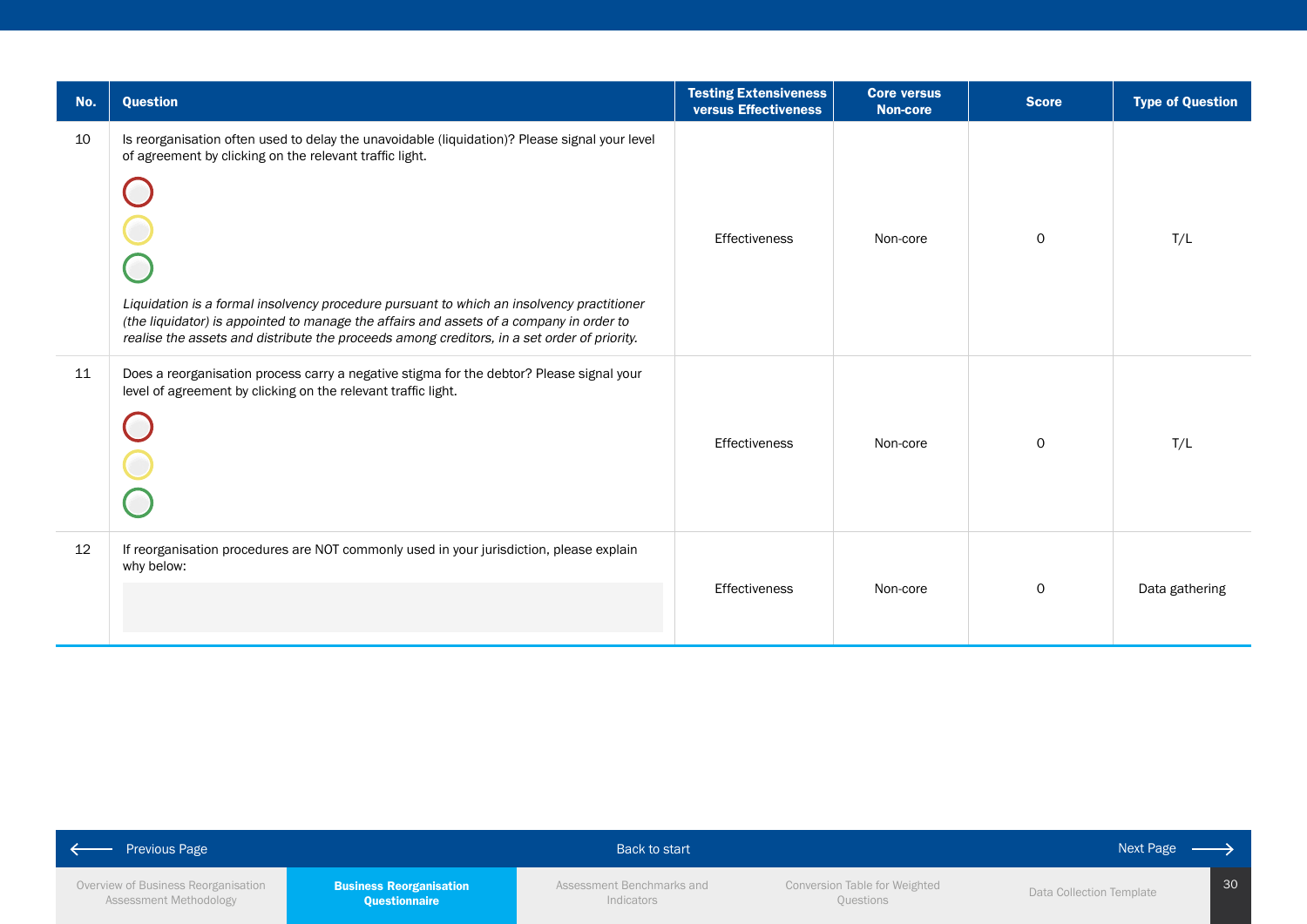| No. | <b>Question</b>                                                                                                                                                                                                                                                                                                                                                                                                                                                                                                                                                                                                                                                                                                                                                                                                                                                                                                                                                                                                                                                                                                                                                                                                                                                                                                                                                           | <b>Testing Extensiveness</b><br>versus Effectiveness | <b>Core versus</b><br><b>Non-core</b> | <b>Score</b> | <b>Type of Question</b> |
|-----|---------------------------------------------------------------------------------------------------------------------------------------------------------------------------------------------------------------------------------------------------------------------------------------------------------------------------------------------------------------------------------------------------------------------------------------------------------------------------------------------------------------------------------------------------------------------------------------------------------------------------------------------------------------------------------------------------------------------------------------------------------------------------------------------------------------------------------------------------------------------------------------------------------------------------------------------------------------------------------------------------------------------------------------------------------------------------------------------------------------------------------------------------------------------------------------------------------------------------------------------------------------------------------------------------------------------------------------------------------------------------|------------------------------------------------------|---------------------------------------|--------------|-------------------------|
| 13  | Which of the following guiding principles are part of your insolvency law:<br>Expediency/speed<br>A rapid resolution of the situation of distress can be achieved.<br>High professional and ethical standards<br>The process is conducted according to high professional standards and under<br>ethical parameters.<br>Efficiency<br>The process is economically and procedurally efficient.<br>Equal treatment<br>All parties are treated equally (debtor(s) and creditors) and also among<br>themselves (inter-creditors).<br>Value maximisation<br>The creation of value for debtor and creditor should be enshrined in the process.<br>Negotiability<br>There is flexibility in the options and certain degree of freedom to the parties to<br>negotiate a favourable outcome.<br>Reciprocity<br>The domestic recognition and enforcement of judgments or orders from a foreign<br>court and vice-versa.<br>Transparency and access to information<br>The process is conducted in an efficient manner and the parties have access to<br>information to be able to make informed decisions.<br>Universality<br>There is only one competent court to decide on the affairs of the company (unity), and<br>the insolvency law of the country in which the insolvency has been initiated is effective<br>in all other countries where the company has assets or branches. | <b>Effectiveness</b>                                 | Non-core                              | $\mathbf 0$  | Data gathering          |
|     | <b>MARK AS MANY AS NEEDED</b>                                                                                                                                                                                                                                                                                                                                                                                                                                                                                                                                                                                                                                                                                                                                                                                                                                                                                                                                                                                                                                                                                                                                                                                                                                                                                                                                             |                                                      |                                       |              |                         |

| $\left\vert \begin{array}{c} \leftarrow \end{array} \right.$ Previous Page |                                                 | Back to start                           |                                            | Next Page $\longrightarrow$ |  |
|----------------------------------------------------------------------------|-------------------------------------------------|-----------------------------------------|--------------------------------------------|-----------------------------|--|
| Overview of Business Reorganisation<br>Assessment Methodology              | <b>Business Reorganisation</b><br>Questionnaire | Assessment Benchmarks and<br>Indicators | Conversion Table for Weighted<br>Questions | Data Collection Template    |  |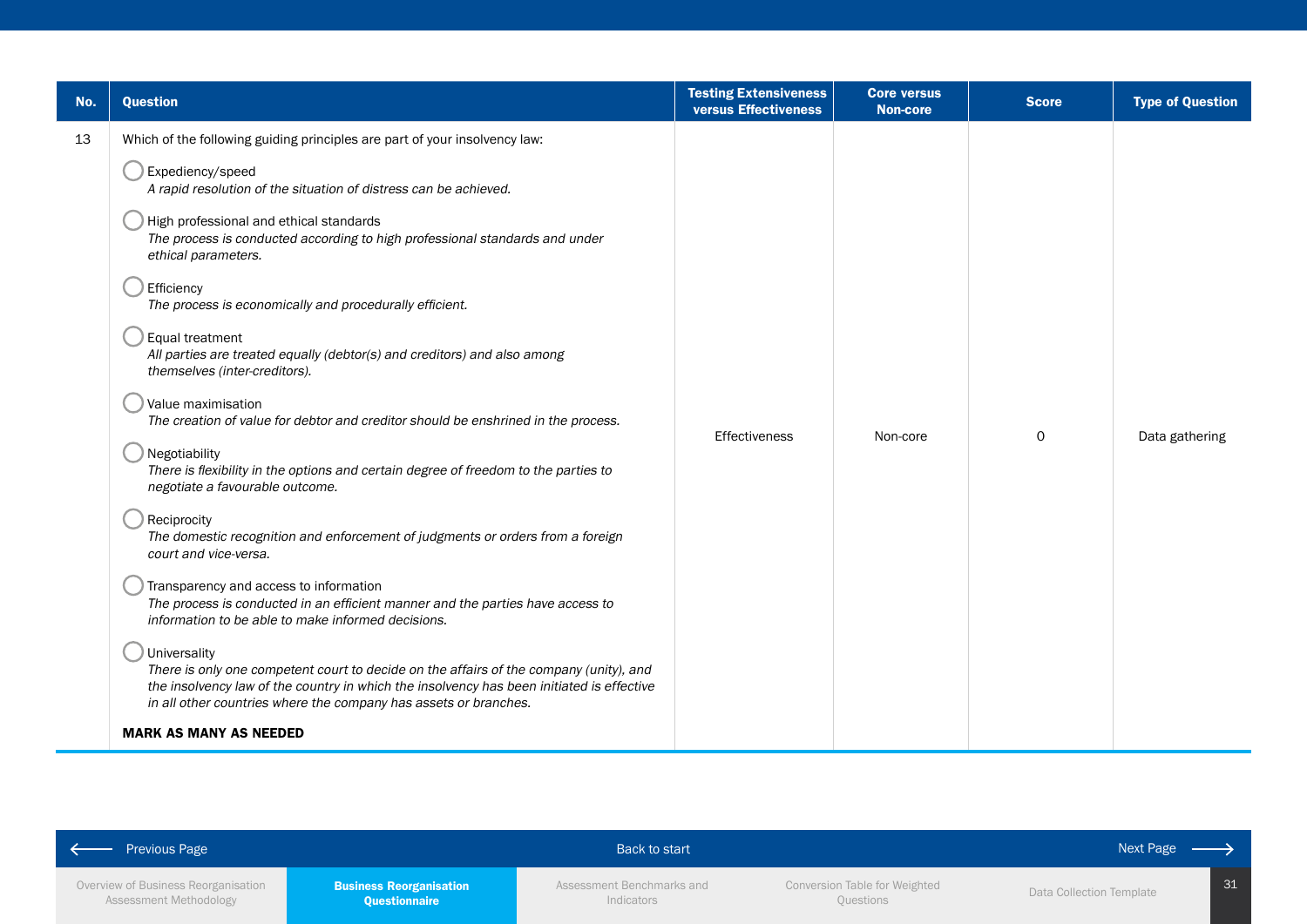| No. | <b>Question</b>                                                                                                                                                                                                                                                                                                                                                                                                                                                                                                                         | <b>Testing Extensiveness</b><br>versus Effectiveness | <b>Core versus</b><br><b>Non-core</b> | <b>Score</b> | <b>Type of Question</b> |
|-----|-----------------------------------------------------------------------------------------------------------------------------------------------------------------------------------------------------------------------------------------------------------------------------------------------------------------------------------------------------------------------------------------------------------------------------------------------------------------------------------------------------------------------------------------|------------------------------------------------------|---------------------------------------|--------------|-------------------------|
| 14  | If some of the guiding principles listed in question 13 above are not part of your insolvency<br>laws, list three (not more) that you think are essential to be included in order of priority,<br>where 1 is the most important:<br>Expediency/speed<br>High professional and ethical standards<br>Efficiency<br>Equal treatment<br>Value maximisation<br>Negotiability                                                                                                                                                                 | Effectiveness                                        | Non-core                              | $\mathsf{O}$ | Data gathering          |
|     | Reciprocity<br>Transparency and Access to information<br>Universality<br>TO BE MARKED WITH A NUMBER FROM 1 TO 3 IN ORDER OF PRIORITY, UP TO<br>MAXIMUM OF THREE. THERE IS NO MINIMUM                                                                                                                                                                                                                                                                                                                                                    |                                                      |                                       |              |                         |
| 15  | Does mediation or any other alternative dispute resolution (ADR) mechanism have any role<br>in reorganisation procedures in your jurisdiction?<br>Yes<br>) No                                                                                                                                                                                                                                                                                                                                                                           |                                                      | Core                                  | $A = 0.3$    |                         |
|     | Mediation is a process where a neutral third party assists in an attempt to resolve<br>a dispute, conflict or disagreement. This is usually conducted using specialised<br>communication and negotiation techniques. Alternative dispute resolution mechanisms<br>usually refer to alternative ways of resolving disputes between the parties that do not<br>involve the use of courts. Due the special nature of arbitration, it is usually a standalone<br>category and therefore reference here to ADR does not include arbitration. | Extensiveness                                        |                                       | $B = 0$      | Y/N                     |

| $\sim$ $\sim$<br>Previous Page                                |                                                        | Back to start                           |                                            | Next Page                |                 |
|---------------------------------------------------------------|--------------------------------------------------------|-----------------------------------------|--------------------------------------------|--------------------------|-----------------|
| Overview of Business Reorganisation<br>Assessment Methodology | <b>Business Reorganisation</b><br><b>Questionnaire</b> | Assessment Benchmarks and<br>Indicators | Conversion Table for Weighted<br>Questions | Data Collection Template | 32 <sub>2</sub> |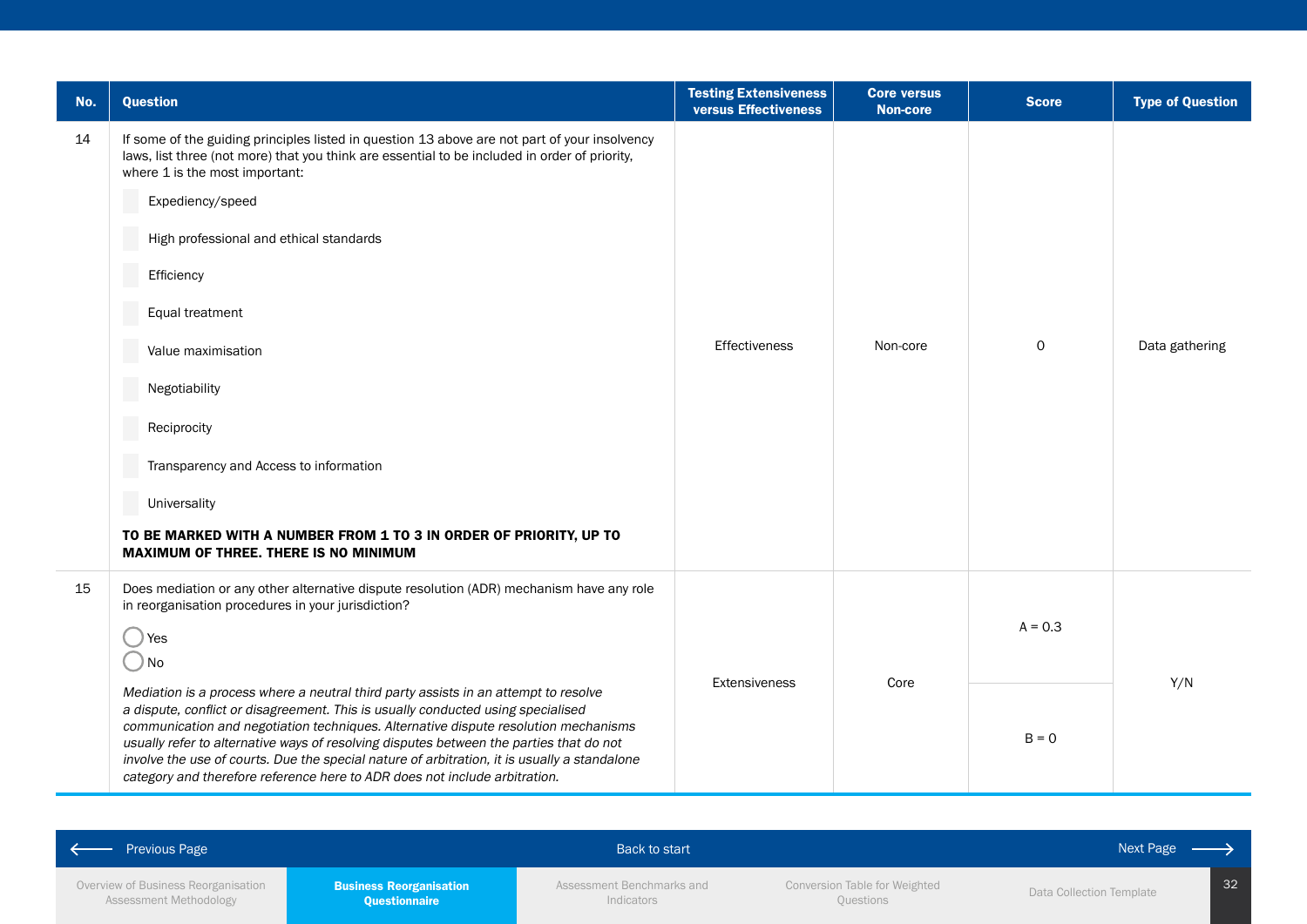## <span id="page-32-0"></span>Appendix 3. Assessment Benchmarks and Indicators<sup>13</sup>

|                                                                                                                                                                                                        | <b>Flexibility</b>                                                                                                                                                                                             |                                |                                                                    |  |  |
|--------------------------------------------------------------------------------------------------------------------------------------------------------------------------------------------------------|----------------------------------------------------------------------------------------------------------------------------------------------------------------------------------------------------------------|--------------------------------|--------------------------------------------------------------------|--|--|
| Description/value                                                                                                                                                                                      | <b>Indicators</b>                                                                                                                                                                                              | <b>Questions -</b><br>assessed | <b>Questions -</b><br>non-weighted<br>that inform the<br>benchmark |  |  |
| The insolvency framework should support<br>corporate rescue and should have the<br>flexibility to meet the needs of different<br>market participants.<br>(EBRD Core Insolvency Principles 1, 4 and 5.) | 1. The legal system supports informal corporate restructuring and private workouts.                                                                                                                            | 1.1, 1.7, 1.8                  |                                                                    |  |  |
|                                                                                                                                                                                                        | 2. The insolvency law contains one or more specific procedures for business reorganisation that are<br>available on application of the debtor or its creditors.                                                | 1.2, 1.5                       | 2.2, 2.3                                                           |  |  |
|                                                                                                                                                                                                        | 3. A reorganisation procedure is available to businesses at an early stage of financial difficulties,<br>without the need to evidence actual technical insolvency.                                             | 2.1                            |                                                                    |  |  |
|                                                                                                                                                                                                        | 4. The insolvency law recognises a hybrid 'pre-packaged reorganisation' approach, where a<br>reorganisation plan is developed out-of-court and is submitted to the court for its confirmation<br>and approval. | 2.7                            |                                                                    |  |  |
|                                                                                                                                                                                                        | 5. SMEs have access to simplified insolvency processes with fewer formalities and documentation<br>requirements and/or shorter deadlines.                                                                      | 1.14, 1.15, 1.16               |                                                                    |  |  |

<sup>13</sup> Each benchmark had a maximum potential total weighted score of 100% to ensure consistency of reporting. There is no weighting of indicators in the Assessment Report. Each benchmark has its own co-efficient and this wa under such benchmark to generate graphs showing the relevant indicator(s).

| <b>Previous Page</b>                                          |                                                 | Back to start                                         |                                            | Next Page $-$            |    |
|---------------------------------------------------------------|-------------------------------------------------|-------------------------------------------------------|--------------------------------------------|--------------------------|----|
| Overview of Business Reorganisation<br>Assessment Methodology | <b>Business Reorganisation</b><br>Questionnaire | <b>Assessment Benchmarks and</b><br><b>Indicators</b> | Conversion Table for Weighted<br>Questions | Data Collection Template | 33 |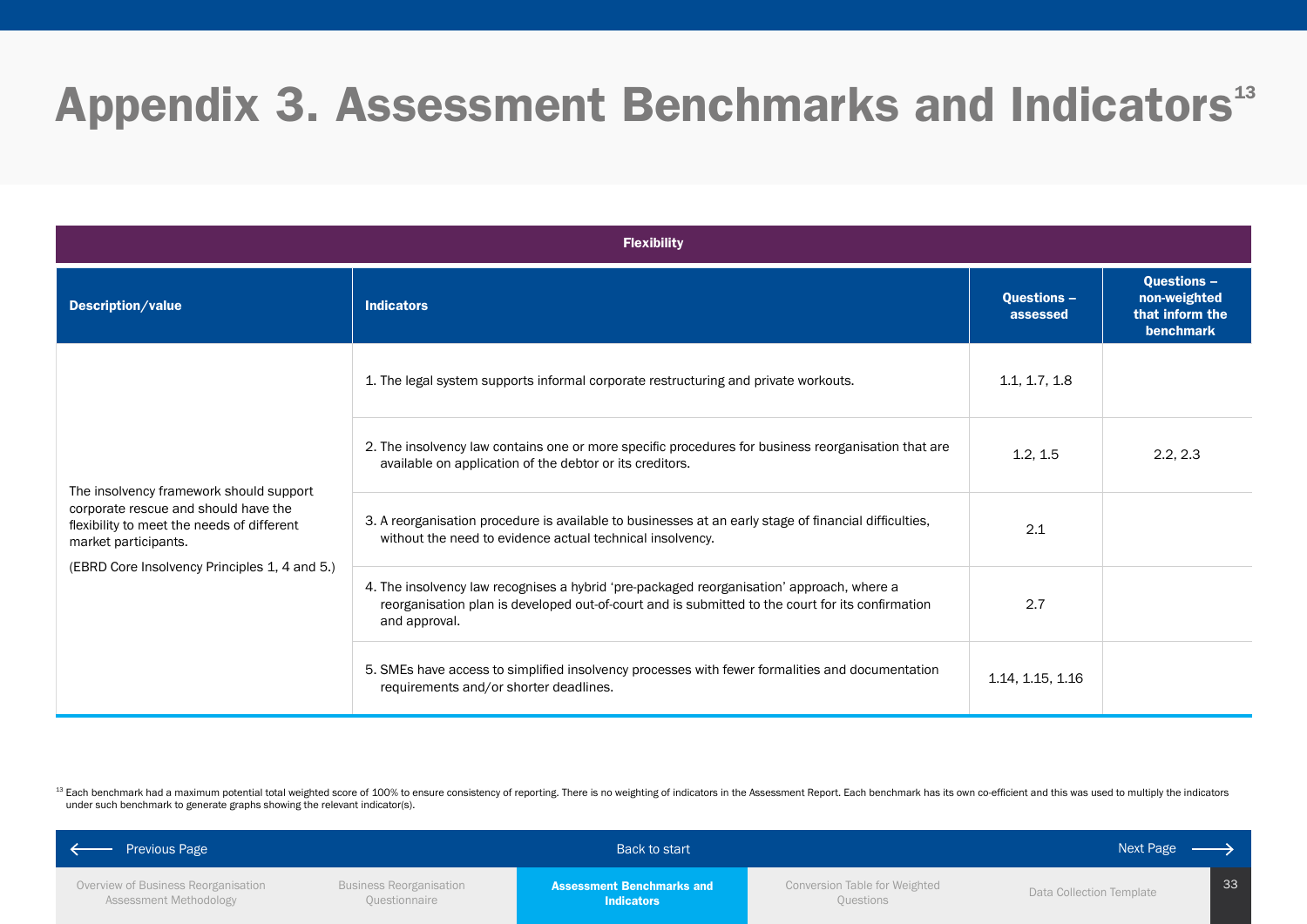|                                                                                                                                                                                                                    | <b>Efficiency</b>                                                                                                                                                |                                |                                                                    |  |  |
|--------------------------------------------------------------------------------------------------------------------------------------------------------------------------------------------------------------------|------------------------------------------------------------------------------------------------------------------------------------------------------------------|--------------------------------|--------------------------------------------------------------------|--|--|
| Description/value                                                                                                                                                                                                  | <b>Indicators</b>                                                                                                                                                | <b>Questions -</b><br>assessed | <b>Questions -</b><br>non-weighted<br>that inform the<br>benchmark |  |  |
|                                                                                                                                                                                                                    | 1. The reorganisation procedure can be completed within an expeditious timeframe.                                                                                | 2.4, 5.15                      |                                                                    |  |  |
| The insolvency law should be efficient<br>from a procedural and economic point of<br>view and should balance the interests of<br>all stakeholders.<br>(EBRD Core Insolvency Principles 2, 3, 7, 12,<br>13 and 14.) | 2. The law takes a universal approach and respects the principles of equal ranking and equal<br>treatment of creditors.                                          | 5.1, 5.5                       | 5.10, 5.11, 5.13                                                   |  |  |
|                                                                                                                                                                                                                    | 3. The insolvency law is procedurally simple and maximises value for creditors.                                                                                  | 1.6, 5.3, 5.4                  |                                                                    |  |  |
|                                                                                                                                                                                                                    | 4. Reorganisation proceedings are conducted in accordance with high ethical and<br>professional standards.                                                       | 5.6                            | 2.8, 2.9                                                           |  |  |
|                                                                                                                                                                                                                    | 5. The involvement of a court or administrative authority in the reorganisation proceeding is limited<br>and is aimed at guaranteeing fairness and transparency. | 2.5, 4.1, 4.6                  | 4.2                                                                |  |  |
|                                                                                                                                                                                                                    | 6. The tax regime supports the reorganisation process.                                                                                                           | 2.20, 2.21                     |                                                                    |  |  |

| <b>Previous Page</b>                                          |                                                 | Back to start                                         |                                                   | Next Page                |  |
|---------------------------------------------------------------|-------------------------------------------------|-------------------------------------------------------|---------------------------------------------------|--------------------------|--|
| Overview of Business Reorganisation<br>Assessment Methodology | <b>Business Reorganisation</b><br>Questionnaire | <b>Assessment Benchmarks and</b><br><b>Indicators</b> | <b>Conversion Table for Weighted</b><br>Questions | Data Collection Template |  |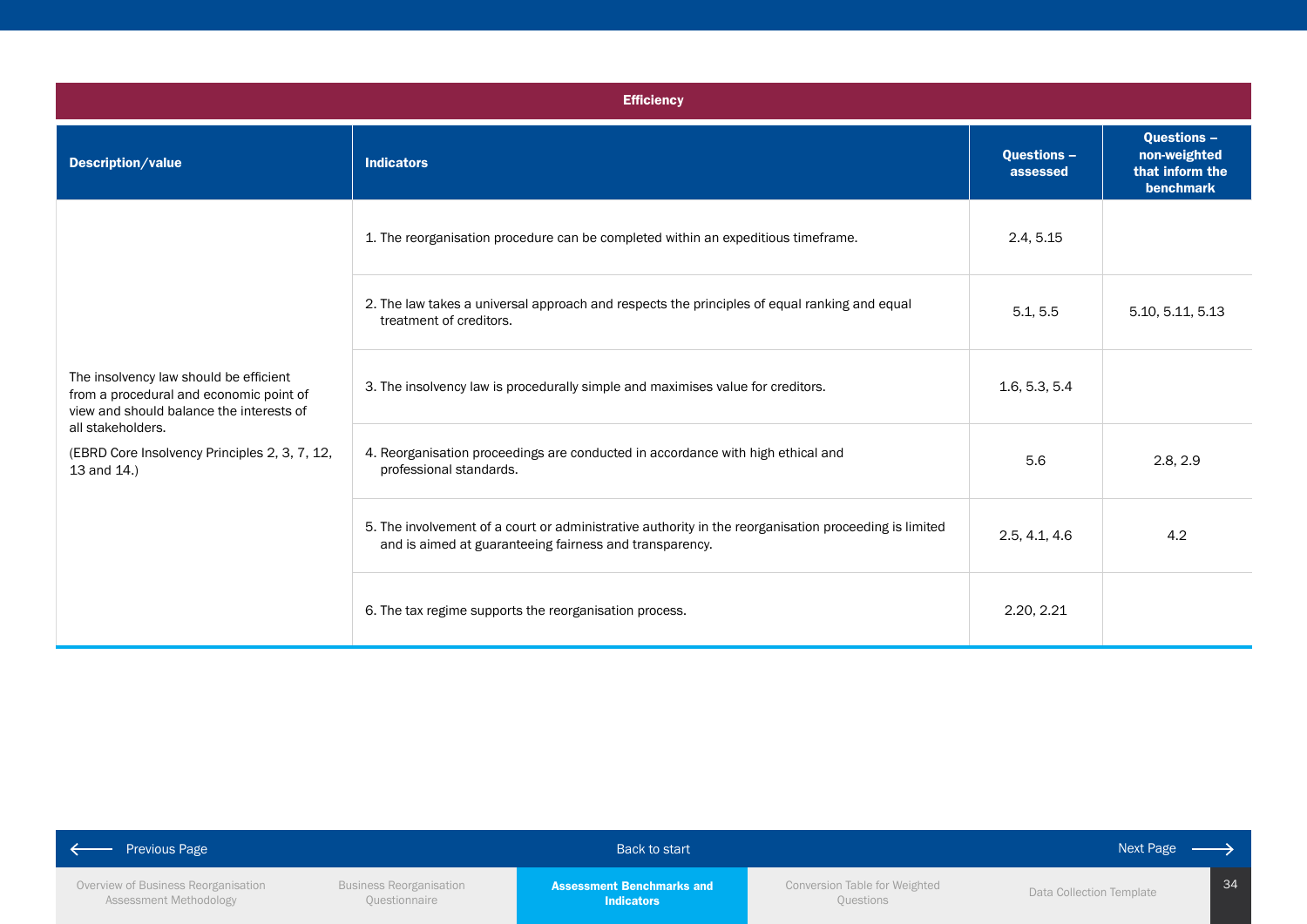|                                                                                                                                                                     | <b>Effectiveness</b>                                                                                                                                                                                                                                                                                      |                                                   |                                                                    |  |  |
|---------------------------------------------------------------------------------------------------------------------------------------------------------------------|-----------------------------------------------------------------------------------------------------------------------------------------------------------------------------------------------------------------------------------------------------------------------------------------------------------|---------------------------------------------------|--------------------------------------------------------------------|--|--|
| Description/value                                                                                                                                                   | <b>Indicators</b>                                                                                                                                                                                                                                                                                         | <b>Questions -</b><br>assessed                    | <b>Questions -</b><br>non-weighted<br>that inform the<br>benchmark |  |  |
|                                                                                                                                                                     | 1. The debtor is able to propose any reorganisation option (including a debt write-off) that is feasible<br>and in the best interest of creditors.                                                                                                                                                        | 2.10, 3.1, 3.3<br>3.21, 4.3, 4.4                  |                                                                    |  |  |
| The insolvency law should contain the<br>necessary tools to facilitate a successful<br>reorganisation.<br>(EBRD Core Insolvency Principles 6, 9, 10,<br>11 and 13.) | 2. The insolvency law contains measures aimed at the stabilisation of the debtor's business,<br>including a temporary suspension of enforcement actions by creditors and restrictions on<br>termination of contracts as a result of the debtor filing for a reorganisation procedure.                     | 1.13, 2.11, 2.13,<br>2.14, 2.15                   |                                                                    |  |  |
|                                                                                                                                                                     | 3. The reorganisation plan can compromise the liabilities of all types of creditors, subject to the right<br>of dissenting creditors to challenge the plan.                                                                                                                                               | 2.16, 2.17, 2.18,<br>3.4, 4.5                     |                                                                    |  |  |
|                                                                                                                                                                     | 4. The debtor has the discretion to choose which creditors are affected by its reorganisation plan<br>and can propose classes of creditors with similar interests for voting purposes.                                                                                                                    | 3.6, 3.7, 3.9,<br>3.10                            |                                                                    |  |  |
|                                                                                                                                                                     | 5. The vote of a majority of creditors in one or more classes can bind a dissenting minority of<br>creditors in that class and creditors across different classes. Shareholders and connected parties<br>are not able to frustrate a viable reorganisation and no party can veto the reorganisation plan. | 3.2, 3.12, 3.13<br>3.14, 3.15 3.16,<br>3.17, 3.18 |                                                                    |  |  |
|                                                                                                                                                                     | 6. The insolvency law supports new financing in reorganisation procedures by recognising the<br>priority of any new financing over existing claims and protecting the validity of new financing<br>arrangements from avoidance actions in a subsequent liquidation procedure.                             | 1.9, 1.10, 1.11                                   |                                                                    |  |  |

| <b>Previous Page</b>                                          |                                                 | Back to start                                         |                                            | Next Page                |    |
|---------------------------------------------------------------|-------------------------------------------------|-------------------------------------------------------|--------------------------------------------|--------------------------|----|
| Overview of Business Reorganisation<br>Assessment Methodology | <b>Business Reorganisation</b><br>Questionnaire | <b>Assessment Benchmarks and</b><br><b>Indicators</b> | Conversion Table for Weighted<br>Questions | Data Collection Template | 35 |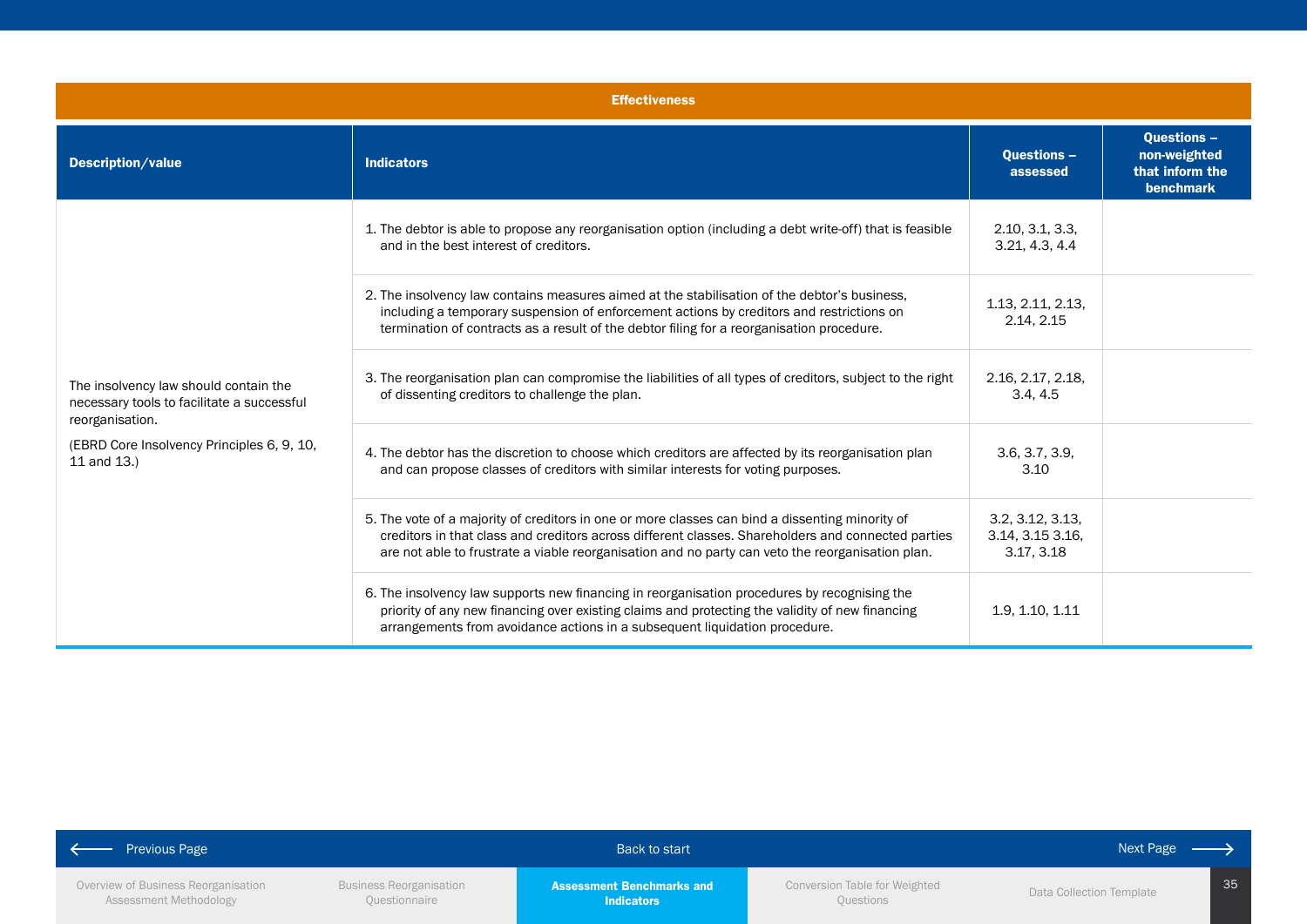# <span id="page-35-0"></span>Appendix 4. Conversion Table for Weighted Questions

This table represents the mechanics for converting the scores of each section of the questionnaire to a maximum of 20 points in order for each section to be equally weighted.<sup>14</sup>

| <b>Section</b>                                              | <b>Number of</b><br><b>Questions</b> | <b>Maximum</b><br><b>Possible Score</b><br><b>Per Section</b> | <b>Conversion Rate Per</b><br><b>Weighted Question</b> | <b>Maximum</b><br><b>Weighted Score</b> |  |
|-------------------------------------------------------------|--------------------------------------|---------------------------------------------------------------|--------------------------------------------------------|-----------------------------------------|--|
|                                                             |                                      |                                                               | $1.000 = 2.856$                                        |                                         |  |
| 1. General Approach to                                      | 17                                   | 6.999                                                         | $0.500 = 1.428$                                        | 20                                      |  |
| Corporate Reorganisation                                    |                                      |                                                               | $0.333 = 0.952$                                        |                                         |  |
|                                                             |                                      |                                                               | $0.250 = 0.714$                                        |                                         |  |
|                                                             |                                      |                                                               | $1.000 = 2.264$                                        |                                         |  |
| 2. Planning and the Initial<br>Stages of the Reorganisation | 21                                   | 8.833                                                         | $0.500 = 1.132$                                        | 20                                      |  |
|                                                             |                                      |                                                               | $0.333 = 0.754$                                        |                                         |  |
|                                                             |                                      | 9.832                                                         | $1.000 = 2.034$                                        | 20                                      |  |
| 3. The Reorganisation Plan                                  | 21                                   |                                                               | $0.500 = 1.017$                                        |                                         |  |
|                                                             |                                      |                                                               | $0.333 = 0.677$                                        |                                         |  |
| 4. The Reorganisation                                       |                                      |                                                               | $1.000 = 6.15$                                         | 20                                      |  |
| Approval Phase                                              | 7                                    | 3.25                                                          | $0.500 = 3.075$                                        |                                         |  |
|                                                             |                                      |                                                               | $1.000 = 4.166$                                        |                                         |  |
| 5. Other Relevant Aspects                                   | 15                                   | 4.833                                                         | $0.500 = 2.083$                                        | 20                                      |  |
|                                                             |                                      |                                                               | $0.333 = 1.387$                                        |                                         |  |
| 6. Non-performing Loans                                     | 6                                    | $\Omega$                                                      | N/A                                                    | Data gathering<br>only                  |  |



<sup>14</sup> The column 'Number of Questions' represents the total number of questions in the relevant section of the questionnaire. The column 'Maximum Possible Score Per Section' is the arithmetic (unconverted) maximum aggregate section of the questionnaire, including all possible questions available to the respondents, i.e. from all further questions that were generated based on the respondent's answers. The column 'Conversion Rate Per Weighted S scores for answers to questions contained in each section of the questionnaire and after the = sign the converted score calculated in order to achieve the maximum of 20 points per section of the questionnaire.

| ← Previous Page                                               |                                          | Back to start                           |                                                          | Next Page $\longrightarrow$ |    |
|---------------------------------------------------------------|------------------------------------------|-----------------------------------------|----------------------------------------------------------|-----------------------------|----|
| Overview of Business Reorganisation<br>Assessment Methodology | Business Reorganisation<br>Questionnaire | Assessment Benchmarks and<br>Indicators | <b>Conversion Table for Weighted</b><br><b>Questions</b> | Data Collection Template    | 36 |